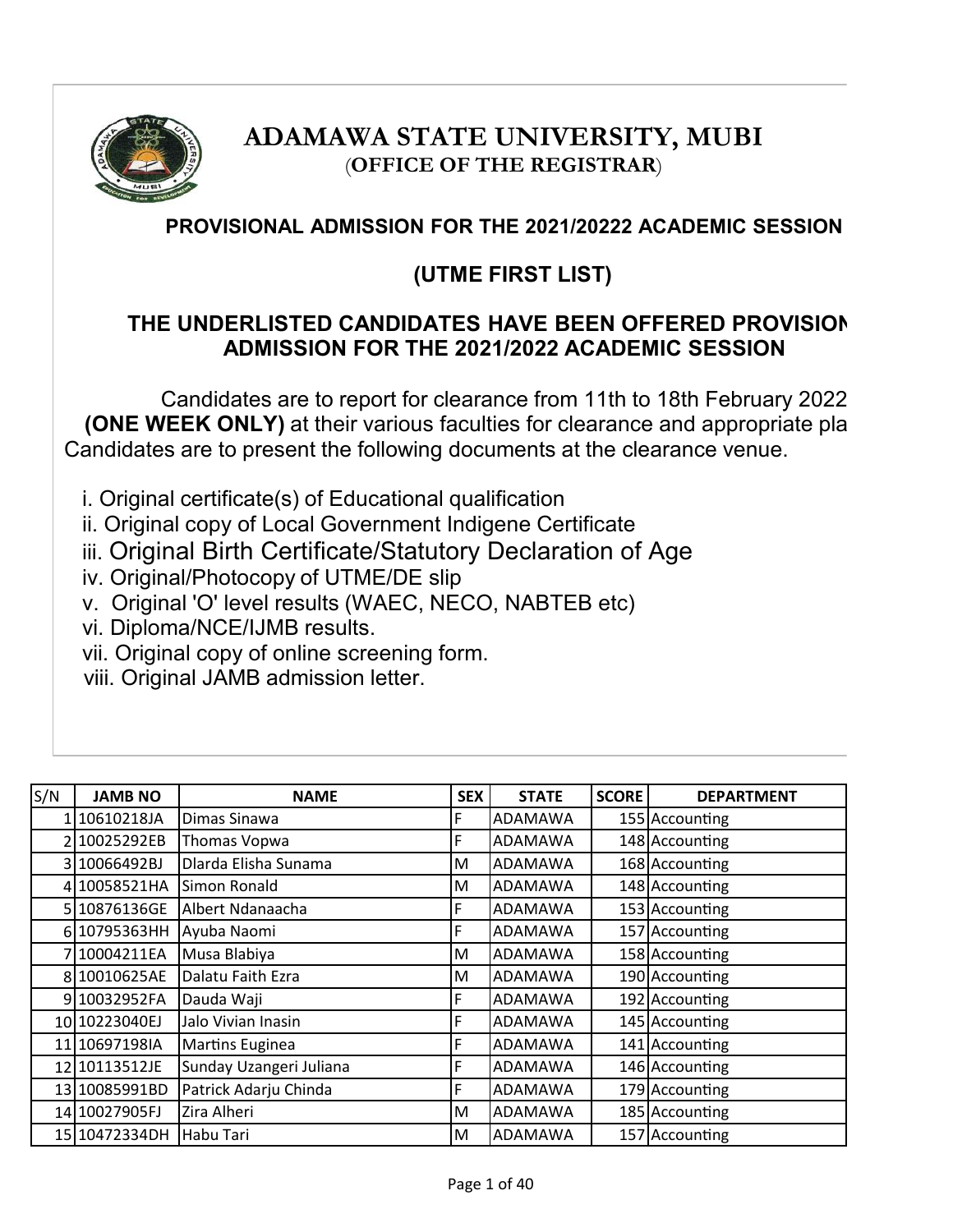| 16 10082666JE | Bitrus Ibukun-Oluwa Sinika         | F | ADAMAWA        | 160 Accounting                |
|---------------|------------------------------------|---|----------------|-------------------------------|
| 17 10341152FE | James Mary Vandi                   | F | ADAMAWA        | 167 Accounting                |
| 18 10013404AJ | Andrew Wahya                       | F | ADAMAWA        | 178 Accounting                |
| 19 10085833AC | Peter Yusuf Teru                   | M | ADAMAWA        | 199 Accounting                |
| 20 10188729GF | Hammana Edna David                 | F | ADAMAWA        | 214 Accounting                |
| 21 10051423CE | <b>Emmanuel Pius Vandi</b>         | M | ADAMAWA        | 153 Accounting                |
| 22 10760022HJ | Michael Danladi                    | M | ADAMAWA        | 157 Accounting                |
| 23 10017289JB | Assi Mary                          | F | ADAMAWA        | 159 Accounting                |
| 24 10356062EB | <b>Gideon Caleb</b>                | M | ADAMAWA        | 187 Accounting                |
|               | 25 10046310DH Jacob Boniface       | M | ADAMAWA        | 144 Accounting                |
| 26 10029338CI | Sunday Ijashilagari                | F | ADAMAWA        | 145 Accounting                |
| 27 10037551CH | <b>Vincent Vicar</b>               | F | ADAMAWA        | 149 Accounting                |
| 28 10439135BF | Andrew Ezra Dodo                   | M | <b>ADAMAWA</b> | 177 Accounting                |
| 29 10530291H  | Nasara Joseph Eli                  | M | <b>ADAMAWA</b> | 141 Accounting                |
| 30 10329038CB | Gidado Nafisa Muhammed             | F | ADAMAWA        | 157 Accounting                |
| 31 10138401CA | Adigun Faith Godiya                | F | ADAMAWA        | 166 Accounting                |
| 32 10942565BF | Abubakar Muhammad Bobboi           | M | <b>ADAMAWA</b> | 183 Accounting                |
| 33 10388681FH | Torbee Aondoohemba Godwin          | M | <b>BENUE</b>   | 178 Accounting                |
| 34 10589700EJ | Sunday Paulina Ene                 | F | <b>BENUE</b>   | 173 Accounting                |
| 35 10648583DH | Damsa Divine Kwaghdoo              | F | <b>BENUE</b>   | 171 Accounting                |
| 36 10013323FI | Ibrahim Mary Awa                   | F | <b>BORNO</b>   | 164 Accounting                |
| 37 10177300BE | Audu Samuel Ishaya                 | M | <b>KADUNA</b>  | 182 Accounting                |
| 38 11308331HI | Tumba Joel                         | M | <b>TARABA</b>  | 160 Accounting                |
| 39 10365977HF | Tondo Iorlam Simon                 | M | <b>TARABA</b>  | 152 Accounting                |
| 40 10691636IC | Nathaniel Prince Hyellatudarpi     | M | ADAMAWA        | 142 Accouting                 |
| 41 10028031GJ | Ezekiel Biyama                     | M | ADAMAWA        | 145 Agric Science & Education |
| 42 10035890GD | Mathew Michael                     | M | ADAMAWA        | 144 Agric-Econos & Extention  |
| 43 10028005FA | Samaila Rita                       | F | ADAMAWA        | 163 Agric-Econos & Extention  |
| 44 10133487BI | Aliyu Umar Mohammed                | M | ADAMAWA        | 173 Agric-Econos & Extention  |
| 45 10133504GE | Aliyu Usman Mohammed               | M | ADAMAWA        | 173 Agric-Econos & Extention  |
| 46 10745024GF | Ayongu Sughnen Samuel              | M | <b>BENUE</b>   | 163 Agric-Econos & Extention  |
|               | 47 10290803HC Jinge Aondofa Thomas | M | <b>BENUE</b>   | 141 Agric-Econos & Extention  |
| 48 10042493EC | Gambo Abishai Ijudigal             | M | <b>BORNO</b>   | 192 Agric-Econos & Extention  |
| 49 11133671GE | Garba Yusuf Mohammed               | M | GOMBE          | 142 Agric-Econos & Extention  |
| 50 10492316DH | Patrick Nazareth Yohanah           | M | <b>KADUNA</b>  | 163 Agric-Econos & Extention  |
|               | 51 10902584GG George Gabriel       | M | <b>TARABA</b>  | 151 Agric-Econos & Extention  |
| 52 10736857CF | Adamu Jibril                       | M | ADAMAWA        | 140 Animal Production         |
| 53 10014961JB | Peter Philemon Mshelembula         | M | ADAMAWA        | 167 Animal Production         |
| 54 11219125HD | Nekenjumi Abubakar Yakubu          | M | ADAMAWA        | 164 Animal Production         |
| 55 10857981BF | Simon Abel Habila                  | M | ADAMAWA        | 188 Animal Production         |
| 56 10851463HC | Danjuma Reuben                     | M | ADAMAWA        | 143 Animal Production         |
| 57 10096667JC | Silas Shaibu Boni                  | M | ADAMAWA        | 160 Animal Production         |
| 58 10335213CD | Alango Eric Abel                   | M | ADAMAWA        | 172 Animal Production         |
| 59 10499342AI | Joel Jason Gambo                   | M | ADAMAWA        | 156 Animal Production         |
| 60 10875809HF | Kadabiyu Gaiwarda Charles          | F | ADAMAWA        | 188 Animal Production         |
| 61 10097678GG | Orbee Aondolumun Richard           | M | <b>BENUE</b>   | 155 Animal Production         |
| 62 10738683HG | Igba Doose Christiana              | F | <b>BENUE</b>   | 151 Animal Production         |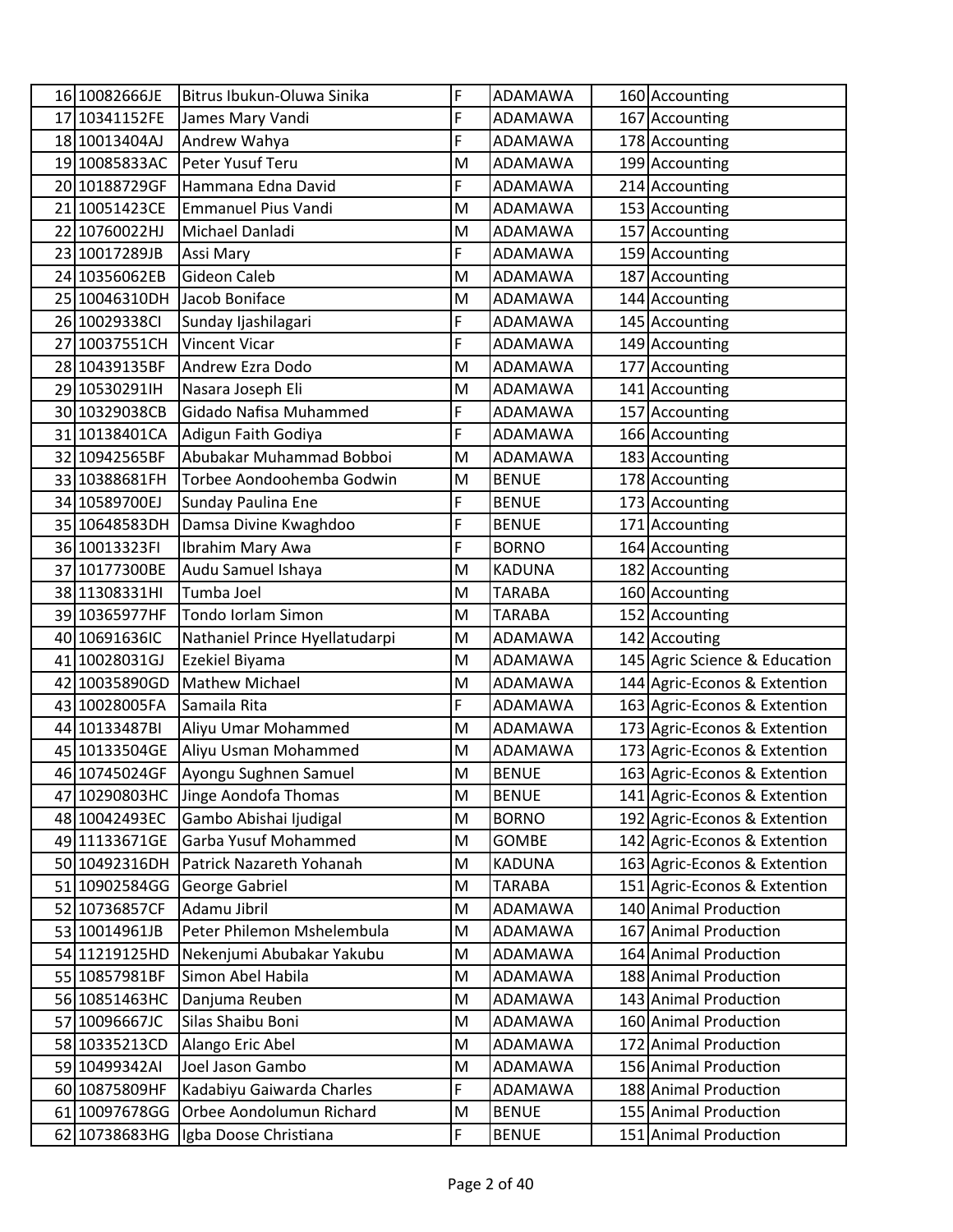| 63 11035120GB  | Timothy Favour Oluwabusayomi | F | <b>OYO</b>     | 162 Animal Production |
|----------------|------------------------------|---|----------------|-----------------------|
| 64 10943752ED  | <b>Muhammed Usaein</b>       | M | <b>TARABA</b>  | 141 Animal Production |
| 65 10139398DG  | Jethro Jemima                | F | ADAMAWA        | 155 Banking & Finance |
| 66 10183553HD  | Ebeh Melody                  | F | <b>ADAMAWA</b> | 143 Banking & Finance |
| 67 10093353ED  | Yunusa Naja'Atu              | F | ADAMAWA        | 140 Banking & Finance |
| 68 10118949HJ  | Yahaya Mary Barkwano         | F | ADAMAWA        | 143 Banking & Finance |
| 69 1006346211  | Japhet Julius Wilson         | M | ADAMAWA        | 170 Banking & Finance |
| 70 10345439JE  | Manzo Job                    | M | ADAMAWA        | 160 Banking & Finance |
| 71 10060911HI  | Shedrach Mercy               | F | ADAMAWA        | 142 Banking & Finance |
| 72 10159348DF  | <b>Kelvin Moses</b>          | M | <b>ADAMAWA</b> | 147 Banking & Finance |
| 73 10584171EJ  | Sabastine Festus Vandu       | M | ADAMAWA        | 141 Banking & Finance |
| 74 11168073GG  | <b>Mathew Barsheba</b>       | F | ADAMAWA        | 140 Banking & Finance |
| 75 11134812DG  | Okafor Sochima Samuel        | M | ANAMBRA        | 180 Banking & Finance |
| 76 10642447BF  | Yusuf Maryam Abdullahi       | F | <b>BAUCHI</b>  | 146 Banking & Finance |
| 77 10282990DH  | <b>Torseer Shiter Wisdom</b> | M | <b>BENUE</b>   | 141 Banking & Finance |
| 78 10057349JE  | Bobbori Faiza Umar           | F | ADAMAWA        | 170 Biochemistry      |
| 79 10227254BH  | <b>Bristone Banyamin</b>     | M | ADAMAWA        | 145 Biochemistry      |
| 80 10928658CG  | Godfrey Joshua Elkanah       | M | ADAMAWA        | 169 Biochemistry      |
| 81 113403401B  | Christopher Ezra             | M | ADAMAWA        | 172 Biochemistry      |
| 82 10158917GH  | Newton Rejoice Gwandi        | F | ADAMAWA        | 163 Biochemistry      |
| 83 10115585ID  | Chagzieyada Na'Adati         | M | ADAMAWA        | 163 Biochemistry      |
| 84 10077748AH  | Akacha Asa                   | M | <b>ADAMAWA</b> | 166 Biochemistry      |
| 85 11018254CF  | Umaru Sumaiya Dahiru         | F | ADAMAWA        | 169 Biochemistry      |
| 86 10178483FE  | <b>Umar Sanusi</b>           | M | ADAMAWA        | 193 Biochemistry      |
| 87 10934330IC  | Haggai Hyelda                | M | ADAMAWA        | 222 Biochemistry      |
| 88 11318342BI  | Danladi Abubakar Gambo       | M | <b>ADAMAWA</b> | 146 Biochemistry      |
| 89 10133521BD  | Ahmad Adamu Muhammad         | M | <b>ADAMAWA</b> | 168 Biochemistry      |
| 90 10461129JA  | Andrew Justine Kwazshe       | M | ADAMAWA        | 173 Biochemistry      |
| 91 10737424HA  | Ijai Godwin Zamadayu         | M | <b>ADAMAWA</b> | 179 Biochemistry      |
| 92 11231180IJ  | Umaru Hapsatu                | F | ADAMAWA        | 144 Biochemistry      |
| 93 10165836GI  | Ngura Margiwa                | F | <b>ADAMAWA</b> | 154 Biochemistry      |
| 94 10880117FC  | <b>Bitrus Isaac</b>          | M | ADAMAWA        | 168 Biochemistry      |
| 95 10009639FC  | Abraham Priscilla            | F | ADAMAWA        | 169 Biochemistry      |
| 96 10229954GF  | Isa Bilal                    | M | ADAMAWA        | 169 Biochemistry      |
| 97 10965644DG  | Danlami Florence Dyeris      | F | ADAMAWA        | 170 Biochemistry      |
| 98 11130735EF  | Sabastine Praise Hapadon     | F | ADAMAWA        | 168 Biochemistry      |
| 99 10239673AI  | Kefas Precious Parry-Yemi    | F | ADAMAWA        | 177 Biochemistry      |
| 100 10168727Cl | Daniel Desmond               | M | <b>BORNO</b>   | 180 Biochemistry      |
| 101 10527196GA | Asada Christabel Titilope    | F | <b>EDO</b>     | 186 Biochemistry      |
| 102 10196351JB | Nahum Fidelis                | M | <b>KADUNA</b>  | 181 Biochemistry      |
| 103 10617144HA | Dire Mighty Kingsley         | F | ADAMAWA        | 146 Botany            |
| 104 10058163HH | Nelson Hwanama               | F | ADAMAWA        | 148 Botany            |
| 105 10035679BH | Boniface Dikih Kauna         | F | ADAMAWA        | 143 Botany            |
| 106 10185370FE | Sani Adamu                   | M | ADAMAWA        | 140 Botany            |
| 107 10442662AH | Samaila Auwal                | M | ADAMAWA        | 143 Botany            |
| 108 10166315IG | Justine Dzamari              | M | ADAMAWA        | 147 Botany            |
| 109 10762195FJ | <b>Umaru Genesis</b>         | M | ADAMAWA        | 148 Botany            |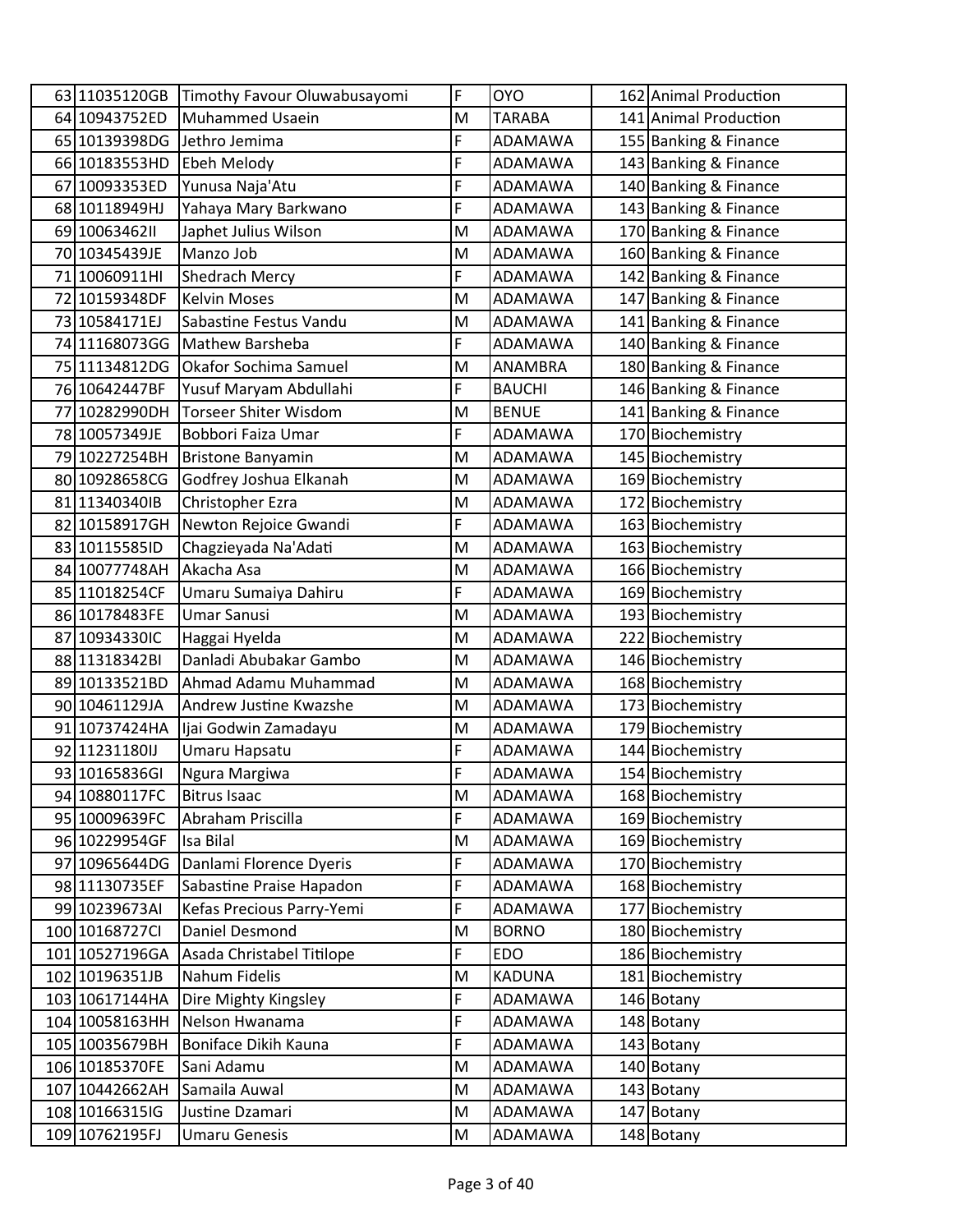|                 | 110 11072691GC Anthony Ijanada Papka | F | ADAMAWA            | 141 Botany                  |
|-----------------|--------------------------------------|---|--------------------|-----------------------------|
| 111 10090546CF  | Musa Hauwa                           | F | ADAMAWA            | 145 Botany                  |
| 112 10419589GF  | Isah Hindu                           | F | ADAMAWA            | 146 Botany                  |
| 113 10015872HE  | Ishaya Jude                          | M | ADAMAWA            | 165 Botany                  |
| 114 10025482FD  | <b>Bello Sadiya</b>                  | F | <b>ADAMAWA</b>     | 144 Botany                  |
| 115 1113 6733JD | Babangida Amina                      | F | ADAMAWA            | 144 Botany                  |
| 116 10148728HJ  | <b>Clement Sunday</b>                | M | ADAMAWA            | 145 Botany                  |
| 117 10002183BD  | Dauda Marvellous                     | F | ADAMAWA            | 147 Botany                  |
| 118 10082954AG  | Peter Yakubu                         | M | ADAMAWA            | 147 Botany                  |
| 119 10163633IB  | Ibrahim Farudeen Abubakar            | M | ADAMAWA            | 142 Botany                  |
| 120 10342937DE  | Joseph Josephine                     | F | ADAMAWA            | 143 Botany                  |
| 121 10000217JB  | Markus Jennifer                      | F | ADAMAWA            | 144 Botany                  |
| 122 10074734Cl  | Philip Cyprian                       | M | ADAMAWA            | 163 Botany                  |
| 123 11181495FF  | Auwal Muhammad Sa'Ad                 | M | ADAMAWA            | 141 Botany                  |
| 124 10396321CJ  | Mannigbe Yauto Naomi                 | F | ADAMAWA            | 144 Botany                  |
| 125 10439702GA  | John Shedrack                        | M | <b>BAUCHI</b>      | 163 Botany                  |
| 126 10409499HB  | Amos Felicia                         | F | <b>BENUE</b>       | 142 Botany                  |
| 127 10058740JC  | Sudi Omega                           | F | <b>BORNO</b>       | 148 Botany                  |
| 128 10149275 IH | Isah Peace Lamemi                    | F | <b>GOMBE</b>       | 167 Botany                  |
| 129 10027165EI  | Musa Ojonugwa Sunday                 | M | <b>KOGI</b>        | 144 Botany                  |
| 130 11178506AB  | Emmanuel Joseph Omaye                | M | <b>KOGI</b>        | 149 Botany                  |
| 131 10565009BE  | Adam Zainab Bintu                    | F | <b>NIGER</b>       | 147 Botany                  |
| 132 10491102JA  | Panam Arthimas                       | M | ADAMAWA            | 145 Business Administration |
| 133 10582600AJ  | Zubairu Yusuf                        | M | <b>ADAMAWA</b>     | 156 Business Administration |
| 134 10096265DH  | Ibrahim Sumafaken                    | M | ADAMAWA            | 140 Business Administration |
| 135 10051079IG  | Jacob Mercy                          | F | ADAMAWA            | 175 Business Administration |
| 136 10431756DG  | Suleiman Hadiza                      | F | ADAMAWA            | 164 Business Administration |
| 137 10075723GI  | <b>Stanley Peace</b>                 | F | ADAMAWA            | 167 Business Administration |
| 138 10010508GE  | Musa Faruk                           | M | ADAMAWA            | 153 Business Administration |
| 139 10090764FA  | <b>Sunday Frank</b>                  | M | ADAMAWA            | 167 Business Administration |
| 140 10036713BJ  | Felix Fyemtapwa Mawunakan            | F | ADAMAWA            | 193 Business Administration |
| 141 11117521BE  | John Monday Burbur                   | M | ADAMAWA            | 185 Business Administration |
| 142 10414787BI  | Hamman Abdul-Jalal                   | M | <b>ADAMAWA</b>     | 142 Business Administration |
| 143 10063854HG  | Audu Adahzigwai                      | F | ADAMAWA            | 167 Business Administration |
| 144 10056347JD  | Isa Fadimatu Abdullahi               | F | ADAMAWA            | 143 Business Administration |
| 145 10005787GF  | Iya Sahabo Alhaji                    | M | ADAMAWA            | 149 Business Administration |
| 146 11208078EA  | James Marian                         | F | ADAMAWA            | 175 Business Administration |
| 147 11084692EG  | <b>Robert Goodness Patrick</b>       | F | ADAMAWA            | 141 Business Administration |
| 148 10663340JF  | Bargi Rejoice Mesuna                 | F | ADAMAWA            | 149 Business Administration |
| 149 11263271EA  | John Mark                            | M | ADAMAWA            | 151 Business Administration |
| 150 10681442BC  | Luka Taiwa                           | M | ADAMAWA            | 160 Business Administration |
| 151 11077065DF  | Abdu Aliyu                           | M | ADAMAWA            | 151 Business Administration |
| 152 10679265EE  | <b>Stanley Blessing</b>              | F | ANAMBRA            | 148 Business Administration |
| 153 11203089GJ  | Iliya Jennifer                       | F | <b>BAUCHI</b>      | 158 Business Administration |
| 154 10108762IF  | Mamza Ada Umoru                      | F | <b>BORNO</b>       | 163 Business Administration |
| 155 10020003JH  | Umar Tijjani Kida                    | M | <b>BORNO</b>       | 169 Business Administration |
| 156 10148084HB  | Augustine Kingsley                   | M | <b>CROSS RIVER</b> | 153 Business Administration |
|                 |                                      |   |                    |                             |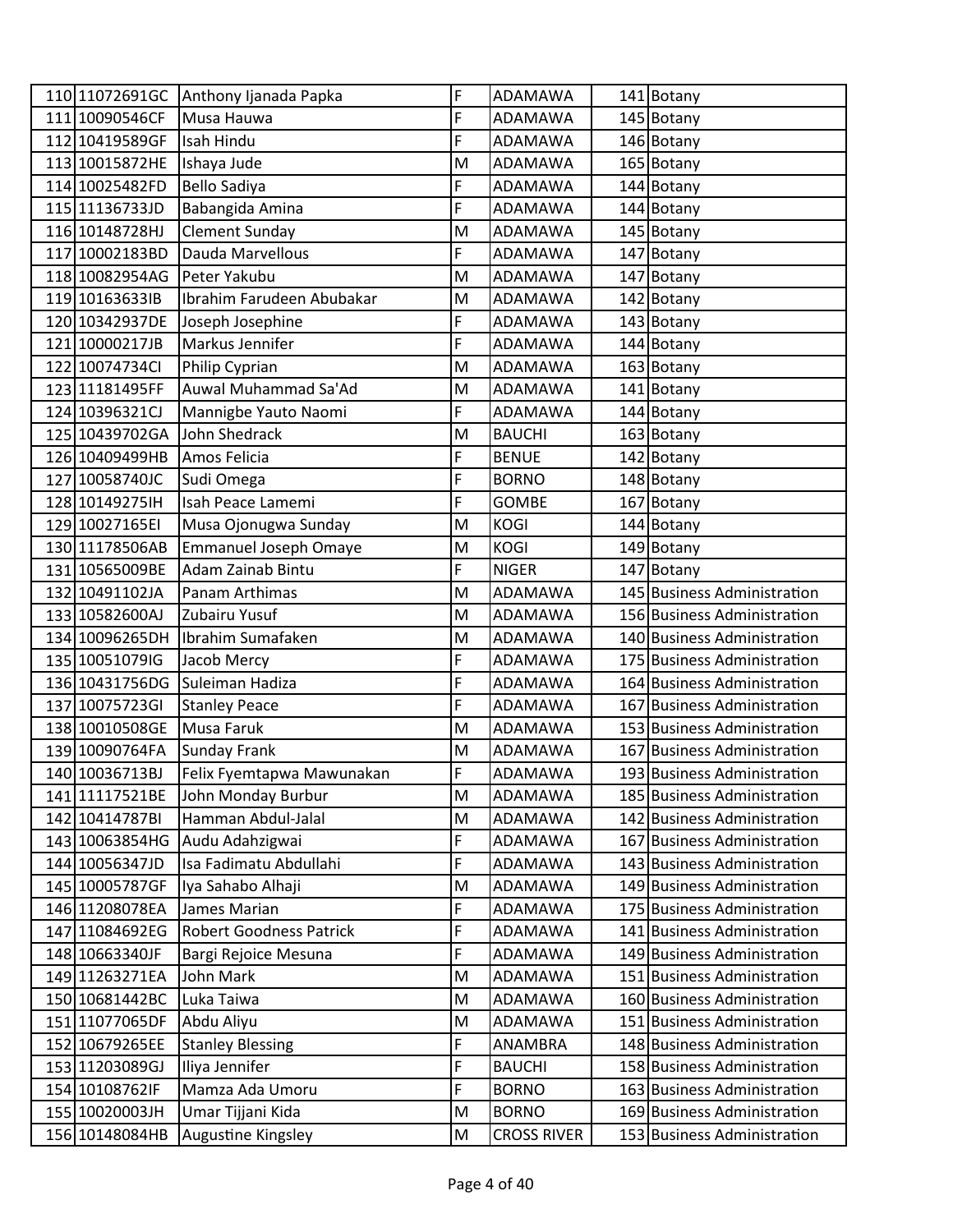| 157 10392445BH                   | Imafidon Deborah                        | F      | <b>EDO</b>         | 188 Business Administration                  |
|----------------------------------|-----------------------------------------|--------|--------------------|----------------------------------------------|
| 158 10750421HD                   | Chinonso Ani                            | M      | <b>ENUGU</b>       | 151 Business Administration                  |
| 159 10966323DG                   | <b>Matthew Mary Onize</b>               | F      | <b>KOGI</b>        | 175 Business Administration                  |
| 160 11190981BI                   | Lea'N Nantap Adamu                      | F      | PLATEAU            | 157 Business Administration                  |
| 161 10073104GI                   | Alvary Hyeladzira                       | F      | ADAMAWA            | 173 Chemistry                                |
| 162 10430095HC                   | Amos Labajirge                          | M      | ADAMAWA            | 146 Chemistry                                |
| 163 10133682BF                   | Ngatoda Akuchahyel                      | M      | ADAMAWA            | 141 Chemistry                                |
| 164 10596168EF                   | Linus Joshua                            | M      | ADAMAWA            | 143 Chemistry                                |
| 165 10282051EB                   | Yakubu Timothy                          | M      | ADAMAWA            | 145 Chemistry                                |
| 166 10043172EC                   | Javan Confidence Jockthan               | M      | ADAMAWA            | 146 Chemistry                                |
| 167 10649192FD                   | Hyellangedati Rejoice                   | F      | ADAMAWA            | 168 Chemistry                                |
| 168 10471586FA                   | Benjamin Mark                           | M      | ADAMAWA            | 159 Chemistry                                |
| 169 10435672CF                   | Philip Philimon Tizhe                   | M      | ADAMAWA            | 142 Chemistry                                |
| 170 10014946DJ                   | John Priscilla                          | F      | ADAMAWA            | 155 Chemistry                                |
| 171 10329510GA                   | Filibus Ayuba                           | M      | ADAMAWA            | 151 Chemistry                                |
| 172 11260546GH                   | Aminu Maimuna Suleiman                  | F      | ADAMAWA            | 153 Chemistry                                |
| 173 10396924GD                   | <b>Cosmas Recas</b>                     | M      | ADAMAWA            | 166 Chemistry                                |
| 174 10002634BI                   | Ibrahim Abdullahi                       | M      | ADAMAWA            | 153 Chemistry                                |
| 175 10120219FC                   | Yakubu Chipale Simon                    | M      | ADAMAWA            | 164 Chemistry                                |
| 176 11154418JH                   | Sulaiman Fahad                          | M      | <b>BAUCHI</b>      | 161 Chemistry                                |
| 177 11345794BF                   | Wangita Kucheli Rejoice                 | F      | <b>BORNO</b>       | 148 Chemistry                                |
| 178 10481971DC                   | <b>Oliver Grace</b>                     | F      | <b>RIVERS</b>      | 173 Chemistry                                |
| 179 11127040HC                   | <b>Dennis Collins</b>                   | M      | ADAMAWA            | 164 Computer Science                         |
| 180 10451677CF                   | James Mamikuli                          | M      | <b>ADAMAWA</b>     | 170 Computer Science                         |
| 181 11137371CC                   | Haruna Ammar Hamman                     | M      | ADAMAWA            | 145 Computer Science                         |
| 182 10489077FE                   | Bristone Nedomgakso Wariyaki            | M      | ADAMAWA            | 157 Computer Science                         |
| 183 11346489GE                   | Jared Fortune                           | M      | <b>ADAMAWA</b>     | 142 Computer Science                         |
| 184 10112690DI                   | Felix Mivanyi Fulma                     | M      | ADAMAWA            | 153 Computer Science                         |
| 185 10137564AJ                   | <b>Albert Thomas Losam</b>              | M      | ADAMAWA            | 168 Computer Science                         |
| 186 10280179DB                   | <b>Oliver Boniface</b>                  | M      | ADAMAWA            | 178 Computer Science                         |
|                                  | 187 10026663AC Istifanus Gloria Bamaiyi | F      | ADAMAWA            | 162 Computer Science                         |
| 188 10083245AG                   | Zakari Auwal                            | M      | ADAMAWA            | 162 Computer Science                         |
| 189 10014275BF                   | Raymond Shabiya                         | M      | ADAMAWA            | 167 Computer Science                         |
| 190 10311906AH                   | Sunday Gidema                           | M      | ADAMAWA            | 169 Computer Science                         |
| 191 10149405IF                   | Zachary Emmanuel Numisi                 | M      | ADAMAWA            | 151 Computer Science                         |
| 192 10019737CC                   | Lashikai Datapwa Purity                 | M      | ADAMAWA            | 164 Computer Science                         |
| 193 10161664HB                   | Abubakar Khalifa                        | M      | ADAMAWA            | 143 Computer Science                         |
| 194 10739638CE                   | Simon Ayuba                             | M      | ADAMAWA            | 149 Computer Science                         |
| 195 10243311FF                   | James Godwin                            | M      | ADAMAWA            | 160 Computer Science                         |
| 196 10568943EG                   | John Haruna Sini                        | M      | ADAMAWA            | 160 Computer Science                         |
| 197 11227964DH                   | <b>Tizhe Caiaphas</b>                   | M      | ADAMAWA            | 171 Computer Science                         |
| 198 10148934ED                   | Pembi Hyalanda                          | M      | ADAMAWA            | 178 Computer Science                         |
| 199 10089731EF                   | John Wilson Zira                        | M      | ADAMAWA            | 194 Computer Science                         |
|                                  | Dauda Dachimtaf Dauda                   | M      | ADAMAWA            | 183 Computer Science                         |
| 200 10036064CG                   |                                         |        |                    |                                              |
| 201 10016115CE                   | Usman Muhammad Al'Amin                  | M      | ADAMAWA            | 161 Computer Science                         |
| 202 10516854EG<br>203 10030756EC | Adamu Abdulrauf<br><b>Shevire Aaron</b> | M<br>M | ADAMAWA<br>ADAMAWA | 174 Computer Science<br>180 Computer Science |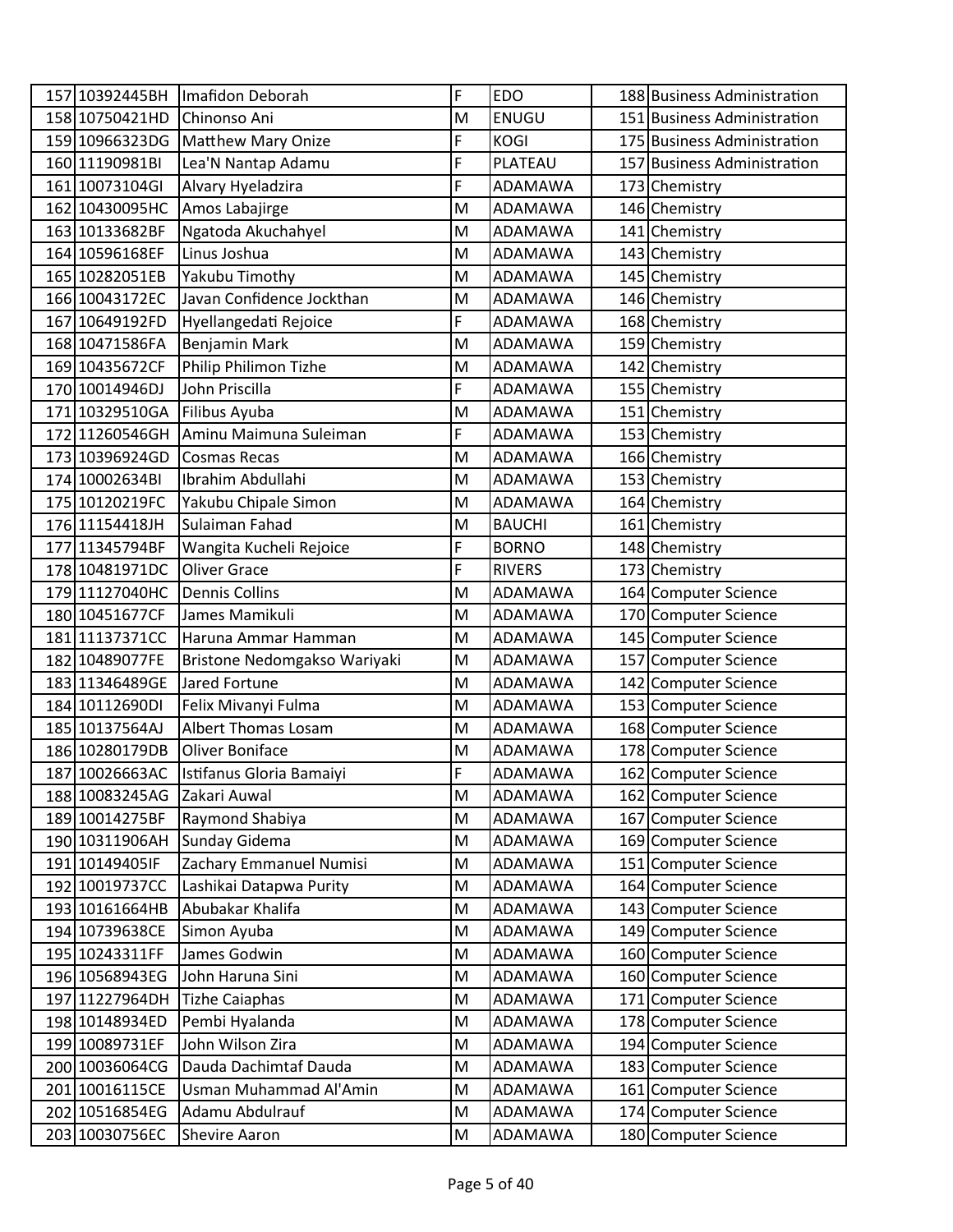| 204 11034645DB  | Aaron Jennifer Datapwa          | F | <b>ADAMAWA</b> | 169 Computer Science |
|-----------------|---------------------------------|---|----------------|----------------------|
| 205 10245515DJ  | <b>Hilary Henrieta Silas</b>    | F | <b>ADAMAWA</b> | 171 Computer Science |
| 206 10610521FE  | Paul Yahaya                     | M | ADAMAWA        | 153 Computer Science |
| 207 10490852GE  | Umar Sayyida Mohammed           | F | ADAMAWA        | 143 Computer Science |
| 208 10079345GG  | Jaafar Aisha Gabdo              | F | ADAMAWA        | 148 Computer Science |
| 209 11245079AF  | Babayola Khalil Bala            | M | ADAMAWA        | 162 Computer Science |
| 210 11119272JG  | Ali Emmanuel                    | M | <b>BAUCHI</b>  | 162 Computer Science |
| 211 10151240BC  | Vanger Doowuese Doreen          | F | <b>BENUE</b>   | 170 Computer Science |
| 212 10042950CJ  | Klapa David                     | M | <b>KADUNA</b>  | 170 Computer Science |
| 213 10890577AD  | Ogundipe Jeremiah Oluwadamilare | M | <b>OGUN</b>    | 168 Computer Science |
| 214 10023189EF  | Lawal Olumide Michael           | M | <b>OSUN</b>    | 195 Computer Science |
| 215 10664957JE  | Lawal Taofeeqat Jumoke          | F | <b>OYO</b>     | 211 Computer Science |
| 216 10727191CA  | Markus Richard Bwanasom         | M | <b>TARABA</b>  | 160 Computer Science |
| 217 1014309911  | Esua Christopher                | M | ADAMAWA        | 152 Crop Production  |
| 218 10322984EE  | <b>Wesley Wisely</b>            | M | ADAMAWA        | 157 Crop Production  |
| 219 10359422EJ  | Adamu Alheri                    | F | ADAMAWA        | 153 Crop Production  |
| 220 10180399CJ  | Umaru Kaka                      | M | ADAMAWA        | 153 Crop Production  |
| 221 10697069HJ  | Mohammed Abubakar Nuruddeen     | M | <b>ADAMAWA</b> | 150 Crop Production  |
| 222 10133544EB  | Francis Wagwa Helen             | F | ADAMAWA        | 154 Crop Production  |
| 223 11142925EE  | Kurami Nuhu Yarima              | M | ADAMAWA        | 148 Crop Production  |
| 224 10056243BH  | Abubakar Hadiza                 | F | ADAMAWA        | 151 Crop Production  |
| 225 1037948811  | Suraj Aisha Gambo               | F | ADAMAWA        | 151 Crop Production  |
| 226 10320666BE  | Samson Simon                    | M | ADAMAWA        | 158 Crop Production  |
| 227 11262435CG  | Gayus Godson                    | M | ADAMAWA        | 150 Crop Production  |
| 228 10878145FB  | Apirti Victor                   | M | <b>BENUE</b>   | 142 Crop Production  |
| 229 10255119DG  | Alashau Faith Minakur           | F | <b>BORNO</b>   | 151 Crop Production  |
| 230 10473090JH  | Julius Jennifer                 | F | ADAMAWA        | 144 Economics        |
| 231 10262631AE  | Gibson Karita                   | F | ADAMAWA        | 146 Economics        |
| 232 106051771B  | Kelison Pelami                  | M | ADAMAWA        | 147 Economics        |
| 233 10709757DJ  | Musa Peace                      | F | <b>ADAMAWA</b> | 160 Economics        |
| 234 10907238HC  | Midiel Eugene Yusuf             | M | <b>ADAMAWA</b> | 167 Economics        |
| 235 10648026FJ  | Ibrahim Rashida Gamu            | F | <b>ADAMAWA</b> | 145 Economics        |
| 236 10906824FD  | Chinda Sonia                    | F | ADAMAWA        | 155 Economics        |
| 237 10747215 II | Thankgod Triumph Briska         | M | ADAMAWA        | 184 Economics        |
| 238 10409491JF  | Gambo Mikaya                    | M | ADAMAWA        | 142 Economics        |
| 239 10597340CB  | Joel Philip                     | M | ADAMAWA        | 142 Economics        |
| 240 11168684HG  | Nelson Janet Kwa'Ada            | F | ADAMAWA        | 147 Economics        |
| 241 10162145ID  | Aaron Hyellawavida              | M | ADAMAWA        | 155 Economics        |
| 242 10101458HF  | Deison Susuti                   | F | ADAMAWA        | 157 Economics        |
| 243 10502812HE  | Moses James                     | M | ADAMAWA        | 162 Economics        |
| 244 11077668GJ  | Dimas Doris Fanny               | F | ADAMAWA        | 174 Economics        |
| 245 10372432BD  | Job Nipwa Esther                | F | ADAMAWA        | 144 Economics        |
| 246 11198574DE  | Dominic David Medugu            | M | ADAMAWA        | 145 Economics        |
| 247 11179420HC  | Tizhe Joy Usa                   | F | ADAMAWA        | 185 Economics        |
| 248 10492783JB  | Abel Sarah Samson               | F | ADAMAWA        | 141 Economics        |
| 249 10140714GF  | Pius Yavanye Zirra              | M | ADAMAWA        | 146 Economics        |
| 250 10565284GC  | Tizhe Thlakma                   | M | ADAMAWA        | 146 Economics        |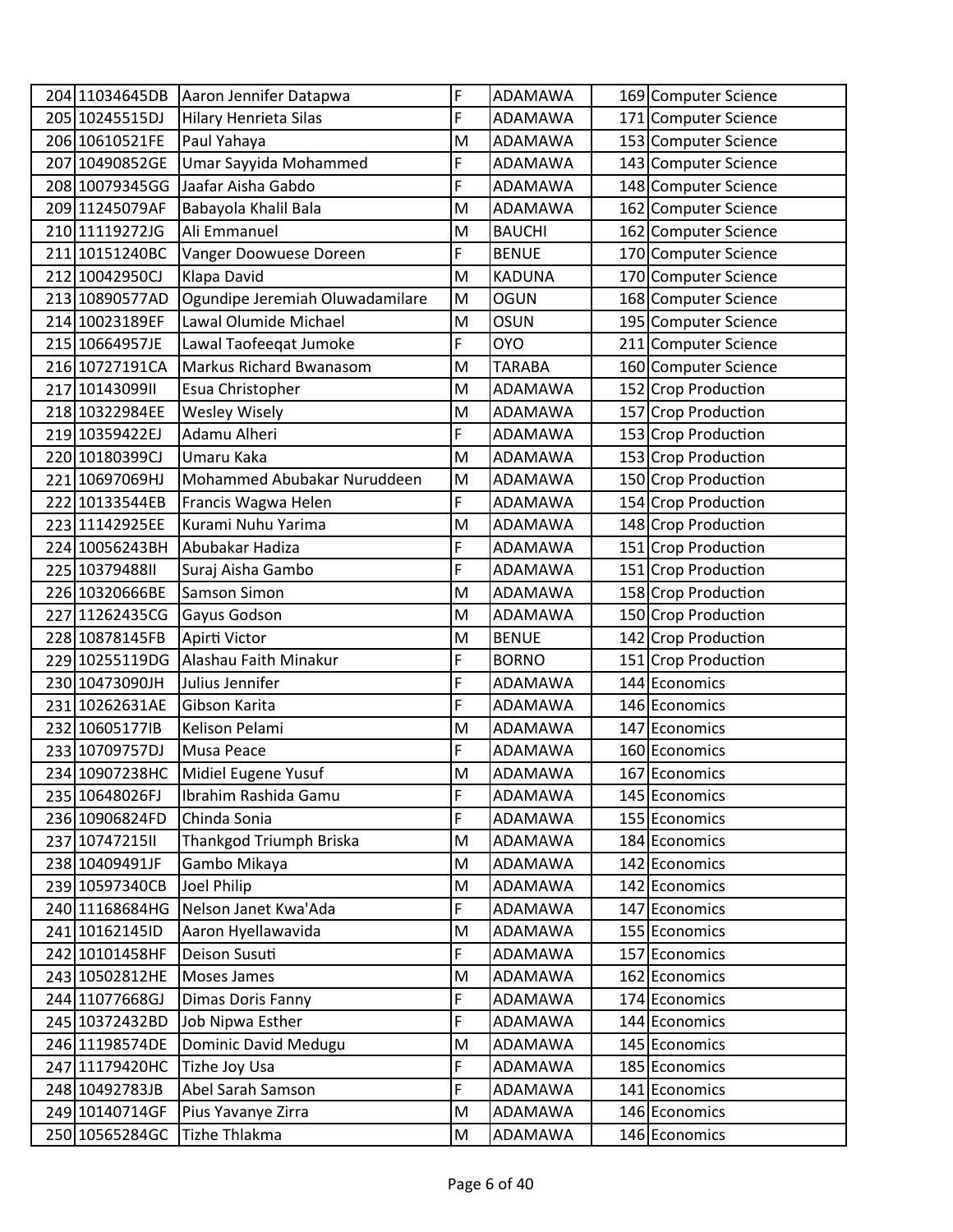| F<br>251 10090777BB<br>Daniel Francisca<br>ADAMAWA<br>148 Economics<br>252 10353230AB<br>158 Economics<br>Daniel Yakubu<br>M<br>ADAMAWA<br>253 10014663BF<br>Peter Vahylla Vandi<br>196 Economics<br>M<br><b>ADAMAWA</b><br>254 10466449DI<br>Cyprian David Alasha<br>M<br>153 Economics<br>ADAMAWA<br>Nuhu Ibrahim Wakili<br>255 10209647HA<br>M<br>156 Economics<br>ADAMAWA<br>256 10222783EE<br>Abubakar Alamin<br>M<br>147 Economics<br>ADAMAWA<br>F<br>257 10500050BI<br>Alberth Happy<br>ADAMAWA<br>155 Economics<br>258 10766457HH<br><b>Musa Destiny Friday</b><br>M<br>195 Economics<br>ADAMAWA<br>F<br>259 11018442ED<br>Bewo Cynthia<br>ADAMAWA<br>201 Economics<br>F<br>260 10263461DG<br>Muhammad Mansur Khalid<br>154 Economics<br>ADAMAWA<br>Charles Rohi<br>150 Education & Biology<br>261 10393951FI<br>M<br>ADAMAWA<br>F<br>262 10826325CA<br>150 Education & Biology<br>Ibrahim Rukayyat Buba<br>ADAMAWA<br>143 Education & Biology<br>263 10076928EC<br><b>Riphat Festus Enock</b><br>M<br>ADAMAWA<br>F<br>Ela Chifartawa<br>152 Education & Biology<br>264 10374915DD<br>ADAMAWA<br>F<br>152 Education & Biology<br>265 10139271CJ<br><b>Jocob Blessing</b><br>ADAMAWA<br>F<br>266 11092380GI<br>Robinson Irene<br>146 Education & Biology<br><b>ADAMAWA</b><br>F<br>150 Education & Biology<br>267 11346200FI<br>Ahmadu Hapsatu<br><b>ADAMAWA</b><br>F<br>142 Education & Biology<br>268 10074762EB<br>Guzutama Gift<br><b>ADAMAWA</b><br>142 Education & Biology<br>269 10096752DB<br>Charles Jethro<br>M<br>ADAMAWA<br>F<br>147 Education & Biology<br>270 10422980HH<br>Yahya Ummi<br>ADAMAWA<br>153 Education & Biology<br>271 10330397BI<br>Kevin Kadafa Tartius<br>M<br>ADAMAWA<br>F<br>272 10042367DC<br>161 Education & Biology<br><b>Vincent Mabel</b><br>ADAMAWA<br>F<br>174 Education & Biology<br>273 10161864FD<br>Solomon Blessing Yunana<br>ADAMAWA<br>F<br>274 10319401CG<br>150 Education & Biology<br>Maga Favour Victor<br>ADAMAWA<br>153 Education & Biology<br>275 10473554GD<br>Samuel Ayuba Jonathan<br>M<br>ADAMAWA<br>F<br>Stephen Favour Kwabe<br>153 Education & Biology<br>276 10180936GH<br>ADAMAWA<br>277 10331188HA<br>Philemon Gideon<br>153 Education & Biology<br>M<br>ADAMAWA<br>F<br>278 10440528AH<br>Joshua Mbursa<br>154 Education & Biology<br>ADAMAWA<br>F<br>279 10650137DB<br>Sani Samira Sule<br>154 Education & Biology<br>ADAMAWA<br>F<br>152 Education & Biology<br>280 10411859HC<br>ADAMAWA<br>Muhammad Zainab Sani<br>M<br>281 10098316JC<br>Simon Yunana Yunusa<br>ADAMAWA<br>162 Education & Biology<br>F<br>282 10063658IC<br>Luka Jennifer<br>171 Education & Biology<br>ADAMAWA<br>F<br>283 10079336JD<br>Aminu Hadiza Maiha<br>152 Education & Biology<br>ADAMAWA<br>Abdulmalik Abdulaziz<br>284 10243927FA<br>M<br>ADAMAWA<br>154 Education & Biology<br>285 10409826GA<br>M<br>169 Education & Biology<br>Salami Lemty Frachiamu<br>ADAMAWA<br>F<br>286 10331501AE<br>Uchir Famaren Faith<br><b>BENUE</b><br>149 Education & Biology<br>140 Education & Biology<br>287 10946877HH<br>Joseph Richard<br><b>BORNO</b><br>M<br>F<br>150 Education & Biology<br>288 10016493FE<br>Bello Rukayya Muhammad<br><b>BORNO</b><br>151 Education & Biology<br>289 10221856BC<br>Joseph Justice Wabba<br><b>BORNO</b><br>M<br>F<br>151 Education & Biology<br>290 10185905AB<br>Adamu Hyelni Lawan<br><b>BORNO</b><br>291 10227520JC<br>Mbwidiffu Barnabas<br><b>BORNO</b><br>153 Education & Biology<br>M<br><b>FCT</b><br>149 Education & Biology<br>292 10459360GC<br>Musa Shekwonya Godwill<br>M<br>Umar Bashiru Ja'O<br>293 10190365AH<br>ZAMFARA<br>148 Education & Biology<br>M<br>F<br>294 10461839JE<br>153 Education & Chemistry<br>Shuaibu Naja'Atu Audu<br>ADAMAWA<br>Linus Barnabas<br>M<br>158 Education & Chemistry<br>295 10222294FG<br>ADAMAWA<br>F<br>156 Education & Chemistry<br>296 11315523DG<br>Jacob Evelyn<br>ADAMAWA<br>F<br>297 1062130911<br><b>Shaibu Blessing</b><br>156 Education & Chemistry<br>ADAMAWA |  |  |  |  |
|-------------------------------------------------------------------------------------------------------------------------------------------------------------------------------------------------------------------------------------------------------------------------------------------------------------------------------------------------------------------------------------------------------------------------------------------------------------------------------------------------------------------------------------------------------------------------------------------------------------------------------------------------------------------------------------------------------------------------------------------------------------------------------------------------------------------------------------------------------------------------------------------------------------------------------------------------------------------------------------------------------------------------------------------------------------------------------------------------------------------------------------------------------------------------------------------------------------------------------------------------------------------------------------------------------------------------------------------------------------------------------------------------------------------------------------------------------------------------------------------------------------------------------------------------------------------------------------------------------------------------------------------------------------------------------------------------------------------------------------------------------------------------------------------------------------------------------------------------------------------------------------------------------------------------------------------------------------------------------------------------------------------------------------------------------------------------------------------------------------------------------------------------------------------------------------------------------------------------------------------------------------------------------------------------------------------------------------------------------------------------------------------------------------------------------------------------------------------------------------------------------------------------------------------------------------------------------------------------------------------------------------------------------------------------------------------------------------------------------------------------------------------------------------------------------------------------------------------------------------------------------------------------------------------------------------------------------------------------------------------------------------------------------------------------------------------------------------------------------------------------------------------------------------------------------------------------------------------------------------------------------------------------------------------------------------------------------------------------------------------------------------------------------------------------------------------------------------------------------------------------------------------------------------------------------------------------------------------------------------------------------------------------------------------------------------------------------------------------------------------------------------------------------------------------------------------------------------------------------------------------------------------------------------------------------------------------------------------------------------------------------------|--|--|--|--|
|                                                                                                                                                                                                                                                                                                                                                                                                                                                                                                                                                                                                                                                                                                                                                                                                                                                                                                                                                                                                                                                                                                                                                                                                                                                                                                                                                                                                                                                                                                                                                                                                                                                                                                                                                                                                                                                                                                                                                                                                                                                                                                                                                                                                                                                                                                                                                                                                                                                                                                                                                                                                                                                                                                                                                                                                                                                                                                                                                                                                                                                                                                                                                                                                                                                                                                                                                                                                                                                                                                                                                                                                                                                                                                                                                                                                                                                                                                                                                                                                             |  |  |  |  |
|                                                                                                                                                                                                                                                                                                                                                                                                                                                                                                                                                                                                                                                                                                                                                                                                                                                                                                                                                                                                                                                                                                                                                                                                                                                                                                                                                                                                                                                                                                                                                                                                                                                                                                                                                                                                                                                                                                                                                                                                                                                                                                                                                                                                                                                                                                                                                                                                                                                                                                                                                                                                                                                                                                                                                                                                                                                                                                                                                                                                                                                                                                                                                                                                                                                                                                                                                                                                                                                                                                                                                                                                                                                                                                                                                                                                                                                                                                                                                                                                             |  |  |  |  |
|                                                                                                                                                                                                                                                                                                                                                                                                                                                                                                                                                                                                                                                                                                                                                                                                                                                                                                                                                                                                                                                                                                                                                                                                                                                                                                                                                                                                                                                                                                                                                                                                                                                                                                                                                                                                                                                                                                                                                                                                                                                                                                                                                                                                                                                                                                                                                                                                                                                                                                                                                                                                                                                                                                                                                                                                                                                                                                                                                                                                                                                                                                                                                                                                                                                                                                                                                                                                                                                                                                                                                                                                                                                                                                                                                                                                                                                                                                                                                                                                             |  |  |  |  |
|                                                                                                                                                                                                                                                                                                                                                                                                                                                                                                                                                                                                                                                                                                                                                                                                                                                                                                                                                                                                                                                                                                                                                                                                                                                                                                                                                                                                                                                                                                                                                                                                                                                                                                                                                                                                                                                                                                                                                                                                                                                                                                                                                                                                                                                                                                                                                                                                                                                                                                                                                                                                                                                                                                                                                                                                                                                                                                                                                                                                                                                                                                                                                                                                                                                                                                                                                                                                                                                                                                                                                                                                                                                                                                                                                                                                                                                                                                                                                                                                             |  |  |  |  |
|                                                                                                                                                                                                                                                                                                                                                                                                                                                                                                                                                                                                                                                                                                                                                                                                                                                                                                                                                                                                                                                                                                                                                                                                                                                                                                                                                                                                                                                                                                                                                                                                                                                                                                                                                                                                                                                                                                                                                                                                                                                                                                                                                                                                                                                                                                                                                                                                                                                                                                                                                                                                                                                                                                                                                                                                                                                                                                                                                                                                                                                                                                                                                                                                                                                                                                                                                                                                                                                                                                                                                                                                                                                                                                                                                                                                                                                                                                                                                                                                             |  |  |  |  |
|                                                                                                                                                                                                                                                                                                                                                                                                                                                                                                                                                                                                                                                                                                                                                                                                                                                                                                                                                                                                                                                                                                                                                                                                                                                                                                                                                                                                                                                                                                                                                                                                                                                                                                                                                                                                                                                                                                                                                                                                                                                                                                                                                                                                                                                                                                                                                                                                                                                                                                                                                                                                                                                                                                                                                                                                                                                                                                                                                                                                                                                                                                                                                                                                                                                                                                                                                                                                                                                                                                                                                                                                                                                                                                                                                                                                                                                                                                                                                                                                             |  |  |  |  |
|                                                                                                                                                                                                                                                                                                                                                                                                                                                                                                                                                                                                                                                                                                                                                                                                                                                                                                                                                                                                                                                                                                                                                                                                                                                                                                                                                                                                                                                                                                                                                                                                                                                                                                                                                                                                                                                                                                                                                                                                                                                                                                                                                                                                                                                                                                                                                                                                                                                                                                                                                                                                                                                                                                                                                                                                                                                                                                                                                                                                                                                                                                                                                                                                                                                                                                                                                                                                                                                                                                                                                                                                                                                                                                                                                                                                                                                                                                                                                                                                             |  |  |  |  |
|                                                                                                                                                                                                                                                                                                                                                                                                                                                                                                                                                                                                                                                                                                                                                                                                                                                                                                                                                                                                                                                                                                                                                                                                                                                                                                                                                                                                                                                                                                                                                                                                                                                                                                                                                                                                                                                                                                                                                                                                                                                                                                                                                                                                                                                                                                                                                                                                                                                                                                                                                                                                                                                                                                                                                                                                                                                                                                                                                                                                                                                                                                                                                                                                                                                                                                                                                                                                                                                                                                                                                                                                                                                                                                                                                                                                                                                                                                                                                                                                             |  |  |  |  |
|                                                                                                                                                                                                                                                                                                                                                                                                                                                                                                                                                                                                                                                                                                                                                                                                                                                                                                                                                                                                                                                                                                                                                                                                                                                                                                                                                                                                                                                                                                                                                                                                                                                                                                                                                                                                                                                                                                                                                                                                                                                                                                                                                                                                                                                                                                                                                                                                                                                                                                                                                                                                                                                                                                                                                                                                                                                                                                                                                                                                                                                                                                                                                                                                                                                                                                                                                                                                                                                                                                                                                                                                                                                                                                                                                                                                                                                                                                                                                                                                             |  |  |  |  |
|                                                                                                                                                                                                                                                                                                                                                                                                                                                                                                                                                                                                                                                                                                                                                                                                                                                                                                                                                                                                                                                                                                                                                                                                                                                                                                                                                                                                                                                                                                                                                                                                                                                                                                                                                                                                                                                                                                                                                                                                                                                                                                                                                                                                                                                                                                                                                                                                                                                                                                                                                                                                                                                                                                                                                                                                                                                                                                                                                                                                                                                                                                                                                                                                                                                                                                                                                                                                                                                                                                                                                                                                                                                                                                                                                                                                                                                                                                                                                                                                             |  |  |  |  |
|                                                                                                                                                                                                                                                                                                                                                                                                                                                                                                                                                                                                                                                                                                                                                                                                                                                                                                                                                                                                                                                                                                                                                                                                                                                                                                                                                                                                                                                                                                                                                                                                                                                                                                                                                                                                                                                                                                                                                                                                                                                                                                                                                                                                                                                                                                                                                                                                                                                                                                                                                                                                                                                                                                                                                                                                                                                                                                                                                                                                                                                                                                                                                                                                                                                                                                                                                                                                                                                                                                                                                                                                                                                                                                                                                                                                                                                                                                                                                                                                             |  |  |  |  |
|                                                                                                                                                                                                                                                                                                                                                                                                                                                                                                                                                                                                                                                                                                                                                                                                                                                                                                                                                                                                                                                                                                                                                                                                                                                                                                                                                                                                                                                                                                                                                                                                                                                                                                                                                                                                                                                                                                                                                                                                                                                                                                                                                                                                                                                                                                                                                                                                                                                                                                                                                                                                                                                                                                                                                                                                                                                                                                                                                                                                                                                                                                                                                                                                                                                                                                                                                                                                                                                                                                                                                                                                                                                                                                                                                                                                                                                                                                                                                                                                             |  |  |  |  |
|                                                                                                                                                                                                                                                                                                                                                                                                                                                                                                                                                                                                                                                                                                                                                                                                                                                                                                                                                                                                                                                                                                                                                                                                                                                                                                                                                                                                                                                                                                                                                                                                                                                                                                                                                                                                                                                                                                                                                                                                                                                                                                                                                                                                                                                                                                                                                                                                                                                                                                                                                                                                                                                                                                                                                                                                                                                                                                                                                                                                                                                                                                                                                                                                                                                                                                                                                                                                                                                                                                                                                                                                                                                                                                                                                                                                                                                                                                                                                                                                             |  |  |  |  |
|                                                                                                                                                                                                                                                                                                                                                                                                                                                                                                                                                                                                                                                                                                                                                                                                                                                                                                                                                                                                                                                                                                                                                                                                                                                                                                                                                                                                                                                                                                                                                                                                                                                                                                                                                                                                                                                                                                                                                                                                                                                                                                                                                                                                                                                                                                                                                                                                                                                                                                                                                                                                                                                                                                                                                                                                                                                                                                                                                                                                                                                                                                                                                                                                                                                                                                                                                                                                                                                                                                                                                                                                                                                                                                                                                                                                                                                                                                                                                                                                             |  |  |  |  |
|                                                                                                                                                                                                                                                                                                                                                                                                                                                                                                                                                                                                                                                                                                                                                                                                                                                                                                                                                                                                                                                                                                                                                                                                                                                                                                                                                                                                                                                                                                                                                                                                                                                                                                                                                                                                                                                                                                                                                                                                                                                                                                                                                                                                                                                                                                                                                                                                                                                                                                                                                                                                                                                                                                                                                                                                                                                                                                                                                                                                                                                                                                                                                                                                                                                                                                                                                                                                                                                                                                                                                                                                                                                                                                                                                                                                                                                                                                                                                                                                             |  |  |  |  |
|                                                                                                                                                                                                                                                                                                                                                                                                                                                                                                                                                                                                                                                                                                                                                                                                                                                                                                                                                                                                                                                                                                                                                                                                                                                                                                                                                                                                                                                                                                                                                                                                                                                                                                                                                                                                                                                                                                                                                                                                                                                                                                                                                                                                                                                                                                                                                                                                                                                                                                                                                                                                                                                                                                                                                                                                                                                                                                                                                                                                                                                                                                                                                                                                                                                                                                                                                                                                                                                                                                                                                                                                                                                                                                                                                                                                                                                                                                                                                                                                             |  |  |  |  |
|                                                                                                                                                                                                                                                                                                                                                                                                                                                                                                                                                                                                                                                                                                                                                                                                                                                                                                                                                                                                                                                                                                                                                                                                                                                                                                                                                                                                                                                                                                                                                                                                                                                                                                                                                                                                                                                                                                                                                                                                                                                                                                                                                                                                                                                                                                                                                                                                                                                                                                                                                                                                                                                                                                                                                                                                                                                                                                                                                                                                                                                                                                                                                                                                                                                                                                                                                                                                                                                                                                                                                                                                                                                                                                                                                                                                                                                                                                                                                                                                             |  |  |  |  |
|                                                                                                                                                                                                                                                                                                                                                                                                                                                                                                                                                                                                                                                                                                                                                                                                                                                                                                                                                                                                                                                                                                                                                                                                                                                                                                                                                                                                                                                                                                                                                                                                                                                                                                                                                                                                                                                                                                                                                                                                                                                                                                                                                                                                                                                                                                                                                                                                                                                                                                                                                                                                                                                                                                                                                                                                                                                                                                                                                                                                                                                                                                                                                                                                                                                                                                                                                                                                                                                                                                                                                                                                                                                                                                                                                                                                                                                                                                                                                                                                             |  |  |  |  |
|                                                                                                                                                                                                                                                                                                                                                                                                                                                                                                                                                                                                                                                                                                                                                                                                                                                                                                                                                                                                                                                                                                                                                                                                                                                                                                                                                                                                                                                                                                                                                                                                                                                                                                                                                                                                                                                                                                                                                                                                                                                                                                                                                                                                                                                                                                                                                                                                                                                                                                                                                                                                                                                                                                                                                                                                                                                                                                                                                                                                                                                                                                                                                                                                                                                                                                                                                                                                                                                                                                                                                                                                                                                                                                                                                                                                                                                                                                                                                                                                             |  |  |  |  |
|                                                                                                                                                                                                                                                                                                                                                                                                                                                                                                                                                                                                                                                                                                                                                                                                                                                                                                                                                                                                                                                                                                                                                                                                                                                                                                                                                                                                                                                                                                                                                                                                                                                                                                                                                                                                                                                                                                                                                                                                                                                                                                                                                                                                                                                                                                                                                                                                                                                                                                                                                                                                                                                                                                                                                                                                                                                                                                                                                                                                                                                                                                                                                                                                                                                                                                                                                                                                                                                                                                                                                                                                                                                                                                                                                                                                                                                                                                                                                                                                             |  |  |  |  |
|                                                                                                                                                                                                                                                                                                                                                                                                                                                                                                                                                                                                                                                                                                                                                                                                                                                                                                                                                                                                                                                                                                                                                                                                                                                                                                                                                                                                                                                                                                                                                                                                                                                                                                                                                                                                                                                                                                                                                                                                                                                                                                                                                                                                                                                                                                                                                                                                                                                                                                                                                                                                                                                                                                                                                                                                                                                                                                                                                                                                                                                                                                                                                                                                                                                                                                                                                                                                                                                                                                                                                                                                                                                                                                                                                                                                                                                                                                                                                                                                             |  |  |  |  |
|                                                                                                                                                                                                                                                                                                                                                                                                                                                                                                                                                                                                                                                                                                                                                                                                                                                                                                                                                                                                                                                                                                                                                                                                                                                                                                                                                                                                                                                                                                                                                                                                                                                                                                                                                                                                                                                                                                                                                                                                                                                                                                                                                                                                                                                                                                                                                                                                                                                                                                                                                                                                                                                                                                                                                                                                                                                                                                                                                                                                                                                                                                                                                                                                                                                                                                                                                                                                                                                                                                                                                                                                                                                                                                                                                                                                                                                                                                                                                                                                             |  |  |  |  |
|                                                                                                                                                                                                                                                                                                                                                                                                                                                                                                                                                                                                                                                                                                                                                                                                                                                                                                                                                                                                                                                                                                                                                                                                                                                                                                                                                                                                                                                                                                                                                                                                                                                                                                                                                                                                                                                                                                                                                                                                                                                                                                                                                                                                                                                                                                                                                                                                                                                                                                                                                                                                                                                                                                                                                                                                                                                                                                                                                                                                                                                                                                                                                                                                                                                                                                                                                                                                                                                                                                                                                                                                                                                                                                                                                                                                                                                                                                                                                                                                             |  |  |  |  |
|                                                                                                                                                                                                                                                                                                                                                                                                                                                                                                                                                                                                                                                                                                                                                                                                                                                                                                                                                                                                                                                                                                                                                                                                                                                                                                                                                                                                                                                                                                                                                                                                                                                                                                                                                                                                                                                                                                                                                                                                                                                                                                                                                                                                                                                                                                                                                                                                                                                                                                                                                                                                                                                                                                                                                                                                                                                                                                                                                                                                                                                                                                                                                                                                                                                                                                                                                                                                                                                                                                                                                                                                                                                                                                                                                                                                                                                                                                                                                                                                             |  |  |  |  |
|                                                                                                                                                                                                                                                                                                                                                                                                                                                                                                                                                                                                                                                                                                                                                                                                                                                                                                                                                                                                                                                                                                                                                                                                                                                                                                                                                                                                                                                                                                                                                                                                                                                                                                                                                                                                                                                                                                                                                                                                                                                                                                                                                                                                                                                                                                                                                                                                                                                                                                                                                                                                                                                                                                                                                                                                                                                                                                                                                                                                                                                                                                                                                                                                                                                                                                                                                                                                                                                                                                                                                                                                                                                                                                                                                                                                                                                                                                                                                                                                             |  |  |  |  |
|                                                                                                                                                                                                                                                                                                                                                                                                                                                                                                                                                                                                                                                                                                                                                                                                                                                                                                                                                                                                                                                                                                                                                                                                                                                                                                                                                                                                                                                                                                                                                                                                                                                                                                                                                                                                                                                                                                                                                                                                                                                                                                                                                                                                                                                                                                                                                                                                                                                                                                                                                                                                                                                                                                                                                                                                                                                                                                                                                                                                                                                                                                                                                                                                                                                                                                                                                                                                                                                                                                                                                                                                                                                                                                                                                                                                                                                                                                                                                                                                             |  |  |  |  |
|                                                                                                                                                                                                                                                                                                                                                                                                                                                                                                                                                                                                                                                                                                                                                                                                                                                                                                                                                                                                                                                                                                                                                                                                                                                                                                                                                                                                                                                                                                                                                                                                                                                                                                                                                                                                                                                                                                                                                                                                                                                                                                                                                                                                                                                                                                                                                                                                                                                                                                                                                                                                                                                                                                                                                                                                                                                                                                                                                                                                                                                                                                                                                                                                                                                                                                                                                                                                                                                                                                                                                                                                                                                                                                                                                                                                                                                                                                                                                                                                             |  |  |  |  |
|                                                                                                                                                                                                                                                                                                                                                                                                                                                                                                                                                                                                                                                                                                                                                                                                                                                                                                                                                                                                                                                                                                                                                                                                                                                                                                                                                                                                                                                                                                                                                                                                                                                                                                                                                                                                                                                                                                                                                                                                                                                                                                                                                                                                                                                                                                                                                                                                                                                                                                                                                                                                                                                                                                                                                                                                                                                                                                                                                                                                                                                                                                                                                                                                                                                                                                                                                                                                                                                                                                                                                                                                                                                                                                                                                                                                                                                                                                                                                                                                             |  |  |  |  |
|                                                                                                                                                                                                                                                                                                                                                                                                                                                                                                                                                                                                                                                                                                                                                                                                                                                                                                                                                                                                                                                                                                                                                                                                                                                                                                                                                                                                                                                                                                                                                                                                                                                                                                                                                                                                                                                                                                                                                                                                                                                                                                                                                                                                                                                                                                                                                                                                                                                                                                                                                                                                                                                                                                                                                                                                                                                                                                                                                                                                                                                                                                                                                                                                                                                                                                                                                                                                                                                                                                                                                                                                                                                                                                                                                                                                                                                                                                                                                                                                             |  |  |  |  |
|                                                                                                                                                                                                                                                                                                                                                                                                                                                                                                                                                                                                                                                                                                                                                                                                                                                                                                                                                                                                                                                                                                                                                                                                                                                                                                                                                                                                                                                                                                                                                                                                                                                                                                                                                                                                                                                                                                                                                                                                                                                                                                                                                                                                                                                                                                                                                                                                                                                                                                                                                                                                                                                                                                                                                                                                                                                                                                                                                                                                                                                                                                                                                                                                                                                                                                                                                                                                                                                                                                                                                                                                                                                                                                                                                                                                                                                                                                                                                                                                             |  |  |  |  |
|                                                                                                                                                                                                                                                                                                                                                                                                                                                                                                                                                                                                                                                                                                                                                                                                                                                                                                                                                                                                                                                                                                                                                                                                                                                                                                                                                                                                                                                                                                                                                                                                                                                                                                                                                                                                                                                                                                                                                                                                                                                                                                                                                                                                                                                                                                                                                                                                                                                                                                                                                                                                                                                                                                                                                                                                                                                                                                                                                                                                                                                                                                                                                                                                                                                                                                                                                                                                                                                                                                                                                                                                                                                                                                                                                                                                                                                                                                                                                                                                             |  |  |  |  |
|                                                                                                                                                                                                                                                                                                                                                                                                                                                                                                                                                                                                                                                                                                                                                                                                                                                                                                                                                                                                                                                                                                                                                                                                                                                                                                                                                                                                                                                                                                                                                                                                                                                                                                                                                                                                                                                                                                                                                                                                                                                                                                                                                                                                                                                                                                                                                                                                                                                                                                                                                                                                                                                                                                                                                                                                                                                                                                                                                                                                                                                                                                                                                                                                                                                                                                                                                                                                                                                                                                                                                                                                                                                                                                                                                                                                                                                                                                                                                                                                             |  |  |  |  |
|                                                                                                                                                                                                                                                                                                                                                                                                                                                                                                                                                                                                                                                                                                                                                                                                                                                                                                                                                                                                                                                                                                                                                                                                                                                                                                                                                                                                                                                                                                                                                                                                                                                                                                                                                                                                                                                                                                                                                                                                                                                                                                                                                                                                                                                                                                                                                                                                                                                                                                                                                                                                                                                                                                                                                                                                                                                                                                                                                                                                                                                                                                                                                                                                                                                                                                                                                                                                                                                                                                                                                                                                                                                                                                                                                                                                                                                                                                                                                                                                             |  |  |  |  |
|                                                                                                                                                                                                                                                                                                                                                                                                                                                                                                                                                                                                                                                                                                                                                                                                                                                                                                                                                                                                                                                                                                                                                                                                                                                                                                                                                                                                                                                                                                                                                                                                                                                                                                                                                                                                                                                                                                                                                                                                                                                                                                                                                                                                                                                                                                                                                                                                                                                                                                                                                                                                                                                                                                                                                                                                                                                                                                                                                                                                                                                                                                                                                                                                                                                                                                                                                                                                                                                                                                                                                                                                                                                                                                                                                                                                                                                                                                                                                                                                             |  |  |  |  |
|                                                                                                                                                                                                                                                                                                                                                                                                                                                                                                                                                                                                                                                                                                                                                                                                                                                                                                                                                                                                                                                                                                                                                                                                                                                                                                                                                                                                                                                                                                                                                                                                                                                                                                                                                                                                                                                                                                                                                                                                                                                                                                                                                                                                                                                                                                                                                                                                                                                                                                                                                                                                                                                                                                                                                                                                                                                                                                                                                                                                                                                                                                                                                                                                                                                                                                                                                                                                                                                                                                                                                                                                                                                                                                                                                                                                                                                                                                                                                                                                             |  |  |  |  |
|                                                                                                                                                                                                                                                                                                                                                                                                                                                                                                                                                                                                                                                                                                                                                                                                                                                                                                                                                                                                                                                                                                                                                                                                                                                                                                                                                                                                                                                                                                                                                                                                                                                                                                                                                                                                                                                                                                                                                                                                                                                                                                                                                                                                                                                                                                                                                                                                                                                                                                                                                                                                                                                                                                                                                                                                                                                                                                                                                                                                                                                                                                                                                                                                                                                                                                                                                                                                                                                                                                                                                                                                                                                                                                                                                                                                                                                                                                                                                                                                             |  |  |  |  |
|                                                                                                                                                                                                                                                                                                                                                                                                                                                                                                                                                                                                                                                                                                                                                                                                                                                                                                                                                                                                                                                                                                                                                                                                                                                                                                                                                                                                                                                                                                                                                                                                                                                                                                                                                                                                                                                                                                                                                                                                                                                                                                                                                                                                                                                                                                                                                                                                                                                                                                                                                                                                                                                                                                                                                                                                                                                                                                                                                                                                                                                                                                                                                                                                                                                                                                                                                                                                                                                                                                                                                                                                                                                                                                                                                                                                                                                                                                                                                                                                             |  |  |  |  |
|                                                                                                                                                                                                                                                                                                                                                                                                                                                                                                                                                                                                                                                                                                                                                                                                                                                                                                                                                                                                                                                                                                                                                                                                                                                                                                                                                                                                                                                                                                                                                                                                                                                                                                                                                                                                                                                                                                                                                                                                                                                                                                                                                                                                                                                                                                                                                                                                                                                                                                                                                                                                                                                                                                                                                                                                                                                                                                                                                                                                                                                                                                                                                                                                                                                                                                                                                                                                                                                                                                                                                                                                                                                                                                                                                                                                                                                                                                                                                                                                             |  |  |  |  |
|                                                                                                                                                                                                                                                                                                                                                                                                                                                                                                                                                                                                                                                                                                                                                                                                                                                                                                                                                                                                                                                                                                                                                                                                                                                                                                                                                                                                                                                                                                                                                                                                                                                                                                                                                                                                                                                                                                                                                                                                                                                                                                                                                                                                                                                                                                                                                                                                                                                                                                                                                                                                                                                                                                                                                                                                                                                                                                                                                                                                                                                                                                                                                                                                                                                                                                                                                                                                                                                                                                                                                                                                                                                                                                                                                                                                                                                                                                                                                                                                             |  |  |  |  |
|                                                                                                                                                                                                                                                                                                                                                                                                                                                                                                                                                                                                                                                                                                                                                                                                                                                                                                                                                                                                                                                                                                                                                                                                                                                                                                                                                                                                                                                                                                                                                                                                                                                                                                                                                                                                                                                                                                                                                                                                                                                                                                                                                                                                                                                                                                                                                                                                                                                                                                                                                                                                                                                                                                                                                                                                                                                                                                                                                                                                                                                                                                                                                                                                                                                                                                                                                                                                                                                                                                                                                                                                                                                                                                                                                                                                                                                                                                                                                                                                             |  |  |  |  |
|                                                                                                                                                                                                                                                                                                                                                                                                                                                                                                                                                                                                                                                                                                                                                                                                                                                                                                                                                                                                                                                                                                                                                                                                                                                                                                                                                                                                                                                                                                                                                                                                                                                                                                                                                                                                                                                                                                                                                                                                                                                                                                                                                                                                                                                                                                                                                                                                                                                                                                                                                                                                                                                                                                                                                                                                                                                                                                                                                                                                                                                                                                                                                                                                                                                                                                                                                                                                                                                                                                                                                                                                                                                                                                                                                                                                                                                                                                                                                                                                             |  |  |  |  |
|                                                                                                                                                                                                                                                                                                                                                                                                                                                                                                                                                                                                                                                                                                                                                                                                                                                                                                                                                                                                                                                                                                                                                                                                                                                                                                                                                                                                                                                                                                                                                                                                                                                                                                                                                                                                                                                                                                                                                                                                                                                                                                                                                                                                                                                                                                                                                                                                                                                                                                                                                                                                                                                                                                                                                                                                                                                                                                                                                                                                                                                                                                                                                                                                                                                                                                                                                                                                                                                                                                                                                                                                                                                                                                                                                                                                                                                                                                                                                                                                             |  |  |  |  |
|                                                                                                                                                                                                                                                                                                                                                                                                                                                                                                                                                                                                                                                                                                                                                                                                                                                                                                                                                                                                                                                                                                                                                                                                                                                                                                                                                                                                                                                                                                                                                                                                                                                                                                                                                                                                                                                                                                                                                                                                                                                                                                                                                                                                                                                                                                                                                                                                                                                                                                                                                                                                                                                                                                                                                                                                                                                                                                                                                                                                                                                                                                                                                                                                                                                                                                                                                                                                                                                                                                                                                                                                                                                                                                                                                                                                                                                                                                                                                                                                             |  |  |  |  |
|                                                                                                                                                                                                                                                                                                                                                                                                                                                                                                                                                                                                                                                                                                                                                                                                                                                                                                                                                                                                                                                                                                                                                                                                                                                                                                                                                                                                                                                                                                                                                                                                                                                                                                                                                                                                                                                                                                                                                                                                                                                                                                                                                                                                                                                                                                                                                                                                                                                                                                                                                                                                                                                                                                                                                                                                                                                                                                                                                                                                                                                                                                                                                                                                                                                                                                                                                                                                                                                                                                                                                                                                                                                                                                                                                                                                                                                                                                                                                                                                             |  |  |  |  |
|                                                                                                                                                                                                                                                                                                                                                                                                                                                                                                                                                                                                                                                                                                                                                                                                                                                                                                                                                                                                                                                                                                                                                                                                                                                                                                                                                                                                                                                                                                                                                                                                                                                                                                                                                                                                                                                                                                                                                                                                                                                                                                                                                                                                                                                                                                                                                                                                                                                                                                                                                                                                                                                                                                                                                                                                                                                                                                                                                                                                                                                                                                                                                                                                                                                                                                                                                                                                                                                                                                                                                                                                                                                                                                                                                                                                                                                                                                                                                                                                             |  |  |  |  |
|                                                                                                                                                                                                                                                                                                                                                                                                                                                                                                                                                                                                                                                                                                                                                                                                                                                                                                                                                                                                                                                                                                                                                                                                                                                                                                                                                                                                                                                                                                                                                                                                                                                                                                                                                                                                                                                                                                                                                                                                                                                                                                                                                                                                                                                                                                                                                                                                                                                                                                                                                                                                                                                                                                                                                                                                                                                                                                                                                                                                                                                                                                                                                                                                                                                                                                                                                                                                                                                                                                                                                                                                                                                                                                                                                                                                                                                                                                                                                                                                             |  |  |  |  |
|                                                                                                                                                                                                                                                                                                                                                                                                                                                                                                                                                                                                                                                                                                                                                                                                                                                                                                                                                                                                                                                                                                                                                                                                                                                                                                                                                                                                                                                                                                                                                                                                                                                                                                                                                                                                                                                                                                                                                                                                                                                                                                                                                                                                                                                                                                                                                                                                                                                                                                                                                                                                                                                                                                                                                                                                                                                                                                                                                                                                                                                                                                                                                                                                                                                                                                                                                                                                                                                                                                                                                                                                                                                                                                                                                                                                                                                                                                                                                                                                             |  |  |  |  |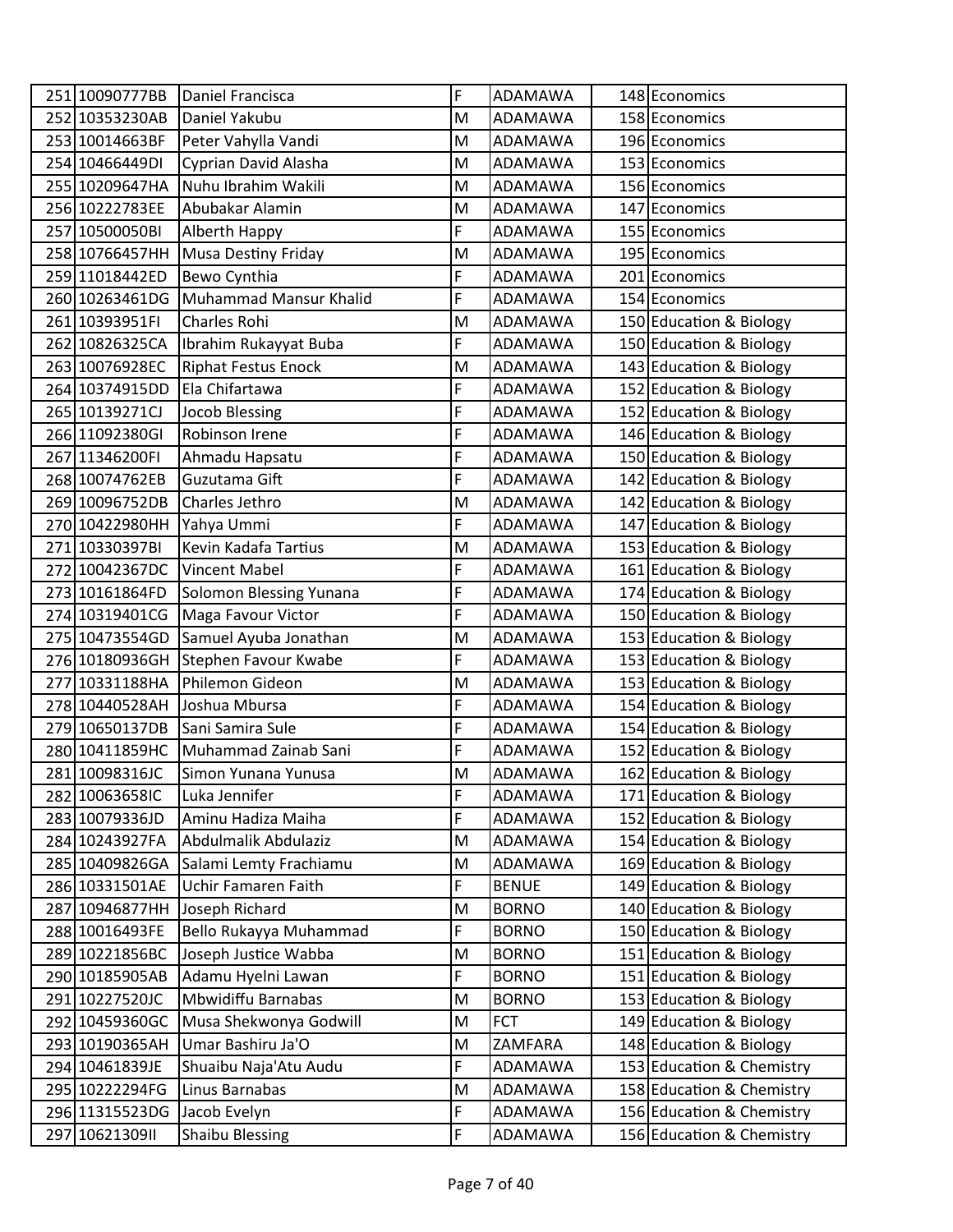| 298 10716836EF | Samuel Peace Alkeba           | F | ADAMAWA        | 151 Education & Chemistry   |
|----------------|-------------------------------|---|----------------|-----------------------------|
| 299 10051796GJ | Yunana Meshack Kilah          | M | ADAMAWA        | 156 Education & Chemistry   |
| 300 10233014AD | Salihu Sakinat Isah           | F | <b>BORNO</b>   | 165 Education & Chemistry   |
| 301 11254975JG | Suleiman Dahiru Iyawa         | M | <b>GOMBE</b>   | 159 Education & Chemistry   |
| 302 10368587AF | Frank Henekauno               | M | ADAMAWA        | 140 Education & Computer    |
| 303 10019175FJ | Yohanna Mathew                | M | ADAMAWA        | 143 Education & Computer    |
| 304 10626310CD | Musa Umar Faruq               | M | ADAMAWA        | 141 Education & Computer    |
| 305 10697438DJ | Ahmed Jennifer                | F | ADAMAWA        | 142 Education & Computer    |
| 306 10030451IE | Kaduna Rubiyamisumma Dorcas   | F | ADAMAWA        | 159 Education & Computer    |
| 307 10768939AD | <b>Ismail Musa</b>            | M | ADAMAWA        | 141 Education & Computer    |
| 308 1089135711 | Nuhu Victor Tizhen            | M | ADAMAWA        | 167 Education & Computer    |
| 309 10736746GH | Abdulhamid Yakubu             | M | ADAMAWA        | 142 Education & Computer    |
| 310 10357015JC | Ribado Munirat Mohammed       | F | ADAMAWA        | 143 Education & Computer    |
| 311 10182931JG | <b>Markus Philibus</b>        | M | ADAMAWA        | 159 Education & Computer    |
| 312 10508405HG | Emmanuel Jamimah              | F | ADAMAWA        | 167 Education & Computer    |
| 313 10365238GB | Abdulhamid Abdulmalik Bala    | M | ADAMAWA        | 143 Education & Computer    |
| 314 10234983BD | Hassan Adam                   | M | <b>BORNO</b>   | 141 Education & Computer    |
| 315 11275118AB | <b>Mohammed Aminu</b>         | M | <b>ADAMAWA</b> | 150 Education & Economics   |
| 316 10879931Cl | Malgwi Ayuba Karambru         | M | ADAMAWA        | 177 Education & Geography   |
| 317 10080201CA | Dauda Michael Agatulu         | M | ADAMAWA        | 143 Education & Geography   |
| 318 11194629DF | <b>Michael Victor</b>         | M | ADAMAWA        | 146 Education & Mathematics |
| 319 10952854JB | Tumba Tsakma                  | M | ADAMAWA        | 146 Education & Mathematics |
| 320 11063562JF | Musa Muhammad                 | M | <b>GOMBE</b>   | 148 Education & Mathematics |
| 321 10056377AD | Yakubu Jenom                  | M | <b>KADUNA</b>  | 145 Education & Mathematics |
| 322 11063485DF | Yare Simza Daniel             | M | ADAMAWA        | 143 Education & Physics     |
| 323 10869385EE | John Bilimanuhyel             | M | ADAMAWA        | 143 Education & Physics     |
| 324 11004103IJ | Abraham Alphonsus Pamakcha    | M | ADAMAWA        | 145 Education & Physics     |
| 325 11191404BA | Ishaya Dalili                 | M | ADAMAWA        | 155 Education & Physics     |
| 326 10693658DA | <b>Daniel Peter</b>           | M | ADAMAWA        | 145 Education & Physics     |
| 327 10087332GE | Umar Abdullahi Muhammad       | M | ADAMAWA        | 145 Education & Physics     |
| 328 10368116GA | <b>Charles Maureen Mauson</b> | F | ADAMAWA        | 140 English Language        |
| 329 10495851AF | <b>Ghandy Precious</b>        | F | ADAMAWA        | 147 English Language        |
| 330 11117907CA | Jacob Juliet                  | F | ADAMAWA        | 157 English Language        |
| 331 10733789BE | Antibas Comfort               | F | ADAMAWA        | 159 English Language        |
| 332 11037007CG | John Mary Boko                | F | ADAMAWA        | 179 English Language        |
| 333 11213546CJ | Ariel Joy                     | F | ADAMAWA        | 208 English Language        |
| 334 10733501AF | Solomon Semsumi               | F | ADAMAWA        | 211 English Language        |
| 335 10205426CG | Richard Ruth Faralafarka      | F | ADAMAWA        | 158 English Language        |
| 336 10139185JD | Asa Agnes Garnywa             | F | ADAMAWA        | 179 English Language        |
| 337 10601256BA | Paul Dumou                    | F | ADAMAWA        | 149 English Language        |
| 338 10426094EH | <b>Musa Unity</b>             | F | ADAMAWA        | 161 English Language        |
| 339 10061947HE | Nixson Sandra Dzasu           | F | ADAMAWA        | 152 English Language        |
| 340 10736820DJ | Jerry Hyellablati Dzarma      | F | ADAMAWA        | 157 English Language        |
| 341 10236046CF | Wilfred Tafarda               | F | ADAMAWA        | 159 English Language        |
| 342 10137339AF | Samah Peace Daniel            | F | ADAMAWA        | 165 English Language        |
| 343 10027396DE | Erinus Lidiya Waziri          | F | ADAMAWA        | 173 English Language        |
| 344 11296271HH | Ayuba Abigail                 | F | ADAMAWA        | 186 English Language        |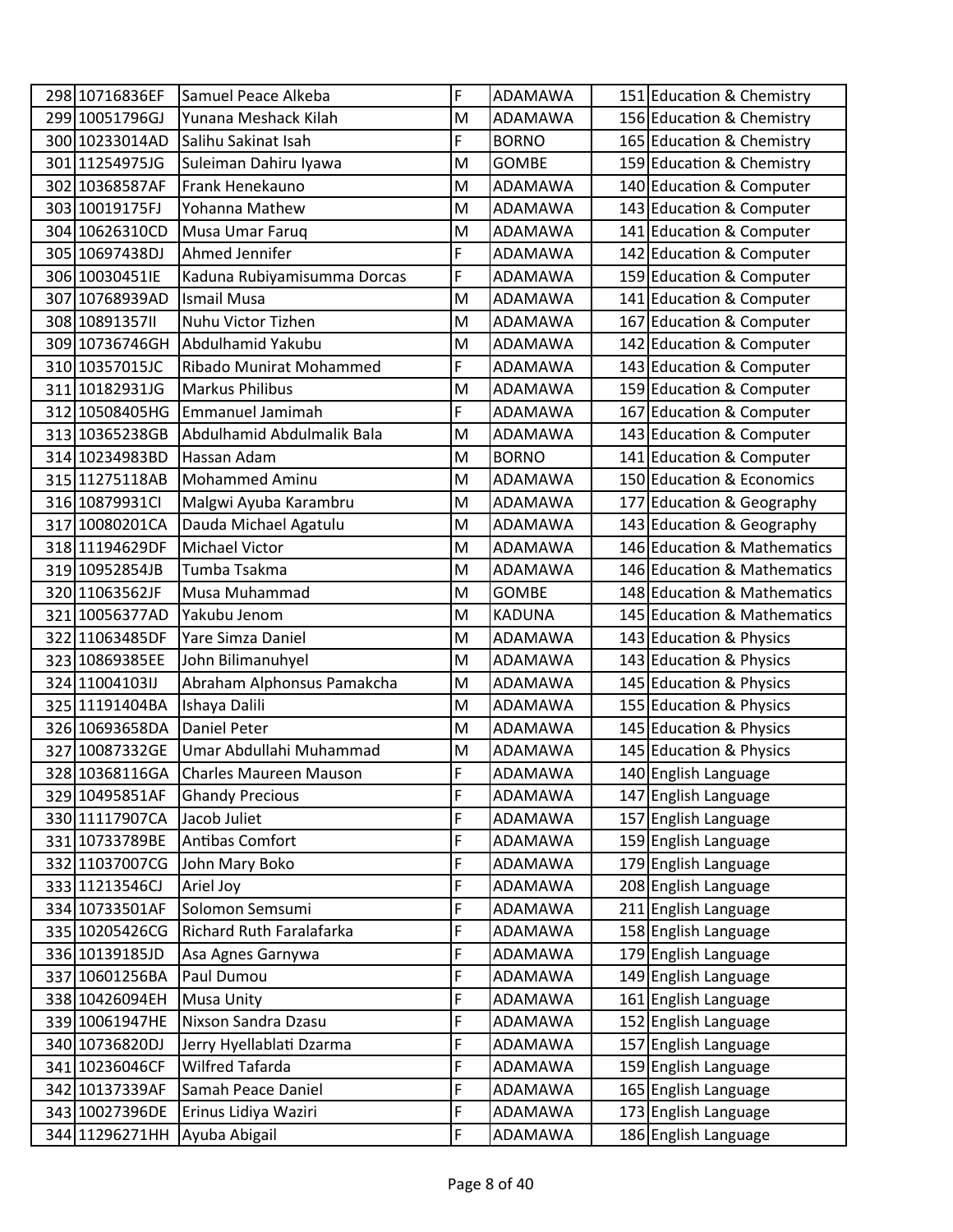| 345 10943590EE  | Daniel Rejoice             | F | ADAMAWA        | 167 English Language        |
|-----------------|----------------------------|---|----------------|-----------------------------|
| 346 10190025FH  | Annacletus Peter           | M | ADAMAWA        | 182 English Language        |
| 347 10465355CC  | Peter Happy                | F | <b>ADAMAWA</b> | 141 English Language        |
| 348 10634953JA  | Luka Gambo                 | Μ | ADAMAWA        | 144 English Language        |
| 349 10136124GB  | James Sharon               | F | ADAMAWA        | 145 English Language        |
| 350 10095652DD  | Micheal Jemimah            | F | ADAMAWA        | 151 English Language        |
| 351 10172171HF  | Samaila Njamba             | F | ADAMAWA        | 151 English Language        |
| 352 10045492GG  | Zirra Lucy                 | F | ADAMAWA        | 157 English Language        |
| 353 10137668IF  | Ezra Dinatu                | F | ADAMAWA        | 159 English Language        |
| 354 10418394GB  | Yohanna Usa Mary           | F | ADAMAWA        | 162 English Language        |
| 355 10291181AF  | Yusuf Ndrigaye Kwoji       | M | ADAMAWA        | 165 English Language        |
| 356 10054155HD  | Yakubu Abednego Andrew     | M | ADAMAWA        | 141 English Language        |
| 357 10332760BA  | Musa Joy                   | F | ADAMAWA        | 142 English Language        |
| 358 11202219GA  | Musa Amal                  | F | ADAMAWA        | 146 English Language        |
| 359 10125602AF  | Tiva Stella Joseph         | F | ADAMAWA        | 159 English Language        |
| 360 10036922HB  | <b>Richard Peace</b>       | F | ADAMAWA        | 174 English Language        |
| 361 10294154BA  | Kankani Burtapwa           | F | ADAMAWA        | 187 English Language        |
| 362 10205939DJ  | Adamu Andema Precious      | F | ADAMAWA        | 163 English Language        |
| 363 10051180HE  | Jediel Deborah             | F | ADAMAWA        | 153 English Language        |
| 364 11166061 II | Gayus Gabriel              | M | ADAMAWA        | 157 English Language        |
| 365 10206546GB  | Philemon Jethro            | M | ADAMAWA        | 159 English Language        |
| 366 10235177BD  | Tanko Blessing Danjuma     | F | ADAMAWA        | 158 English Language        |
| 367 10592518DE  | Godiya Phoenicia Mary      | F | ADAMAWA        | 161 English Language        |
| 368 11143142HC  | Ajagu Collins              | M | ANAMBRA        | 168 English Language        |
| 369 11113214DE  | Okeke Daniel Tochukwu      | M | ANAMBRA        | 168 English Language        |
| 370 11191313IJ  | Anthony Victoria           | F | <b>BENUE</b>   | 155 English Language        |
| 371 10137318GI  | Simon Lilian               | F | <b>BENUE</b>   | 184 English Language        |
| 372 10625650GD  | <b>Akau Sonter Andrew</b>  | Μ | <b>BENUE</b>   | 155 English Language        |
| 373 10597881EH  | Terumbur Luper Emmanuel    | M | <b>BENUE</b>   | 151 English Language        |
| 374 10458154JB  | Shagiru Bathsheba          | F | <b>BORNO</b>   | 159 English Language        |
| 375 10040887BA  | Stephen Janet Ishaya       | F | <b>BORNO</b>   | 159 English Language        |
| 376 10500020BB  | Husara Anafa Dokta         | F | <b>BORNO</b>   | 192 English Language        |
| 377 10376052BH  | Nuhu Japhet Meck           | M | <b>KADUNA</b>  | 176 English Language        |
| 378 11145300JH  | Musa Godwin                | M | <b>KOGI</b>    | 168 English Language        |
| 379 10401326EJ  | Yakubu Precious Ojoniko    | M | <b>KOGI</b>    | 200 English Language        |
| 380 11289635AD  | Alabi Jonathan Oluwapelumi | M | <b>OYO</b>     | 158 English Language        |
| 381 10024528AF  | Samuel Jennifer Gwom       | F | PLATEAU        | 164 English Language        |
| 382 10864733DC  | Christopher Reuben         | M | PLATEAU        | 158 English Language        |
| 383 11274700JB  | Kyeswet Destiny Kelvin     | F | PLATEAU        | 160 English Language        |
| 384 10870624BD  | Pwaveno Elijah Harrison    | M | ADAMAWA        | 159 Fisheries & Aquaculture |
| 385 10052741EH  | James Kindness             | F | ADAMAWA        | 144 Fisheries & Aquaculture |
| 386 10655299GF  | David Gabriel              | M | ADAMAWA        | 158 Fisheries & Aquaculture |
| 387 10259279GJ  | <b>Gabriel Julius</b>      | M | ADAMAWA        | 140 Fisheries & Aquaculture |
| 388 11159768FC  | Shuaibu Abdulhadi          | M | ADAMAWA        | 148 Fisheries & Aquaculture |
| 389 10038854JF  | Abubakar Munira Wambai     | F | ADAMAWA        | 159 Fisheries & Aquaculture |
| 390 10986998JB  | Williams Solomon Kanmanen  | M | ADAMAWA        | 158 Fisheries & Aquaculture |
| 391 10695112DD  | Ishu Gaius Ngumimi         | M | <b>BENUE</b>   | 168 Fisheries & Aquaculture |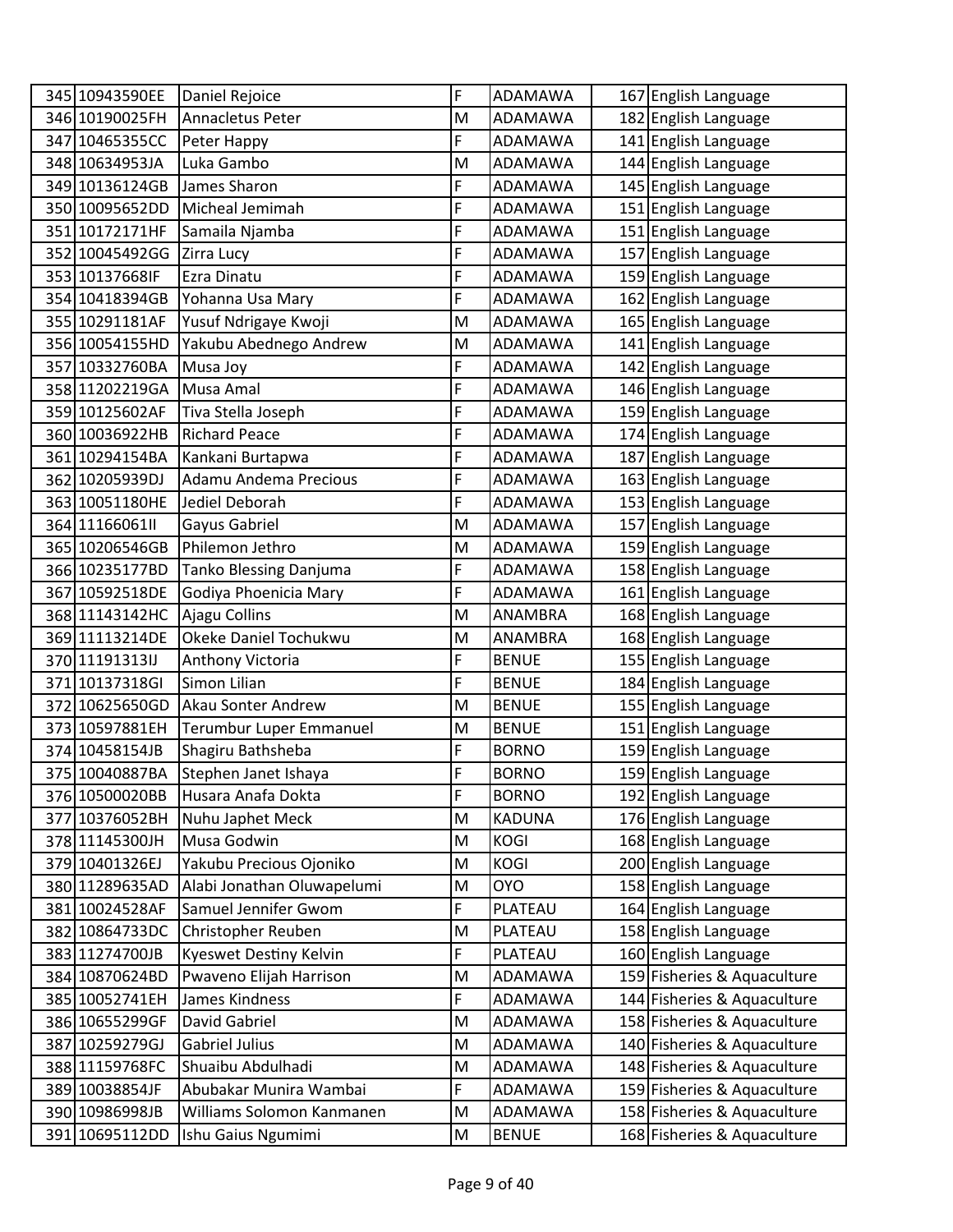| 392 10353834DC | Dauda Usiju                      | M | <b>BORNO</b>   | 168 Fisheries & Aquaculture |
|----------------|----------------------------------|---|----------------|-----------------------------|
| 393 10397773DI | <b>Bulus Deborah Pastor</b>      | F | <b>BORNO</b>   | 160 Fisheries & Aquaculture |
| 394 10036306HG | Ishaku Jennifer                  | F | <b>GOMBE</b>   | 150 Fisheries & Aquaculture |
| 395 11106826IJ | Usman Muhammad Barkindo          | M | <b>KANO</b>    | 158 Fisheries & Aquaculture |
| 396 11263815FH | Garba Pefilo Bashir              | M | <b>TARABA</b>  | 175 Fisheries & Aquaculture |
| 397 10488826DB | Urbanus Kwamahido Kurfi          | M | ADAMAWA        | 140 Geography               |
| 398 10725757FE | Kemuel Joshua Necksin            | M | ADAMAWA        | 146 Geography               |
| 399 10908000BH | Abubakar Salisu                  | M | ADAMAWA        | 152 Geography               |
| 400 10597247AJ | Ado Usman                        | M | ADAMAWA        | 169 Geography               |
| 401 10015360FI | Nicholas Faith                   | M | ADAMAWA        | 143 Geography               |
| 402 11006113HD | Amos Honesty                     | F | ADAMAWA        | 145 Geography               |
| 403 10231019HB | <b>Briston Hassan</b>            | M | ADAMAWA        | 149 Geography               |
| 404 10066012AE | Mavah Jerry Jesse                | M | ADAMAWA        | 162 Geography               |
| 405 10347909FG | <b>Maxwell Zacchaeus</b>         | M | <b>ADAMAWA</b> | 178 Geography               |
| 406 10179979CI | Glary Waindu                     | M | ADAMAWA        | 155 Geography               |
| 407 10408237HE | Sanda Ijuptil                    | M | ADAMAWA        | 161 Geography               |
| 408 10680143CJ | James Jeremiah                   | M | ADAMAWA        | 153 Geography               |
| 409 10319259GE | <b>Wadawasina Frank Geoffrey</b> | M | ADAMAWA        | 143 Geography               |
| 410 10851359JD | Nuhu Zira Maikyau                | M | ADAMAWA        | 156 Geography               |
| 411 10985759CF | Ahmed Ishaku Nyampa              | M | ADAMAWA        | 167 Geography               |
| 412 11143853HD | Saidu Julkifli                   | M | ADAMAWA        | 155 Geography               |
| 413 10261396CD | Ezekiel Elijah Buba              | M | ADAMAWA        | 178 Geography               |
| 414 10443584FE | Hayatu Sadiq                     | M | ADAMAWA        | 140 Geography               |
| 415 10055669JA | Karnilyus Nahum                  | M | ADAMAWA        | 150 Geography               |
| 416 10322476BG | Aminu Zarruq Alkali              | M | ADAMAWA        | 150 Geography               |
| 417 10180116AF | Peter Manasseh                   | M | <b>BAUCHI</b>  | 196 Geography               |
| 418 10416769IG | Oraduen Avalumun Augustine       | M | <b>BENUE</b>   | 166 Geography               |
| 419 10440516ED | Ephraim Judah                    | M | <b>GOMBE</b>   | 165 Geography               |
| 420 10214245FA | Jodah Ayali Danjuma              | M | <b>GOMBE</b>   | 158 Geography               |
| 421 10166832IH | Kabir Yusuf Abdullahi            | M | <b>KANO</b>    | 191 Geography               |
| 422 10846120JG | James Shawulu                    | M | ADAMAWA        | 146 Geography Edu           |
| 423 11108490EE | Daniel Gubjir Najada             | M | <b>ADAMAWA</b> | 144 Geology                 |
| 424 10038641FF | Danmallam Yusuf                  | M | ADAMAWA        | 142 Geology                 |
| 425 10359607HG | Adamu Ibrahim                    | M | <b>BORNO</b>   | 148 Geology                 |
| 426 11272466AD | Abdul Zainab Kazeem              | F | <b>GOMBE</b>   | 163 Geology                 |
| 427 10357226EB | Ambrose Alfred Kullianah         | M | ADAMAWA        | 161 Guidance & Counselling  |
| 428 10956346JB | Silas Godiya Ishaya              | F | ADAMAWA        | 151 Guidance & Counselling  |
| 429 10446396FH | Buba Kayafa Gilbert              | M | ADAMAWA        | 150 Guidance & Counselling  |
| 430 10956293FG | Innocent Moses Ejembi            | M | ADAMAWA        | 144 Guidance & Counselling  |
| 431 10499921BH | <b>Edmon Paul</b>                | M | ADAMAWA        | 148 Guidance & Counselling  |
| 432 10147153FB | Nafarnda Israel Joy              | M | ADAMAWA        | 166 Guidance & Counselling  |
| 433 10011421EB | Bristone Sujimsumi Basiri        | M | ADAMAWA        | 219 Guidance & Counselling  |
| 434 10201269IB | Iliya Fatuwa                     | M | ADAMAWA        | 147 Guidance & Counselling  |
| 435 10462576BH | Ibrahim Yohanna                  | M | ADAMAWA        | 162 Guidance & Counselling  |
| 436 10610173DB | Vanco Vanye Jonathan             | M | ADAMAWA        | 159 Guidance & Counselling  |
| 437 10245899FB | Peter Dennis                     | M | ADAMAWA        | 183 Guidance & Counselling  |
| 438 11028411BC | Inuwa Yahuza                     | M | ADAMAWA        | 150 Guidance & Counselling  |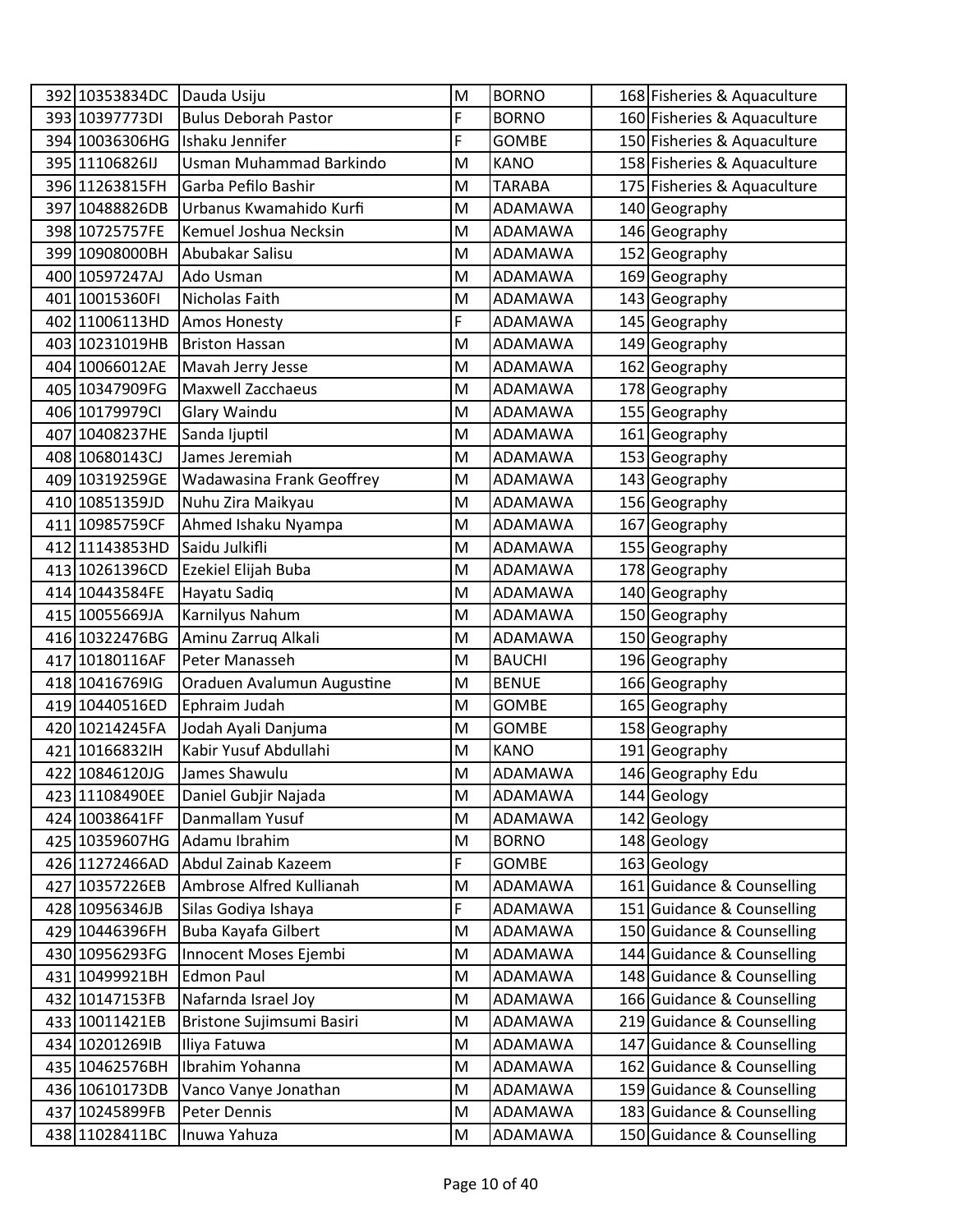|                                  | 439 10027880DH Edet Wisdom Patrick     | M      | <b>AKWA IBOM</b>    | 145 Guidance & Counselling                       |
|----------------------------------|----------------------------------------|--------|---------------------|--------------------------------------------------|
| 440 10340853HI                   | Igbaakaa Avadoo Agatha                 | F      | <b>BENUE</b>        | 157 Guidance & Counselling                       |
| 441 10900515GF                   | Adukwu Abraham Ikedichukwu             | M      | <b>ENUGU</b>        | 156 Guidance & Counselling                       |
| 442 11148105CE                   | Sirajo Sani Mohammed                   | M      | <b>KATSINA</b>      | 143 Guidance & Counselling                       |
| 443 11135763JD                   | Yohanna Emmanuel Kenneth               | M      | NASARAWA            | 165 Guidance & Counselling                       |
| 444 10111958AD                   | <b>Patrick Micah Adams</b>             | M      | <b>TARABA</b>       | 152 Guidance & Counselling                       |
| 445 10611569BE                   | Nuninbu Blessing Jahknwa               | F      | ADAMAWA             | 150 History                                      |
| 446 11274610HA                   | Kali Precious                          | F      | ADAMAWA             | 141 History                                      |
| 447 10680015CF                   | Caleb Uskau Bello                      | F      | ADAMAWA             | 142 History                                      |
| 448 10581505JD                   | Jemuel Joel                            | M      | ADAMAWA             | 142 History                                      |
| 449 10986336EA                   | Yunusa Sani                            | M      | ADAMAWA             | 142 History                                      |
| 450 10003383AC                   | Reuben Helen                           | F      | ADAMAWA             | 145 History                                      |
| 451 10009449EA                   | Vicent Janet                           | F      | ADAMAWA             | 147 History                                      |
| 452 11017526HF                   | John Esther Filiyaro                   | F      | ADAMAWA             | 174 History                                      |
| 453 10037002CF                   | John Abigail Bunu                      | M      | ADAMAWA             | 140 History                                      |
| 454 11184791GB                   | Peter Aliya                            | F      | ADAMAWA             | 161 History                                      |
| 455 11154626FF                   | Ensley Bewungopwa                      | F      | <b>ADAMAWA</b>      | 143 History                                      |
| 456 10973768BB                   | Dickson Ruth                           | F      | ADAMAWA             | 143 History                                      |
| 457 10694338CH                   | <b>Bello Adamu</b>                     | M      | ADAMAWA             | 149 History                                      |
| 458 10941912DE                   | Abubakar Musa                          | M      | ADAMAWA             | 140 History                                      |
| 459 10073032JA                   | Iorbee Aondofa Abel                    | M      | <b>BENUE</b>        | 212 History                                      |
| 460 10567273BC                   | Abdulhamid Jamila                      | F      | <b>TARABA</b>       | 144 History                                      |
| 461 10847157IJ                   | Alfred Faith Andrew                    | F      | <b>TARABA</b>       | 149 History                                      |
| 462 10017937IH                   | Denis Kauna John                       | F      | <b>TARABA</b>       | 141 History                                      |
| 463 10077155EA                   | Benjamin Breath Masi                   | F      | ADAMAWA             | 163 Home Economics                               |
| 464 10284355BG                   | Pam Sarah Kaweng                       | F      | PLATEAU             | 188 Home Economics                               |
| 465 10355521BF                   | Kadmiel Hyellafudati Oliver            | F      | ADAMAWA             | 170 Industrial Chemistry                         |
| 466 11061998DE                   | Amos Alpha                             | M      | ADAMAWA             | 167 Industrial Chemistry                         |
| 467 10149804FC                   | Peter Jessy Danmasani                  | M      | ADAMAWA             | 173 Industrial Chemistry                         |
| 468 10022746BG                   | Jackson Javan                          | M      | ADAMAWA             | 145 Industrial Chemistry                         |
| 469 10037239JA                   | Simon Charles                          | M      | ADAMAWA             | 150 Industrial Chemistry                         |
| 470 10028674IA                   | Amurtiya Blessiing                     | F      | <b>ADAMAWA</b>      | 155 Marketing                                    |
| 471 10169195HJ                   | Anikpa Suurshater Vivian               | F      | <b>BENUE</b>        | 155 Marketing                                    |
| 472 11346148CA                   | Ahmad Abubakar                         | M      | <b>BORNO</b>        | 141 Marketing                                    |
| 473 10521516Cl                   | Aneke Jude Arinze                      | M      | ENUGU               | 154 Marketing                                    |
| 474 11089067BG                   | Ishaya Comfort Godiya                  | F      | <b>KADUNA</b>       | 152 Marketing                                    |
| 475 10045161IJ                   | Al-Amin Mikdad                         | M<br>F | <b>KOGI</b><br>ABIA | 152 Marketing                                    |
| 476 10710532EC                   | <b>Ohakwe Chinaza Happiness</b>        |        |                     | 174 Mass Communication                           |
| 477 11282614BH<br>478 10753508CH | Jesse Pauturo Patience                 | F      | ADAMAWA             | 160 Mass Communication                           |
|                                  | Dupan Jocthan                          | M      | ADAMAWA             | 163 Mass Communication                           |
| 479 1075322911<br>480 11065811EB | Marcus Sontasom Susan<br>Shehu Deborah | F<br>F | ADAMAWA<br>ADAMAWA  | 167 Mass Communication<br>171 Mass Communication |
|                                  | Tanko Confidence                       | M      | ADAMAWA             | 177 Mass Communication                           |
| 481 11274599AG<br>482 11171722IA | Yakubu Blessing                        | F      | ADAMAWA             | 142 Mass Communication                           |
| 483 10281458HE                   | Yuguda Titi                            | F      | ADAMAWA             | 180 Mass Communication                           |
| 484 10027817DC                   | Joktan Salome Ajiya                    | F      | ADAMAWA             | 161 Mass Communication                           |
| 485 10039081JD                   | Abubakar Hauwau Buba                   | F      | ADAMAWA             | 166 Mass Communication                           |
|                                  |                                        |        |                     |                                                  |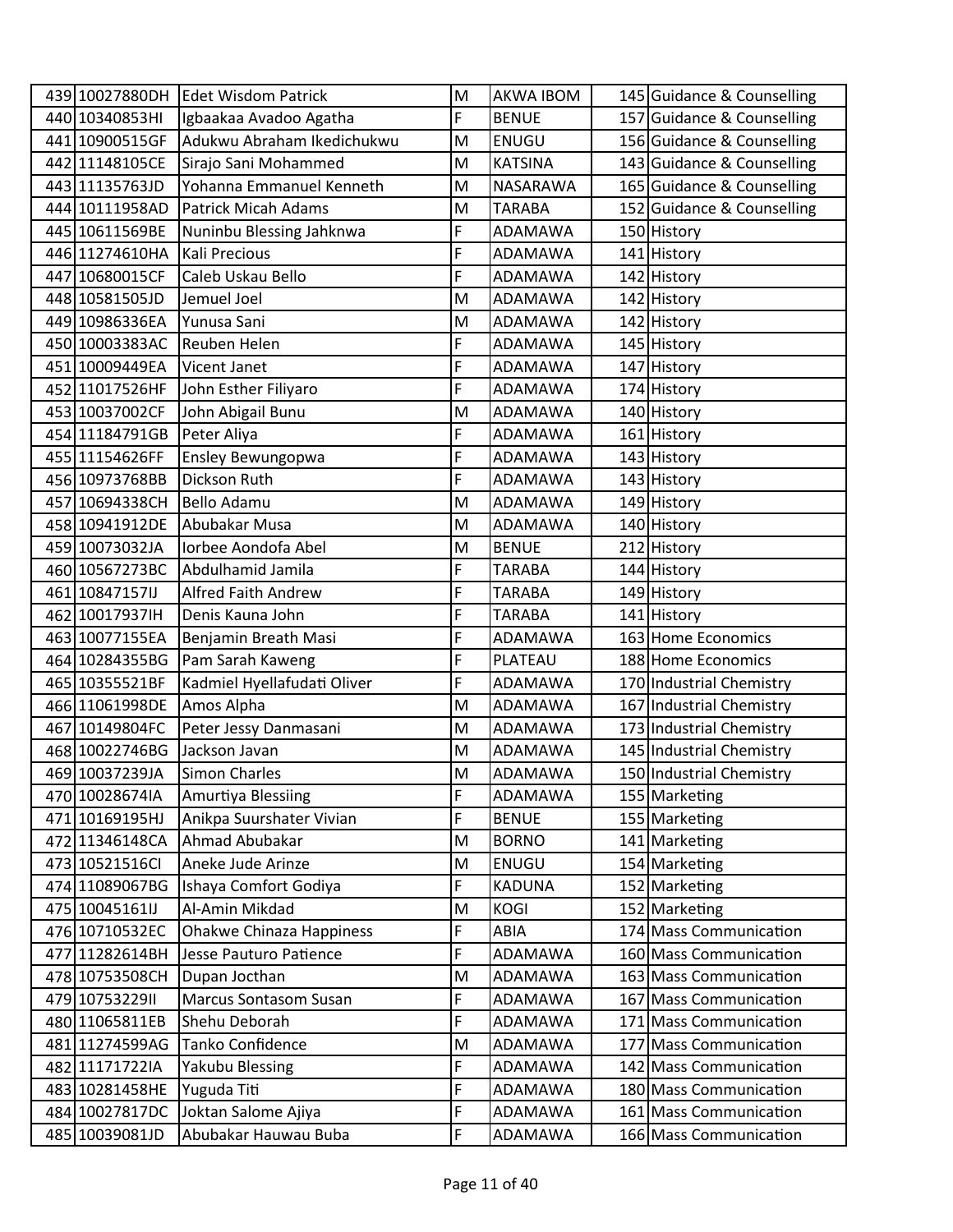| 486 10682860CG | Hosea Pwalereno Plakpane        | F | ADAMAWA        | 211 Mass Communication |
|----------------|---------------------------------|---|----------------|------------------------|
| 487 10204587CB | Vincent Sunday                  | M | ADAMAWA        | 166 Mass Communication |
| 488 10034248EC | Danladi Munira Mohammed         | F | ADAMAWA        | 186 Mass Communication |
| 489 10517696EC | Atiya Alpha                     | F | ADAMAWA        | 164 Mass Communication |
| 490 10446970IB | Uzairu Aminu                    | M | <b>ADAMAWA</b> | 164 Mass Communication |
| 491 11147964FJ | Ronald Nunaya Kadala            | M | ADAMAWA        | 164 Mass Communication |
| 492 10197141EJ | Samuel Favour Nzubechukwu       | M | ADAMAWA        | 169 Mass Communication |
| 493 10010336JF | Nickson Peace                   | F | ADAMAWA        | 174 Mass Communication |
| 494 10045262HH | Wilberforce Magdalene           | F | ADAMAWA        | 188 Mass Communication |
| 495 10060823FB | Benjamin Melody                 | F | ADAMAWA        | 199 Mass Communication |
| 496 10210933JC | Pedison Pakaya                  | M | ADAMAWA        | 200 Mass Communication |
| 497 10051037BI | Hammanjoda Bilyaminu            | M | ADAMAWA        | 204 Mass Communication |
| 498 10639488GF | Idris Aliyu                     | M | ADAMAWA        | 163 Mass Communication |
| 499 10007037AB | Musa Hamdiya                    | F | <b>ADAMAWA</b> | 171 Mass Communication |
| 500 10102965BG | Bello Oluwabunmi Esther         | F | ADAMAWA        | 191 Mass Communication |
| 501 11021769FD | Paul Precious Pwanahake         | F | ADAMAWA        | 161 Mass Communication |
| 502 10591715BI | Micheal Huntingropwa Myefiyon   | M | ADAMAWA        | 182 Mass Communication |
| 503 10138465CC | Murey Jemimah Joel              | F | ADAMAWA        | 194 Mass Communication |
| 504 10216419CH | Moses Marvellous Lauya          | F | <b>ADAMAWA</b> | 201 Mass Communication |
| 505 10237963JE | Dumma Victory                   | F | <b>ADAMAWA</b> | 214 Mass Communication |
| 506 11170018FB | <b>Bitrus Naomi</b>             | F | ADAMAWA        | 167 Mass Communication |
| 507 10162512EJ | Daniel Indagiju                 | F | ADAMAWA        | 177 Mass Communication |
| 508 10928055IJ | Peter Felicia                   | F | ADAMAWA        | 178 Mass Communication |
| 509 10203107JG | Daniel Faith Biyama             | F | ADAMAWA        | 180 Mass Communication |
| 510 10346710GE | Yusuf Basiri Anastasia          | F | ADAMAWA        | 186 Mass Communication |
| 511 10063478EA | Suleiman Sumayya                | F | ADAMAWA        | 150 Mass Communication |
| 512 11139365FE | Mohammed Abdulrashed            | M | ADAMAWA        | 162 Mass Communication |
| 513 10993073AF | Sanadu Banai Sajo               | M | ADAMAWA        | 167 Mass Communication |
| 514 10249187IB | Ishaku Hannatu                  | F | ADAMAWA        | 175 Mass Communication |
| 515 10525934GD | Abdulkaseem Bilkisu             | F | ADAMAWA        | 202 Mass Communication |
| 516 11060168JC | Isah Blessing James             | F | ADAMAWA        | 211 Mass Communication |
| 517 10011835GA | Ismaila Tutansang Titus         | M | ADAMAWA        | 176 Mass Communication |
| 518 10444406BD | Clement Lolita                  | F | ADAMAWA        | 164 Mass Communication |
| 519 11269307HB | Bitrus Ishaya                   | M | <b>ADAMAWA</b> | 167 Mass Communication |
| 520 10200935BG | George Pauline                  | F | ADAMAWA        | 168 Mass Communication |
| 521 10188800EG | Amos Usa                        | F | ADAMAWA        | 169 Mass Communication |
| 522 10371077AE | Idi Godiya                      | F | ADAMAWA        | 181 Mass Communication |
| 523 10856824JB | Yohanna Jackline                | F | ADAMAWA        | 190 Mass Communication |
| 524 10320536BG | Fimbar Shedrach Vawa            | M | ADAMAWA        | 193 Mass Communication |
| 525 10016710IC | Dahiru Fatima Hamman            | F | ADAMAWA        | 199 Mass Communication |
| 526 10807762DB | Klapa Edna                      | F | ADAMAWA        | 213 Mass Communication |
| 527 10016478AC | <b>Gabriel Rosemary Sundra</b>  | F | ADAMAWA        | 230 Mass Communication |
| 528 10670204GH | Ishaku Gracious                 | F | ADAMAWA        | 180 Mass Communication |
| 529 10916234FA | Lukas Hyaladzikita Ijagla       | F | ADAMAWA        | 186 Mass Communication |
| 530 11058032AB | Yusuf Halima                    | F | ADAMAWA        | 187 Mass Communication |
| 531 10416989AI | <b>Meslam Salvation Phineas</b> | M | ADAMAWA        | 164 Mass Communication |
| 532 10412687BD | Pwaleyo Faith Pwanodo           | F | ADAMAWA        | 171 Mass Communication |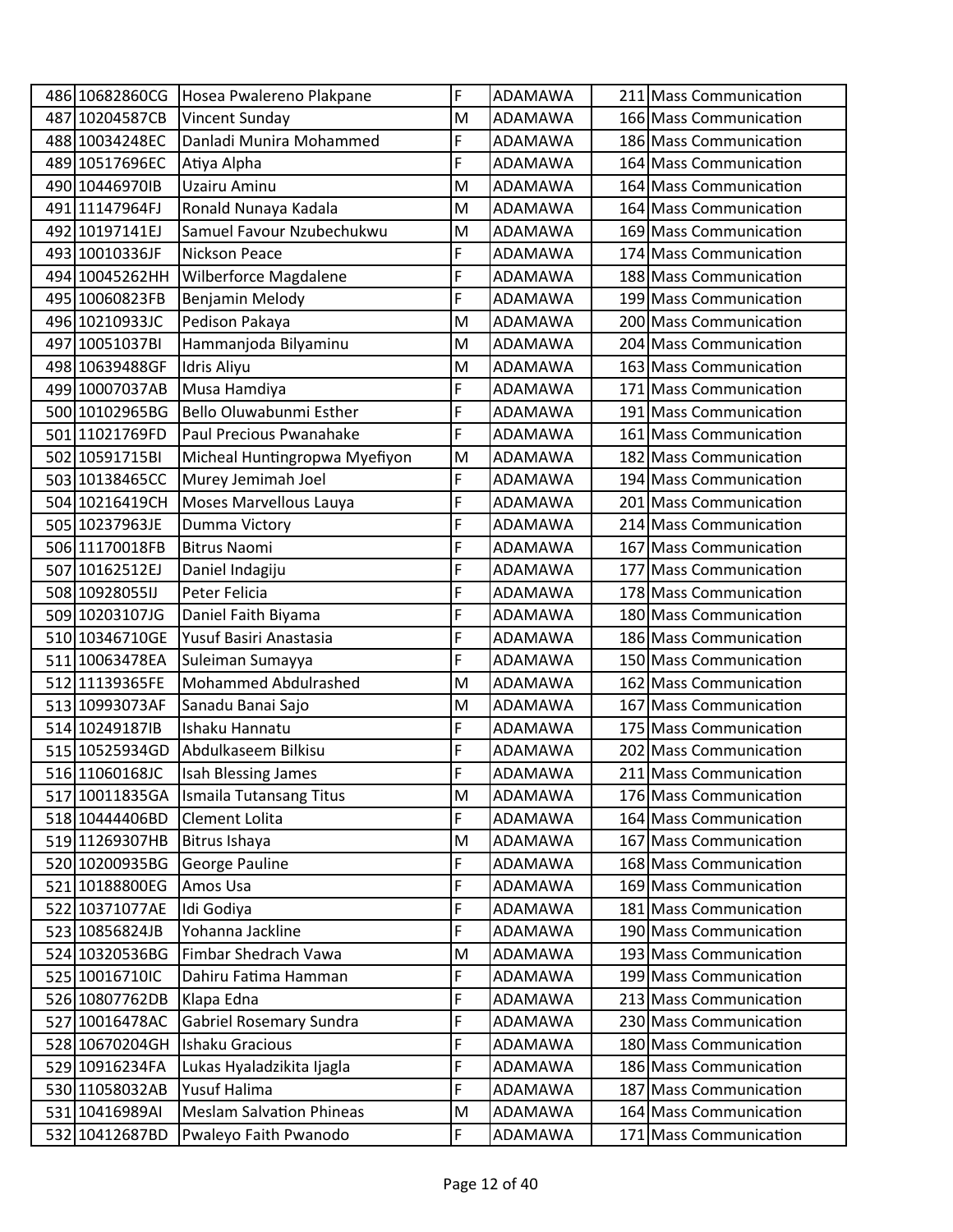| 533 10498277AC<br>176 Mass Communication<br>534 10073457HG<br>Samuel Godiya<br>167 Mass Communication<br>M<br>ADAMAWA<br>Abdulrasheed Aliyu Aliyu<br>535 10279445AC<br>160 Mass Communication<br>M<br>ADAMAWA<br>F<br>536 10330956IH<br>Babale Pwausoko Mahmud<br>165 Mass Communication<br>ADAMAWA<br>F<br>537 10060029AI<br>169 Mass Communication<br><b>Justin Precious</b><br>ADAMAWA<br>F<br>538 10917838 II<br>174 Mass Communication<br><b>Bmabu Charity Mamza</b><br>ADAMAWA<br>F<br><b>Bassey Blessing Afiong</b><br>203 Mass Communication<br>539 11071764DA<br><b>AKWA IBOM</b><br>F<br>540 11030028BB<br><b>Moffat Grace</b><br>169 Mass Communication<br>AKWA IBOM<br>541 10176779CF<br><b>Kenneth Divine</b><br>M<br><b>ANAMBRA</b><br>195 Mass Communication<br>F<br>542 11020635GA<br>Obiora Blessing Eberechukwu<br>ANAMBRA<br>200 Mass Communication<br>F<br>543 11095818DG<br>Agbani Favour Chioma<br>164 Mass Communication<br>ANAMBRA<br>F<br>Ochokwunu Grace Ocholongwa<br>544 11074897EA<br><b>BENUE</b><br>169 Mass Communication<br>F<br>545 10825771DD<br>Agaba Janet Ene<br>168 Mass Communication<br><b>BENUE</b><br>Abbah James Ujah<br>546 10902734AE<br>M<br><b>BENUE</b><br>180 Mass Communication<br>F<br>Okidu Josephine Owoh<br>547 10808501EF<br><b>BENUE</b><br>180 Mass Communication<br>F<br>548 10285672EC<br>Ekele Ekoche Emmanuela<br><b>BENUE</b><br>188 Mass Communication<br>F<br>549 10597607JD<br>Uji Rose Oyiloyen<br><b>BENUE</b><br>174 Mass Communication<br>F<br><b>Tor Lilian Ngodoo</b><br>550 10332544HG<br><b>BENUE</b><br>165 Mass Communication<br>F<br>Wabba Mary Bulus<br>551 10620618CH<br>163 Mass Communication<br><b>BORNO</b><br>F<br>552 10487196HB<br>Irmiya Kauna<br><b>BORNO</b><br>194 Mass Communication<br>F<br>Malgwi Ruth Wasinda<br>553 10138243AJ<br><b>BORNO</b><br>177 Mass Communication<br>F<br>Peter Mary Bukar<br>554 10411890HG<br><b>BORNO</b><br>166 Mass Communication<br>F<br><b>Usman Ruth Maiva</b><br>555 10113016DA<br><b>BORNO</b><br>181 Mass Communication<br>F<br>556 10600974IA<br>168 Mass Communication<br>Ineh Naomi<br><b>DELTA</b><br>F<br>557 10538714DI<br><b>Obedience Precious Sunday</b><br><b>ENUGU</b><br>196 Mass Communication<br>F<br>Idakwo Grace Ojochegbe<br>199 Mass Communication<br>558 10021390BA<br><b>KADUNA</b><br>F<br>559 10120832FG<br>David Atamti Peace<br><b>KADUNA</b><br>168 Mass Communication<br>560 10744649CG<br>Tajipo Pwambodi Christopher<br>M<br>151 Mathematics<br>ADAMAWA<br>155 Mathematics<br>561 10694117BB<br>Anthony Stephen Tumba<br>M<br>ADAMAWA<br>562 10144485AE<br>Moses Hyelda<br>151 Mathematics<br>M<br>ADAMAWA<br>$\mathsf{M}% _{T}=\mathsf{M}_{T}\!\left( a,b\right) ,\ \mathsf{M}_{T}=\mathsf{M}_{T}\!\left( a,b\right) ,$<br>563 10440185GG Haruna Benjamin<br>ADAMAWA<br>154 Mathematics<br>564 10177065EA<br>Iliya Jeremiah<br>M<br>171 Mathematics<br><b>ADAMAWA</b><br>565 10768083EJ<br>153 Mathematics<br>Danladi Japhet<br>M<br><b>ADAMAWA</b><br>566 10330359DF<br>Yohanna Paul<br>156 Mathematics<br>M<br>ADAMAWA<br>567 11084818FG<br>Yerima Abdulrashid<br>M<br>151 Mathematics<br>ADAMAWA<br>568 10390087BA<br><b>President Nelson</b><br>153 Mathematics<br>ADAMAWA<br>M<br>569 10159047GF<br>Mbursa Daniel Hassan<br>159 Mathematics<br>M<br>ADAMAWA<br>Bapetel Ahmad Abubakar<br>140 Mathematics<br>570 10226616 II<br>M<br>ADAMAWA<br>Augustine Francis Vasumu<br>571 10016608JH<br>ADAMAWA<br>151 Mathematics<br>M<br>F<br>Yahaya Fatima Abubakar<br>155 Mathematics<br>572 10138768ID<br>ADAMAWA<br>573 10454054HC<br>Dauda Ibrahim<br>156 Mathematics<br>ADAMAWA<br>M<br>158 Mathematics<br>574 11330035FD<br>Abdulrahman Mohammad<br>M<br>ADAMAWA<br>575 10412379GE<br>Shulan Tersugh David<br>156 Mathematics<br><b>BENUE</b><br>M<br><b>Adamu Moses</b><br>576 10779187AI<br>M<br><b>BORNO</b><br>155 Mathematics<br>Obadiah Joel<br>155 Mathematics<br>577 102848511A<br>M<br><b>KADUNA</b><br>Lawal Temitope Mark<br><b>KWARA</b><br>151 Mathematics<br>578 10177306JD<br>M<br>F<br>579 10454901FD<br>Paul Faith<br>148 Microbiology<br>ADAMAWA |  |                       | F |                |  |
|-------------------------------------------------------------------------------------------------------------------------------------------------------------------------------------------------------------------------------------------------------------------------------------------------------------------------------------------------------------------------------------------------------------------------------------------------------------------------------------------------------------------------------------------------------------------------------------------------------------------------------------------------------------------------------------------------------------------------------------------------------------------------------------------------------------------------------------------------------------------------------------------------------------------------------------------------------------------------------------------------------------------------------------------------------------------------------------------------------------------------------------------------------------------------------------------------------------------------------------------------------------------------------------------------------------------------------------------------------------------------------------------------------------------------------------------------------------------------------------------------------------------------------------------------------------------------------------------------------------------------------------------------------------------------------------------------------------------------------------------------------------------------------------------------------------------------------------------------------------------------------------------------------------------------------------------------------------------------------------------------------------------------------------------------------------------------------------------------------------------------------------------------------------------------------------------------------------------------------------------------------------------------------------------------------------------------------------------------------------------------------------------------------------------------------------------------------------------------------------------------------------------------------------------------------------------------------------------------------------------------------------------------------------------------------------------------------------------------------------------------------------------------------------------------------------------------------------------------------------------------------------------------------------------------------------------------------------------------------------------------------------------------------------------------------------------------------------------------------------------------------------------------------------------------------------------------------------------------------------------------------------------------------------------------------------------------------------------------------------------------------------------------------------------------------------------------------------------------------------------------------------------------------------------------------------------------------------------------------------------------------------------------------------------------------------------------------------------------------------------------------------------------------------------------------------------------------------------------------------------------------------------------------------------------------------------------------------------------------------------------------------------------------------------------------------------------------------------------------------------------------------|--|-----------------------|---|----------------|--|
|                                                                                                                                                                                                                                                                                                                                                                                                                                                                                                                                                                                                                                                                                                                                                                                                                                                                                                                                                                                                                                                                                                                                                                                                                                                                                                                                                                                                                                                                                                                                                                                                                                                                                                                                                                                                                                                                                                                                                                                                                                                                                                                                                                                                                                                                                                                                                                                                                                                                                                                                                                                                                                                                                                                                                                                                                                                                                                                                                                                                                                                                                                                                                                                                                                                                                                                                                                                                                                                                                                                                                                                                                                                                                                                                                                                                                                                                                                                                                                                                                                                                                                                                     |  | Sama'lla Nanaesther B |   | <b>ADAMAWA</b> |  |
|                                                                                                                                                                                                                                                                                                                                                                                                                                                                                                                                                                                                                                                                                                                                                                                                                                                                                                                                                                                                                                                                                                                                                                                                                                                                                                                                                                                                                                                                                                                                                                                                                                                                                                                                                                                                                                                                                                                                                                                                                                                                                                                                                                                                                                                                                                                                                                                                                                                                                                                                                                                                                                                                                                                                                                                                                                                                                                                                                                                                                                                                                                                                                                                                                                                                                                                                                                                                                                                                                                                                                                                                                                                                                                                                                                                                                                                                                                                                                                                                                                                                                                                                     |  |                       |   |                |  |
|                                                                                                                                                                                                                                                                                                                                                                                                                                                                                                                                                                                                                                                                                                                                                                                                                                                                                                                                                                                                                                                                                                                                                                                                                                                                                                                                                                                                                                                                                                                                                                                                                                                                                                                                                                                                                                                                                                                                                                                                                                                                                                                                                                                                                                                                                                                                                                                                                                                                                                                                                                                                                                                                                                                                                                                                                                                                                                                                                                                                                                                                                                                                                                                                                                                                                                                                                                                                                                                                                                                                                                                                                                                                                                                                                                                                                                                                                                                                                                                                                                                                                                                                     |  |                       |   |                |  |
|                                                                                                                                                                                                                                                                                                                                                                                                                                                                                                                                                                                                                                                                                                                                                                                                                                                                                                                                                                                                                                                                                                                                                                                                                                                                                                                                                                                                                                                                                                                                                                                                                                                                                                                                                                                                                                                                                                                                                                                                                                                                                                                                                                                                                                                                                                                                                                                                                                                                                                                                                                                                                                                                                                                                                                                                                                                                                                                                                                                                                                                                                                                                                                                                                                                                                                                                                                                                                                                                                                                                                                                                                                                                                                                                                                                                                                                                                                                                                                                                                                                                                                                                     |  |                       |   |                |  |
|                                                                                                                                                                                                                                                                                                                                                                                                                                                                                                                                                                                                                                                                                                                                                                                                                                                                                                                                                                                                                                                                                                                                                                                                                                                                                                                                                                                                                                                                                                                                                                                                                                                                                                                                                                                                                                                                                                                                                                                                                                                                                                                                                                                                                                                                                                                                                                                                                                                                                                                                                                                                                                                                                                                                                                                                                                                                                                                                                                                                                                                                                                                                                                                                                                                                                                                                                                                                                                                                                                                                                                                                                                                                                                                                                                                                                                                                                                                                                                                                                                                                                                                                     |  |                       |   |                |  |
|                                                                                                                                                                                                                                                                                                                                                                                                                                                                                                                                                                                                                                                                                                                                                                                                                                                                                                                                                                                                                                                                                                                                                                                                                                                                                                                                                                                                                                                                                                                                                                                                                                                                                                                                                                                                                                                                                                                                                                                                                                                                                                                                                                                                                                                                                                                                                                                                                                                                                                                                                                                                                                                                                                                                                                                                                                                                                                                                                                                                                                                                                                                                                                                                                                                                                                                                                                                                                                                                                                                                                                                                                                                                                                                                                                                                                                                                                                                                                                                                                                                                                                                                     |  |                       |   |                |  |
|                                                                                                                                                                                                                                                                                                                                                                                                                                                                                                                                                                                                                                                                                                                                                                                                                                                                                                                                                                                                                                                                                                                                                                                                                                                                                                                                                                                                                                                                                                                                                                                                                                                                                                                                                                                                                                                                                                                                                                                                                                                                                                                                                                                                                                                                                                                                                                                                                                                                                                                                                                                                                                                                                                                                                                                                                                                                                                                                                                                                                                                                                                                                                                                                                                                                                                                                                                                                                                                                                                                                                                                                                                                                                                                                                                                                                                                                                                                                                                                                                                                                                                                                     |  |                       |   |                |  |
|                                                                                                                                                                                                                                                                                                                                                                                                                                                                                                                                                                                                                                                                                                                                                                                                                                                                                                                                                                                                                                                                                                                                                                                                                                                                                                                                                                                                                                                                                                                                                                                                                                                                                                                                                                                                                                                                                                                                                                                                                                                                                                                                                                                                                                                                                                                                                                                                                                                                                                                                                                                                                                                                                                                                                                                                                                                                                                                                                                                                                                                                                                                                                                                                                                                                                                                                                                                                                                                                                                                                                                                                                                                                                                                                                                                                                                                                                                                                                                                                                                                                                                                                     |  |                       |   |                |  |
|                                                                                                                                                                                                                                                                                                                                                                                                                                                                                                                                                                                                                                                                                                                                                                                                                                                                                                                                                                                                                                                                                                                                                                                                                                                                                                                                                                                                                                                                                                                                                                                                                                                                                                                                                                                                                                                                                                                                                                                                                                                                                                                                                                                                                                                                                                                                                                                                                                                                                                                                                                                                                                                                                                                                                                                                                                                                                                                                                                                                                                                                                                                                                                                                                                                                                                                                                                                                                                                                                                                                                                                                                                                                                                                                                                                                                                                                                                                                                                                                                                                                                                                                     |  |                       |   |                |  |
|                                                                                                                                                                                                                                                                                                                                                                                                                                                                                                                                                                                                                                                                                                                                                                                                                                                                                                                                                                                                                                                                                                                                                                                                                                                                                                                                                                                                                                                                                                                                                                                                                                                                                                                                                                                                                                                                                                                                                                                                                                                                                                                                                                                                                                                                                                                                                                                                                                                                                                                                                                                                                                                                                                                                                                                                                                                                                                                                                                                                                                                                                                                                                                                                                                                                                                                                                                                                                                                                                                                                                                                                                                                                                                                                                                                                                                                                                                                                                                                                                                                                                                                                     |  |                       |   |                |  |
|                                                                                                                                                                                                                                                                                                                                                                                                                                                                                                                                                                                                                                                                                                                                                                                                                                                                                                                                                                                                                                                                                                                                                                                                                                                                                                                                                                                                                                                                                                                                                                                                                                                                                                                                                                                                                                                                                                                                                                                                                                                                                                                                                                                                                                                                                                                                                                                                                                                                                                                                                                                                                                                                                                                                                                                                                                                                                                                                                                                                                                                                                                                                                                                                                                                                                                                                                                                                                                                                                                                                                                                                                                                                                                                                                                                                                                                                                                                                                                                                                                                                                                                                     |  |                       |   |                |  |
|                                                                                                                                                                                                                                                                                                                                                                                                                                                                                                                                                                                                                                                                                                                                                                                                                                                                                                                                                                                                                                                                                                                                                                                                                                                                                                                                                                                                                                                                                                                                                                                                                                                                                                                                                                                                                                                                                                                                                                                                                                                                                                                                                                                                                                                                                                                                                                                                                                                                                                                                                                                                                                                                                                                                                                                                                                                                                                                                                                                                                                                                                                                                                                                                                                                                                                                                                                                                                                                                                                                                                                                                                                                                                                                                                                                                                                                                                                                                                                                                                                                                                                                                     |  |                       |   |                |  |
|                                                                                                                                                                                                                                                                                                                                                                                                                                                                                                                                                                                                                                                                                                                                                                                                                                                                                                                                                                                                                                                                                                                                                                                                                                                                                                                                                                                                                                                                                                                                                                                                                                                                                                                                                                                                                                                                                                                                                                                                                                                                                                                                                                                                                                                                                                                                                                                                                                                                                                                                                                                                                                                                                                                                                                                                                                                                                                                                                                                                                                                                                                                                                                                                                                                                                                                                                                                                                                                                                                                                                                                                                                                                                                                                                                                                                                                                                                                                                                                                                                                                                                                                     |  |                       |   |                |  |
|                                                                                                                                                                                                                                                                                                                                                                                                                                                                                                                                                                                                                                                                                                                                                                                                                                                                                                                                                                                                                                                                                                                                                                                                                                                                                                                                                                                                                                                                                                                                                                                                                                                                                                                                                                                                                                                                                                                                                                                                                                                                                                                                                                                                                                                                                                                                                                                                                                                                                                                                                                                                                                                                                                                                                                                                                                                                                                                                                                                                                                                                                                                                                                                                                                                                                                                                                                                                                                                                                                                                                                                                                                                                                                                                                                                                                                                                                                                                                                                                                                                                                                                                     |  |                       |   |                |  |
|                                                                                                                                                                                                                                                                                                                                                                                                                                                                                                                                                                                                                                                                                                                                                                                                                                                                                                                                                                                                                                                                                                                                                                                                                                                                                                                                                                                                                                                                                                                                                                                                                                                                                                                                                                                                                                                                                                                                                                                                                                                                                                                                                                                                                                                                                                                                                                                                                                                                                                                                                                                                                                                                                                                                                                                                                                                                                                                                                                                                                                                                                                                                                                                                                                                                                                                                                                                                                                                                                                                                                                                                                                                                                                                                                                                                                                                                                                                                                                                                                                                                                                                                     |  |                       |   |                |  |
|                                                                                                                                                                                                                                                                                                                                                                                                                                                                                                                                                                                                                                                                                                                                                                                                                                                                                                                                                                                                                                                                                                                                                                                                                                                                                                                                                                                                                                                                                                                                                                                                                                                                                                                                                                                                                                                                                                                                                                                                                                                                                                                                                                                                                                                                                                                                                                                                                                                                                                                                                                                                                                                                                                                                                                                                                                                                                                                                                                                                                                                                                                                                                                                                                                                                                                                                                                                                                                                                                                                                                                                                                                                                                                                                                                                                                                                                                                                                                                                                                                                                                                                                     |  |                       |   |                |  |
|                                                                                                                                                                                                                                                                                                                                                                                                                                                                                                                                                                                                                                                                                                                                                                                                                                                                                                                                                                                                                                                                                                                                                                                                                                                                                                                                                                                                                                                                                                                                                                                                                                                                                                                                                                                                                                                                                                                                                                                                                                                                                                                                                                                                                                                                                                                                                                                                                                                                                                                                                                                                                                                                                                                                                                                                                                                                                                                                                                                                                                                                                                                                                                                                                                                                                                                                                                                                                                                                                                                                                                                                                                                                                                                                                                                                                                                                                                                                                                                                                                                                                                                                     |  |                       |   |                |  |
|                                                                                                                                                                                                                                                                                                                                                                                                                                                                                                                                                                                                                                                                                                                                                                                                                                                                                                                                                                                                                                                                                                                                                                                                                                                                                                                                                                                                                                                                                                                                                                                                                                                                                                                                                                                                                                                                                                                                                                                                                                                                                                                                                                                                                                                                                                                                                                                                                                                                                                                                                                                                                                                                                                                                                                                                                                                                                                                                                                                                                                                                                                                                                                                                                                                                                                                                                                                                                                                                                                                                                                                                                                                                                                                                                                                                                                                                                                                                                                                                                                                                                                                                     |  |                       |   |                |  |
|                                                                                                                                                                                                                                                                                                                                                                                                                                                                                                                                                                                                                                                                                                                                                                                                                                                                                                                                                                                                                                                                                                                                                                                                                                                                                                                                                                                                                                                                                                                                                                                                                                                                                                                                                                                                                                                                                                                                                                                                                                                                                                                                                                                                                                                                                                                                                                                                                                                                                                                                                                                                                                                                                                                                                                                                                                                                                                                                                                                                                                                                                                                                                                                                                                                                                                                                                                                                                                                                                                                                                                                                                                                                                                                                                                                                                                                                                                                                                                                                                                                                                                                                     |  |                       |   |                |  |
|                                                                                                                                                                                                                                                                                                                                                                                                                                                                                                                                                                                                                                                                                                                                                                                                                                                                                                                                                                                                                                                                                                                                                                                                                                                                                                                                                                                                                                                                                                                                                                                                                                                                                                                                                                                                                                                                                                                                                                                                                                                                                                                                                                                                                                                                                                                                                                                                                                                                                                                                                                                                                                                                                                                                                                                                                                                                                                                                                                                                                                                                                                                                                                                                                                                                                                                                                                                                                                                                                                                                                                                                                                                                                                                                                                                                                                                                                                                                                                                                                                                                                                                                     |  |                       |   |                |  |
|                                                                                                                                                                                                                                                                                                                                                                                                                                                                                                                                                                                                                                                                                                                                                                                                                                                                                                                                                                                                                                                                                                                                                                                                                                                                                                                                                                                                                                                                                                                                                                                                                                                                                                                                                                                                                                                                                                                                                                                                                                                                                                                                                                                                                                                                                                                                                                                                                                                                                                                                                                                                                                                                                                                                                                                                                                                                                                                                                                                                                                                                                                                                                                                                                                                                                                                                                                                                                                                                                                                                                                                                                                                                                                                                                                                                                                                                                                                                                                                                                                                                                                                                     |  |                       |   |                |  |
|                                                                                                                                                                                                                                                                                                                                                                                                                                                                                                                                                                                                                                                                                                                                                                                                                                                                                                                                                                                                                                                                                                                                                                                                                                                                                                                                                                                                                                                                                                                                                                                                                                                                                                                                                                                                                                                                                                                                                                                                                                                                                                                                                                                                                                                                                                                                                                                                                                                                                                                                                                                                                                                                                                                                                                                                                                                                                                                                                                                                                                                                                                                                                                                                                                                                                                                                                                                                                                                                                                                                                                                                                                                                                                                                                                                                                                                                                                                                                                                                                                                                                                                                     |  |                       |   |                |  |
|                                                                                                                                                                                                                                                                                                                                                                                                                                                                                                                                                                                                                                                                                                                                                                                                                                                                                                                                                                                                                                                                                                                                                                                                                                                                                                                                                                                                                                                                                                                                                                                                                                                                                                                                                                                                                                                                                                                                                                                                                                                                                                                                                                                                                                                                                                                                                                                                                                                                                                                                                                                                                                                                                                                                                                                                                                                                                                                                                                                                                                                                                                                                                                                                                                                                                                                                                                                                                                                                                                                                                                                                                                                                                                                                                                                                                                                                                                                                                                                                                                                                                                                                     |  |                       |   |                |  |
|                                                                                                                                                                                                                                                                                                                                                                                                                                                                                                                                                                                                                                                                                                                                                                                                                                                                                                                                                                                                                                                                                                                                                                                                                                                                                                                                                                                                                                                                                                                                                                                                                                                                                                                                                                                                                                                                                                                                                                                                                                                                                                                                                                                                                                                                                                                                                                                                                                                                                                                                                                                                                                                                                                                                                                                                                                                                                                                                                                                                                                                                                                                                                                                                                                                                                                                                                                                                                                                                                                                                                                                                                                                                                                                                                                                                                                                                                                                                                                                                                                                                                                                                     |  |                       |   |                |  |
|                                                                                                                                                                                                                                                                                                                                                                                                                                                                                                                                                                                                                                                                                                                                                                                                                                                                                                                                                                                                                                                                                                                                                                                                                                                                                                                                                                                                                                                                                                                                                                                                                                                                                                                                                                                                                                                                                                                                                                                                                                                                                                                                                                                                                                                                                                                                                                                                                                                                                                                                                                                                                                                                                                                                                                                                                                                                                                                                                                                                                                                                                                                                                                                                                                                                                                                                                                                                                                                                                                                                                                                                                                                                                                                                                                                                                                                                                                                                                                                                                                                                                                                                     |  |                       |   |                |  |
|                                                                                                                                                                                                                                                                                                                                                                                                                                                                                                                                                                                                                                                                                                                                                                                                                                                                                                                                                                                                                                                                                                                                                                                                                                                                                                                                                                                                                                                                                                                                                                                                                                                                                                                                                                                                                                                                                                                                                                                                                                                                                                                                                                                                                                                                                                                                                                                                                                                                                                                                                                                                                                                                                                                                                                                                                                                                                                                                                                                                                                                                                                                                                                                                                                                                                                                                                                                                                                                                                                                                                                                                                                                                                                                                                                                                                                                                                                                                                                                                                                                                                                                                     |  |                       |   |                |  |
|                                                                                                                                                                                                                                                                                                                                                                                                                                                                                                                                                                                                                                                                                                                                                                                                                                                                                                                                                                                                                                                                                                                                                                                                                                                                                                                                                                                                                                                                                                                                                                                                                                                                                                                                                                                                                                                                                                                                                                                                                                                                                                                                                                                                                                                                                                                                                                                                                                                                                                                                                                                                                                                                                                                                                                                                                                                                                                                                                                                                                                                                                                                                                                                                                                                                                                                                                                                                                                                                                                                                                                                                                                                                                                                                                                                                                                                                                                                                                                                                                                                                                                                                     |  |                       |   |                |  |
|                                                                                                                                                                                                                                                                                                                                                                                                                                                                                                                                                                                                                                                                                                                                                                                                                                                                                                                                                                                                                                                                                                                                                                                                                                                                                                                                                                                                                                                                                                                                                                                                                                                                                                                                                                                                                                                                                                                                                                                                                                                                                                                                                                                                                                                                                                                                                                                                                                                                                                                                                                                                                                                                                                                                                                                                                                                                                                                                                                                                                                                                                                                                                                                                                                                                                                                                                                                                                                                                                                                                                                                                                                                                                                                                                                                                                                                                                                                                                                                                                                                                                                                                     |  |                       |   |                |  |
|                                                                                                                                                                                                                                                                                                                                                                                                                                                                                                                                                                                                                                                                                                                                                                                                                                                                                                                                                                                                                                                                                                                                                                                                                                                                                                                                                                                                                                                                                                                                                                                                                                                                                                                                                                                                                                                                                                                                                                                                                                                                                                                                                                                                                                                                                                                                                                                                                                                                                                                                                                                                                                                                                                                                                                                                                                                                                                                                                                                                                                                                                                                                                                                                                                                                                                                                                                                                                                                                                                                                                                                                                                                                                                                                                                                                                                                                                                                                                                                                                                                                                                                                     |  |                       |   |                |  |
|                                                                                                                                                                                                                                                                                                                                                                                                                                                                                                                                                                                                                                                                                                                                                                                                                                                                                                                                                                                                                                                                                                                                                                                                                                                                                                                                                                                                                                                                                                                                                                                                                                                                                                                                                                                                                                                                                                                                                                                                                                                                                                                                                                                                                                                                                                                                                                                                                                                                                                                                                                                                                                                                                                                                                                                                                                                                                                                                                                                                                                                                                                                                                                                                                                                                                                                                                                                                                                                                                                                                                                                                                                                                                                                                                                                                                                                                                                                                                                                                                                                                                                                                     |  |                       |   |                |  |
|                                                                                                                                                                                                                                                                                                                                                                                                                                                                                                                                                                                                                                                                                                                                                                                                                                                                                                                                                                                                                                                                                                                                                                                                                                                                                                                                                                                                                                                                                                                                                                                                                                                                                                                                                                                                                                                                                                                                                                                                                                                                                                                                                                                                                                                                                                                                                                                                                                                                                                                                                                                                                                                                                                                                                                                                                                                                                                                                                                                                                                                                                                                                                                                                                                                                                                                                                                                                                                                                                                                                                                                                                                                                                                                                                                                                                                                                                                                                                                                                                                                                                                                                     |  |                       |   |                |  |
|                                                                                                                                                                                                                                                                                                                                                                                                                                                                                                                                                                                                                                                                                                                                                                                                                                                                                                                                                                                                                                                                                                                                                                                                                                                                                                                                                                                                                                                                                                                                                                                                                                                                                                                                                                                                                                                                                                                                                                                                                                                                                                                                                                                                                                                                                                                                                                                                                                                                                                                                                                                                                                                                                                                                                                                                                                                                                                                                                                                                                                                                                                                                                                                                                                                                                                                                                                                                                                                                                                                                                                                                                                                                                                                                                                                                                                                                                                                                                                                                                                                                                                                                     |  |                       |   |                |  |
|                                                                                                                                                                                                                                                                                                                                                                                                                                                                                                                                                                                                                                                                                                                                                                                                                                                                                                                                                                                                                                                                                                                                                                                                                                                                                                                                                                                                                                                                                                                                                                                                                                                                                                                                                                                                                                                                                                                                                                                                                                                                                                                                                                                                                                                                                                                                                                                                                                                                                                                                                                                                                                                                                                                                                                                                                                                                                                                                                                                                                                                                                                                                                                                                                                                                                                                                                                                                                                                                                                                                                                                                                                                                                                                                                                                                                                                                                                                                                                                                                                                                                                                                     |  |                       |   |                |  |
|                                                                                                                                                                                                                                                                                                                                                                                                                                                                                                                                                                                                                                                                                                                                                                                                                                                                                                                                                                                                                                                                                                                                                                                                                                                                                                                                                                                                                                                                                                                                                                                                                                                                                                                                                                                                                                                                                                                                                                                                                                                                                                                                                                                                                                                                                                                                                                                                                                                                                                                                                                                                                                                                                                                                                                                                                                                                                                                                                                                                                                                                                                                                                                                                                                                                                                                                                                                                                                                                                                                                                                                                                                                                                                                                                                                                                                                                                                                                                                                                                                                                                                                                     |  |                       |   |                |  |
|                                                                                                                                                                                                                                                                                                                                                                                                                                                                                                                                                                                                                                                                                                                                                                                                                                                                                                                                                                                                                                                                                                                                                                                                                                                                                                                                                                                                                                                                                                                                                                                                                                                                                                                                                                                                                                                                                                                                                                                                                                                                                                                                                                                                                                                                                                                                                                                                                                                                                                                                                                                                                                                                                                                                                                                                                                                                                                                                                                                                                                                                                                                                                                                                                                                                                                                                                                                                                                                                                                                                                                                                                                                                                                                                                                                                                                                                                                                                                                                                                                                                                                                                     |  |                       |   |                |  |
|                                                                                                                                                                                                                                                                                                                                                                                                                                                                                                                                                                                                                                                                                                                                                                                                                                                                                                                                                                                                                                                                                                                                                                                                                                                                                                                                                                                                                                                                                                                                                                                                                                                                                                                                                                                                                                                                                                                                                                                                                                                                                                                                                                                                                                                                                                                                                                                                                                                                                                                                                                                                                                                                                                                                                                                                                                                                                                                                                                                                                                                                                                                                                                                                                                                                                                                                                                                                                                                                                                                                                                                                                                                                                                                                                                                                                                                                                                                                                                                                                                                                                                                                     |  |                       |   |                |  |
|                                                                                                                                                                                                                                                                                                                                                                                                                                                                                                                                                                                                                                                                                                                                                                                                                                                                                                                                                                                                                                                                                                                                                                                                                                                                                                                                                                                                                                                                                                                                                                                                                                                                                                                                                                                                                                                                                                                                                                                                                                                                                                                                                                                                                                                                                                                                                                                                                                                                                                                                                                                                                                                                                                                                                                                                                                                                                                                                                                                                                                                                                                                                                                                                                                                                                                                                                                                                                                                                                                                                                                                                                                                                                                                                                                                                                                                                                                                                                                                                                                                                                                                                     |  |                       |   |                |  |
|                                                                                                                                                                                                                                                                                                                                                                                                                                                                                                                                                                                                                                                                                                                                                                                                                                                                                                                                                                                                                                                                                                                                                                                                                                                                                                                                                                                                                                                                                                                                                                                                                                                                                                                                                                                                                                                                                                                                                                                                                                                                                                                                                                                                                                                                                                                                                                                                                                                                                                                                                                                                                                                                                                                                                                                                                                                                                                                                                                                                                                                                                                                                                                                                                                                                                                                                                                                                                                                                                                                                                                                                                                                                                                                                                                                                                                                                                                                                                                                                                                                                                                                                     |  |                       |   |                |  |
|                                                                                                                                                                                                                                                                                                                                                                                                                                                                                                                                                                                                                                                                                                                                                                                                                                                                                                                                                                                                                                                                                                                                                                                                                                                                                                                                                                                                                                                                                                                                                                                                                                                                                                                                                                                                                                                                                                                                                                                                                                                                                                                                                                                                                                                                                                                                                                                                                                                                                                                                                                                                                                                                                                                                                                                                                                                                                                                                                                                                                                                                                                                                                                                                                                                                                                                                                                                                                                                                                                                                                                                                                                                                                                                                                                                                                                                                                                                                                                                                                                                                                                                                     |  |                       |   |                |  |
|                                                                                                                                                                                                                                                                                                                                                                                                                                                                                                                                                                                                                                                                                                                                                                                                                                                                                                                                                                                                                                                                                                                                                                                                                                                                                                                                                                                                                                                                                                                                                                                                                                                                                                                                                                                                                                                                                                                                                                                                                                                                                                                                                                                                                                                                                                                                                                                                                                                                                                                                                                                                                                                                                                                                                                                                                                                                                                                                                                                                                                                                                                                                                                                                                                                                                                                                                                                                                                                                                                                                                                                                                                                                                                                                                                                                                                                                                                                                                                                                                                                                                                                                     |  |                       |   |                |  |
|                                                                                                                                                                                                                                                                                                                                                                                                                                                                                                                                                                                                                                                                                                                                                                                                                                                                                                                                                                                                                                                                                                                                                                                                                                                                                                                                                                                                                                                                                                                                                                                                                                                                                                                                                                                                                                                                                                                                                                                                                                                                                                                                                                                                                                                                                                                                                                                                                                                                                                                                                                                                                                                                                                                                                                                                                                                                                                                                                                                                                                                                                                                                                                                                                                                                                                                                                                                                                                                                                                                                                                                                                                                                                                                                                                                                                                                                                                                                                                                                                                                                                                                                     |  |                       |   |                |  |
|                                                                                                                                                                                                                                                                                                                                                                                                                                                                                                                                                                                                                                                                                                                                                                                                                                                                                                                                                                                                                                                                                                                                                                                                                                                                                                                                                                                                                                                                                                                                                                                                                                                                                                                                                                                                                                                                                                                                                                                                                                                                                                                                                                                                                                                                                                                                                                                                                                                                                                                                                                                                                                                                                                                                                                                                                                                                                                                                                                                                                                                                                                                                                                                                                                                                                                                                                                                                                                                                                                                                                                                                                                                                                                                                                                                                                                                                                                                                                                                                                                                                                                                                     |  |                       |   |                |  |
|                                                                                                                                                                                                                                                                                                                                                                                                                                                                                                                                                                                                                                                                                                                                                                                                                                                                                                                                                                                                                                                                                                                                                                                                                                                                                                                                                                                                                                                                                                                                                                                                                                                                                                                                                                                                                                                                                                                                                                                                                                                                                                                                                                                                                                                                                                                                                                                                                                                                                                                                                                                                                                                                                                                                                                                                                                                                                                                                                                                                                                                                                                                                                                                                                                                                                                                                                                                                                                                                                                                                                                                                                                                                                                                                                                                                                                                                                                                                                                                                                                                                                                                                     |  |                       |   |                |  |
|                                                                                                                                                                                                                                                                                                                                                                                                                                                                                                                                                                                                                                                                                                                                                                                                                                                                                                                                                                                                                                                                                                                                                                                                                                                                                                                                                                                                                                                                                                                                                                                                                                                                                                                                                                                                                                                                                                                                                                                                                                                                                                                                                                                                                                                                                                                                                                                                                                                                                                                                                                                                                                                                                                                                                                                                                                                                                                                                                                                                                                                                                                                                                                                                                                                                                                                                                                                                                                                                                                                                                                                                                                                                                                                                                                                                                                                                                                                                                                                                                                                                                                                                     |  |                       |   |                |  |
|                                                                                                                                                                                                                                                                                                                                                                                                                                                                                                                                                                                                                                                                                                                                                                                                                                                                                                                                                                                                                                                                                                                                                                                                                                                                                                                                                                                                                                                                                                                                                                                                                                                                                                                                                                                                                                                                                                                                                                                                                                                                                                                                                                                                                                                                                                                                                                                                                                                                                                                                                                                                                                                                                                                                                                                                                                                                                                                                                                                                                                                                                                                                                                                                                                                                                                                                                                                                                                                                                                                                                                                                                                                                                                                                                                                                                                                                                                                                                                                                                                                                                                                                     |  |                       |   |                |  |
|                                                                                                                                                                                                                                                                                                                                                                                                                                                                                                                                                                                                                                                                                                                                                                                                                                                                                                                                                                                                                                                                                                                                                                                                                                                                                                                                                                                                                                                                                                                                                                                                                                                                                                                                                                                                                                                                                                                                                                                                                                                                                                                                                                                                                                                                                                                                                                                                                                                                                                                                                                                                                                                                                                                                                                                                                                                                                                                                                                                                                                                                                                                                                                                                                                                                                                                                                                                                                                                                                                                                                                                                                                                                                                                                                                                                                                                                                                                                                                                                                                                                                                                                     |  |                       |   |                |  |
|                                                                                                                                                                                                                                                                                                                                                                                                                                                                                                                                                                                                                                                                                                                                                                                                                                                                                                                                                                                                                                                                                                                                                                                                                                                                                                                                                                                                                                                                                                                                                                                                                                                                                                                                                                                                                                                                                                                                                                                                                                                                                                                                                                                                                                                                                                                                                                                                                                                                                                                                                                                                                                                                                                                                                                                                                                                                                                                                                                                                                                                                                                                                                                                                                                                                                                                                                                                                                                                                                                                                                                                                                                                                                                                                                                                                                                                                                                                                                                                                                                                                                                                                     |  |                       |   |                |  |
|                                                                                                                                                                                                                                                                                                                                                                                                                                                                                                                                                                                                                                                                                                                                                                                                                                                                                                                                                                                                                                                                                                                                                                                                                                                                                                                                                                                                                                                                                                                                                                                                                                                                                                                                                                                                                                                                                                                                                                                                                                                                                                                                                                                                                                                                                                                                                                                                                                                                                                                                                                                                                                                                                                                                                                                                                                                                                                                                                                                                                                                                                                                                                                                                                                                                                                                                                                                                                                                                                                                                                                                                                                                                                                                                                                                                                                                                                                                                                                                                                                                                                                                                     |  |                       |   |                |  |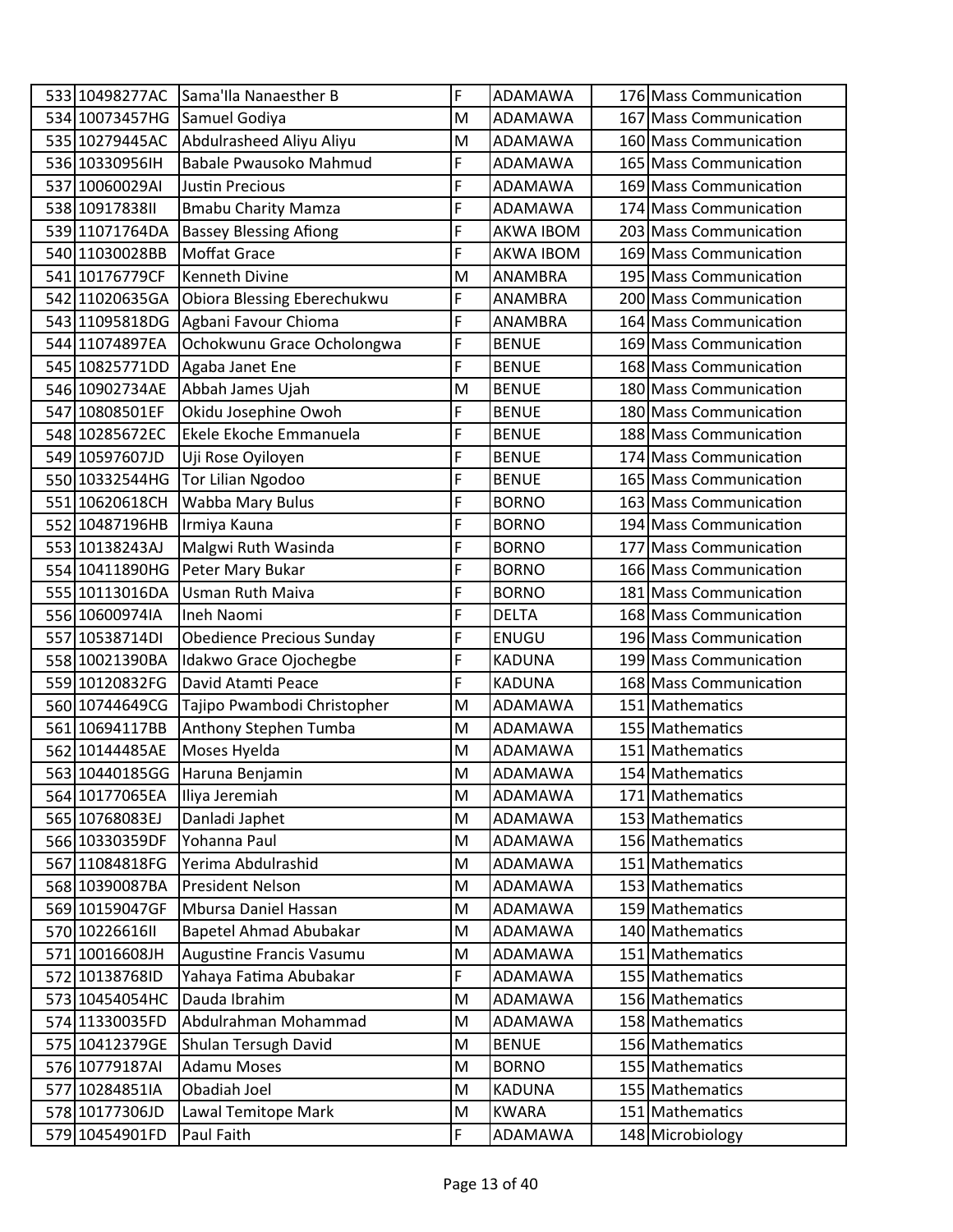| 580 10218677ED | <b>Bernard Christiana</b>   | F | <b>ADAMAWA</b> | 159 Microbiology      |
|----------------|-----------------------------|---|----------------|-----------------------|
| 581 11189340JB | <b>Ahmed Aminat</b>         | F | <b>ADAMAWA</b> | 160 Microbiology      |
| 582 10255354BA | Istifanus Nelson Elkanah    | M | <b>ADAMAWA</b> | 162 Microbiology      |
| 583 10055430DB | Bagara Munakkurhyel James   | M | ADAMAWA        | 164 Microbiology      |
| 584 10391679IE | Apagu Jonah                 | M | <b>ADAMAWA</b> | 166 Microbiology      |
| 585 10407223BC | Ijabula Margai Joshua       | F | ADAMAWA        | 195 Microbiology      |
| 586 10643886GD | Ezekiel Rayona              | F | ADAMAWA        | 144 Microbiology      |
| 587 11144946JC | Suleiman Bachale            | M | ADAMAWA        | 168 Microbiology      |
| 588 10596774HA | Isa Adamu                   | M | ADAMAWA        | 140 Microbiology      |
| 589 10197886EF | Ayuba Charity               | F | <b>ADAMAWA</b> | 164 Microbiology      |
| 590 10520917HJ | <b>Bulus Priscillia</b>     | F | ADAMAWA        | 166 Microbiology      |
| 591 10190724JE | Peter Peace                 | F | <b>ADAMAWA</b> | 166 Microbiology      |
| 592 10860542JC | Sini Japhet Joshua          | M | <b>ADAMAWA</b> | 187 Microbiology      |
| 593 10014383HJ | Salisu Fiddausu Umar        | F | <b>ADAMAWA</b> | 166 Microbiology      |
| 594 10741166JG | Babangida Fadila Amrat      | F | ADAMAWA        | 186 Microbiology      |
| 595 11039722CJ | Pwanasishi Daniella Nayinah | F | ADAMAWA        | 185 Microbiology      |
| 596 10692889AJ | Anthony Hilary              | M | <b>ADAMAWA</b> | 174 Microbiology      |
| 597 10465003BB | <b>Tukur Abubakar</b>       | M | ADAMAWA        | 164 Microbiology      |
| 598 10079803FA | <b>Bwarke Gibson Akasom</b> | F | <b>ADAMAWA</b> | 164 Microbiology      |
| 599 10661782BG | Adamu Muhammed Bawuro       | M | <b>ADAMAWA</b> | 165 Microbiology      |
| 600 10542779GF | Asoh Paschaline Ujunwa      | F | ANAMBRA        | 177 Microbiology      |
| 601 10599088BF | Mande Doolumun Isaac        | M | <b>BENUE</b>   | 182 Microbiology      |
| 602 11166130HF | Kalambi Musa Ibrahim        | M | <b>BORNO</b>   | 172 Microbiology      |
| 603 10841856IE | <b>Emmanuel Peter</b>       | M | <b>KADUNA</b>  | 173 Microbiology      |
| 604 10157072HD | Paul Fyentso Albert         | F | <b>TARABA</b>  | 165 Microbiology      |
| 605 10134973CC | Ndansole Bwamuram           | M | <b>ADAMAWA</b> | 158 Physics           |
| 606 10408528HE | <b>Beziel Aness</b>         | M | ADAMAWA        | 145 Physics           |
| 607 10064877BE | Ibrahim Ndaisu Nathan       | M | ADAMAWA        | 166 Physics           |
| 608 10170906IH | Joseph Stephen              | M | <b>ADAMAWA</b> | 151 Physics           |
| 609 10102057CE | Yohanna Usa                 | M | <b>ADAMAWA</b> | 140 Physics           |
| 610 10208197FF | Charles Tsimatsiri          | M | ADAMAWA        | 199 Physics           |
| 611 10197183CA | Chibuoke Chiemerie          | M | ADAMAWA        | 153 Physics           |
| 612 11031493HI | Amos Miracle                | M | ADAMAWA        | 174 Physics           |
| 613 11070603CB | Donatus Ogbonnaya Chukwu    | M | <b>EBONYI</b>  | 181 Physics           |
| 614 11069615HF | Gidado Abubakar Saddiq      | M | ADAMAWA        | 147 Political Science |
| 615 10369398JE | Tangwami Samson             | M | ADAMAWA        | 166 Political Science |
| 616 10607927HG | Eli Emmanuel Adamson        | M | ADAMAWA        | 182 Political Science |
| 617 10051624AD | Muhammad Muktar             | M | ADAMAWA        | 159 Political Science |
| 618 11348065IJ | Yahya Aliyu                 | M | ADAMAWA        | 162 Political Science |
| 61911269116GC  | Ahmed Umar Alhaji           | M | ADAMAWA        | 143 Political Science |
| 620 10376541AF | <b>Emmanuel Micah</b>       | M | <b>ADAMAWA</b> | 154 Political Science |
| 621 10053072CE | Mshelia Isaiah Joel         | M | ADAMAWA        | 162 Political Science |
| 622 10690424DC | Mohammed Usman              | M | ADAMAWA        | 163 Political Science |
| 623 11085044FH | <b>Barie Framsi</b>         | M | ADAMAWA        | 170 Political Science |
| 624 11262192HG | Joseph Joshua               | M | ADAMAWA        | 157 Political Science |
| 625 10749270DE | Isa Zaharadeen              | M | ADAMAWA        | 141 Political Science |
| 626 10153018BD | Ayuba Salvation             | M | ADAMAWA        | 142 Political Science |
|                |                             |   |                |                       |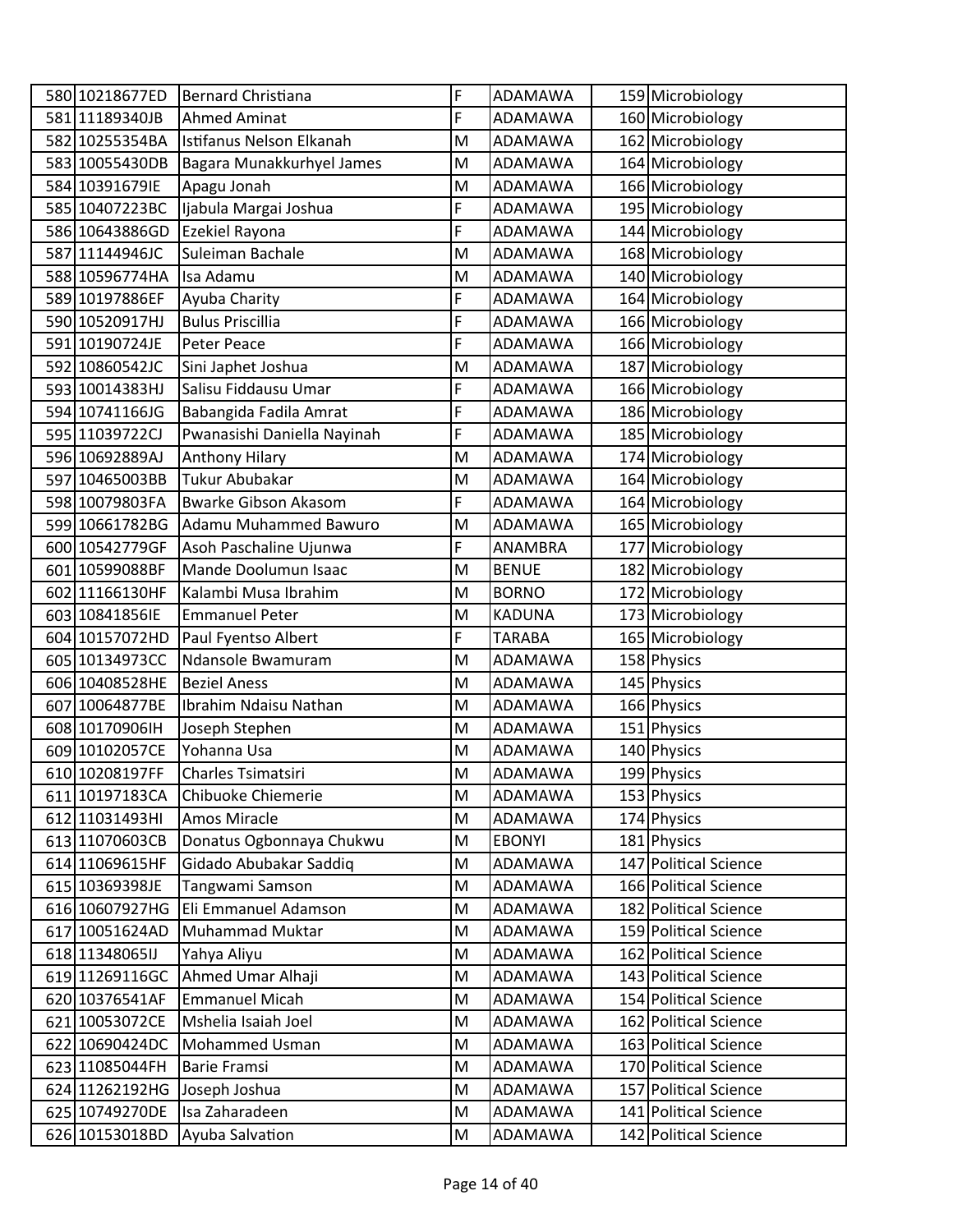| 627 10906132JC | Jesse Parnyinihyel                | M | <b>ADAMAWA</b> | 148 Political Science |
|----------------|-----------------------------------|---|----------------|-----------------------|
| 628 11053177BG | Ayuba Leah                        | F | <b>ADAMAWA</b> | 153 Political Science |
| 629 10565644EJ | Hosea Bethan                      | M | <b>ADAMAWA</b> | 155 Political Science |
| 630 10230786JB | Zakari Alice                      | F | ADAMAWA        | 193 Political Science |
| 631 10535492AE | Daniel Kefry                      | M | <b>ADAMAWA</b> | 195 Political Science |
| 632 10049014HD | Ahmed Abdulrahman                 | M | ADAMAWA        | 141 Political Science |
| 633 10937585BH | Makanto Hodiah                    | M | <b>ADAMAWA</b> | 152 Political Science |
| 634 11267860EH | Jerome Benson Beat                | M | ADAMAWA        | 167 Political Science |
| 635 10618738EB | <b>Victor Emmanuel Artimas</b>    | M | ADAMAWA        | 204 Political Science |
| 636 11069714GJ | Abednego Simon Ijai               | M | <b>ADAMAWA</b> | 148 Political Science |
| 637 10492300IF | Abubakar Yahuza Muhammed          | M | ADAMAWA        | 153 Political Science |
| 638 11246423EH | James Isreal                      | M | <b>ADAMAWA</b> | 161 Political Science |
| 639 10080694JD | Paul Augustina Wulenda            | F | ADAMAWA        | 174 Political Science |
| 640 11213896EG | Maksha Alpha Tijjani              | M | <b>ADAMAWA</b> | 140 Political Science |
| 641 10475307EC | Abdullahi Hamza                   | M | <b>ADAMAWA</b> | 159 Political Science |
| 642 10043769JE | Muhammad Zubairu                  | M | <b>ADAMAWA</b> | 145 Political Science |
| 643 10320825CC | Dahiru Zaidu                      | M | <b>ADAMAWA</b> | 150 Political Science |
| 644 10612435DF | Abraham Rejoice                   | F | ADAMAWA        | 148 Political Science |
| 645 11073370GC | John Joshua                       | M | <b>ADAMAWA</b> | 148 Political Science |
| 646 10500524FB | <b>Michael Rose</b>               | F | ADAMAWA        | 151 Political Science |
| 647 10788120HI | <b>Emmanuel Veronica</b>          | F | ADAMAWA        | 153 Political Science |
| 648 10187605EC | Dauda Elijah                      | M | <b>ADAMAWA</b> | 153 Political Science |
| 649 10010766GG | John Emmanuel Vandi               | M | ADAMAWA        | 158 Political Science |
| 650 10139811FI | Kwaga Bani Bitrus                 | M | <b>ADAMAWA</b> | 167 Political Science |
| 651 10707988BB | Mathew Afiniki Kwaji              | F | ADAMAWA        | 173 Political Science |
| 652 10026438JF | Mbunye Jesse Patrick              | M | <b>ADAMAWA</b> | 201 Political Science |
| 653 10157966BA | Joseph Joyce                      | F | <b>ADAMAWA</b> | 148 Political Science |
| 654 10226704BI | Julius Juliet                     | F | ADAMAWA        | 148 Political Science |
| 655 10190013JD | Ishaku Boniface Sardauna          | M | <b>ADAMAWA</b> | 158 Political Science |
| 656 10668789EE | <b>Bindow Abdulhamid Mohammed</b> | M | <b>ADAMAWA</b> | 174 Political Science |
| 657 10095376IF | <b>Bulus Israel Tarma</b>         | M | ADAMAWA        | 178 Political Science |
| 658 10050905CG | Aliko Yakubu                      | M | ADAMAWA        | 184 Political Science |
| 659 11198808BB | <b>Bala Charles Stanley</b>       | M | <b>ADAMAWA</b> | 184 Political Science |
| 660 10692920BD | Nzadon Wisdom Daniel              | M | <b>ADAMAWA</b> | 155 Political Science |
| 661 10078084GG | Bona Benjamin                     | M | ADAMAWA        | 172 Political Science |
| 662 10069513HE | Boniface John Sylvester           | M | ADAMAWA        | 187 Political Science |
| 663 10621978CB | Ronald Wilberforce Omega          | M | ADAMAWA        | 140 Political Science |
| 664 10329755AE | Joel Filiguna Wisdom              | M | ADAMAWA        | 184 Political Science |
| 665 10098563DA | Gayus Janet Akinnibetan           | M | ADAMAWA        | 155 Political Science |
| 666 10123055IA | Ibrahim Martha Marshal            | F | <b>ADAMAWA</b> | 162 Political Science |
| 667 10309726EI | Eli Juliet                        | F | ADAMAWA        | 192 Political Science |
| 668 11316539JC | James Ruya                        | M | ADAMAWA        | 144 Political Science |
| 669 10134404IA | Yahya Abubakar Sadiq              | M | <b>ADAMAWA</b> | 150 Political Science |
| 670 10329536HJ | Umar Aisha Tal                    | F | ADAMAWA        | 151 Political Science |
| 671 10353128BG | Abubakar Isa Umar                 | M | ADAMAWA        | 154 Political Science |
| 672 11007898FD | Benson Chici-Farta Ali            | F | ADAMAWA        | 156 Political Science |
| 673 10598308CH | Sunday Jonah                      | M | <b>BAUCHI</b>  | 162 Political Science |
|                |                                   |   |                |                       |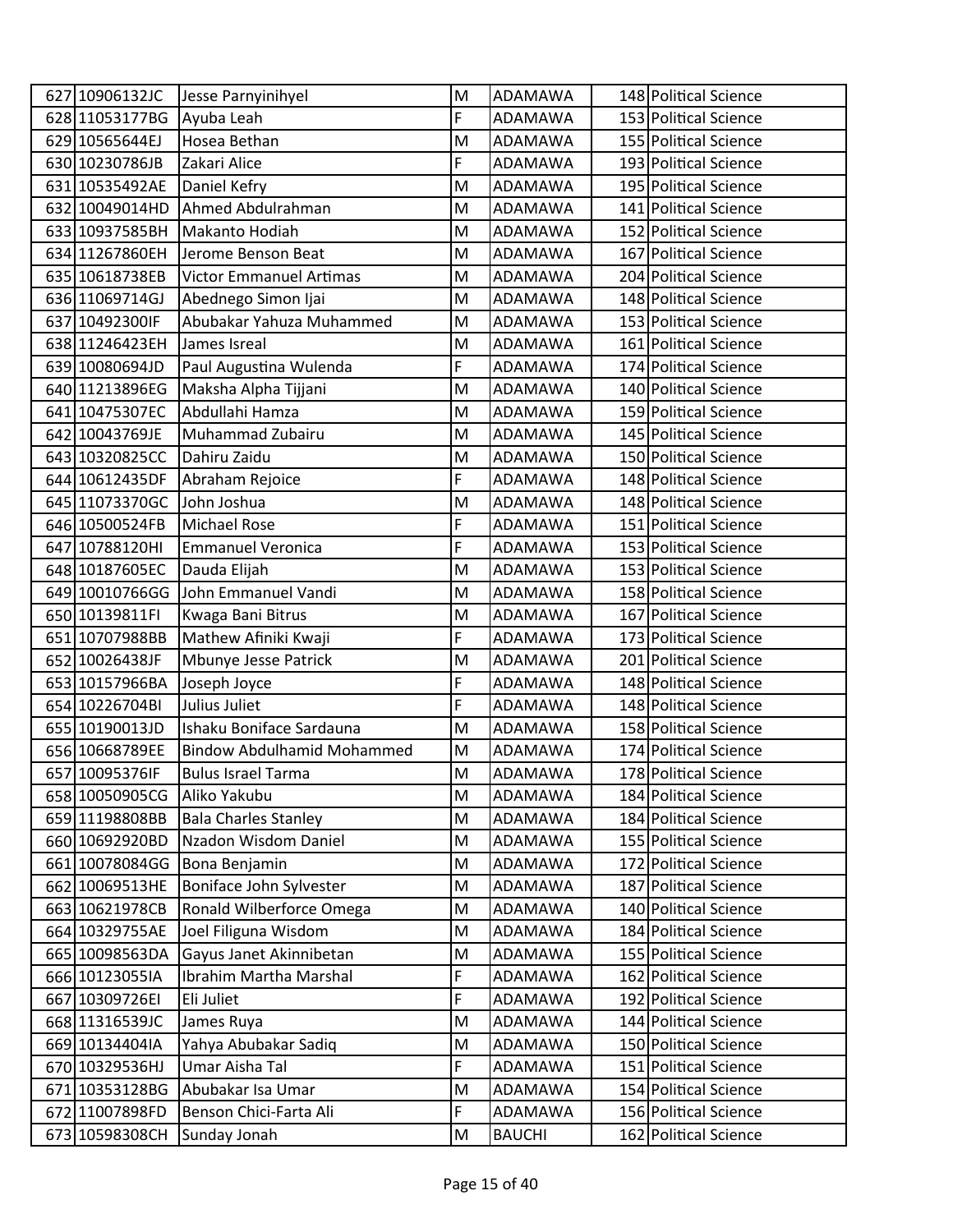| 674 10573226AB  | Tashi Amah Peter           | M                                                                                                          | <b>BENUE</b>   | 167 Political Science         |
|-----------------|----------------------------|------------------------------------------------------------------------------------------------------------|----------------|-------------------------------|
| 675 10666827BD  | Faga Aondoseer Cletus      | M                                                                                                          | <b>BENUE</b>   | 179 Political Science         |
| 676 10000499CB  | Hingir Lubem Onesimus      | M                                                                                                          | <b>BENUE</b>   | 168 Political Science         |
| 677 10585199GJ  | Stephen Gabriel Okanga     | M                                                                                                          | <b>BENUE</b>   | 184 Political Science         |
| 678 10523500JA  | Daniel Ijabila Iliya       | M                                                                                                          | <b>BORNO</b>   | 187 Political Science         |
| 679 10175034CC  | Kabiru Jafar               | M                                                                                                          | <b>BORNO</b>   | 173 Political Science         |
| 680 11280170HE  | Kehinde Afebuameh Joshua   | M                                                                                                          | <b>EDO</b>     | 188 Political Science         |
| 681 10982478HB  | Sajoh Ishaku               | M                                                                                                          | <b>GOMBE</b>   | 157 Political Science         |
| 682 11295076HD  | Yusuf Kabir Muhammad       | M                                                                                                          | <b>KOGI</b>    | 163 Political Science         |
| 683 10114105GB  | Omale Mary Paul            | F                                                                                                          | <b>KOGI</b>    | 170 Political Science         |
| 684 10628026BG  | Ebije Victor               | M                                                                                                          | <b>KOGI</b>    | 163 Political Science         |
| 685 11300827IG  | Abdulwaheed Ibrahim        | M                                                                                                          | <b>KWARA</b>   | 163 Political Science         |
| 686 10137722CA  | Yunusa Mariam Abisola      | F                                                                                                          | <b>LAGOS</b>   | 219 Political Science         |
| 687 10596880ED  | Alamba Christopher Irimiya | M                                                                                                          | PLATEAU        | 169 Political Science         |
| 688 10778834JH  | Torngu Elijah              | M                                                                                                          | <b>TARABA</b>  | 159 Political Science         |
| 689 10686059DC  | Musa Imrana                | M                                                                                                          | <b>TARABA</b>  | 181 Political Science         |
| 690 10177123GA  | <b>Alfred Prince</b>       | M                                                                                                          | <b>TARABA</b>  | 152 Political Science         |
| 691 10816275AD  | Jinga Kuwi                 | M                                                                                                          | <b>ADAMAWA</b> | 172 Primary Education Studies |
| 692 10615918GC  | Joshua Hossana             | F                                                                                                          | ADAMAWA        | 209 Primary Education Studies |
| 693 11273335BF  | Jonah Hosea Kurmi          | M                                                                                                          | ADAMAWA        | 176 Primary Education Studies |
| 694 10051527AD  | Ijeddi Fatima Simon        | F                                                                                                          | ADAMAWA        | 158 Primary Education Studies |
| 695 10673318DH  | <b>Bangho Vincent</b>      | M                                                                                                          | <b>ADAMAWA</b> | 145 Public Administration     |
| 696 10177727JB  | Jehjeh Ruth                | F                                                                                                          | ADAMAWA        | 148 Public Administration     |
| 697 11250318AC  | Gomna Obasanjo Adiel       | M                                                                                                          | ADAMAWA        | 151 Public Administration     |
| 698 10752364GE  | Jacob Jane                 | F                                                                                                          | ADAMAWA        | 151 Public Administration     |
| 699 10240258JG  | <b>Gilbert Precious</b>    | F                                                                                                          | ADAMAWA        | 152 Public Administration     |
| 700 10045237FF  | Elisha Jareth Jonathan     | M                                                                                                          | ADAMAWA        | 154 Public Administration     |
| 701 10026308JH  | <b>Baleri David</b>        | M                                                                                                          | ADAMAWA        | 180 Public Administration     |
| 702 10499157HI  | Charles Clinton Wogamso    | M                                                                                                          | <b>ADAMAWA</b> | 163 Public Administration     |
| 703 10578345GH  | Reuben George              | M                                                                                                          | ADAMAWA        | 168 Public Administration     |
| 704 10375357GF  | Gilbert Jeremiah Suyirasoh | $\mathsf{M}% _{T}=\mathsf{M}_{T}\!\left( a,b\right) ,\ \mathsf{M}_{T}=\mathsf{M}_{T}\!\left( a,b\right) ,$ | ADAMAWA        | 182 Public Administration     |
| 705 10051282FJ  | Danladi Jeremiah           | M                                                                                                          | ADAMAWA        | 143 Public Administration     |
| 706 1047871911  | Gidado Patience Stephen    | F                                                                                                          | ADAMAWA        | 145 Public Administration     |
| 707 11129206HD  | Babayo Rabo                | F                                                                                                          | ADAMAWA        | 146 Public Administration     |
| 708 11029996BA  | Yusuf Walang               | M                                                                                                          | ADAMAWA        | 146 Public Administration     |
| 709 10235813EF  | Ishaku Nusaiba Kurara      | F                                                                                                          | ADAMAWA        | 147 Public Administration     |
| 710 10388906GB  | Jeremiah Freeman           | M                                                                                                          | ADAMAWA        | 144 Public Administration     |
| 711 10944461FA  | Bello Ajabaga              | M                                                                                                          | ADAMAWA        | 145 Public Administration     |
| 712 11053594CG  | Afraimu Emmanuel           | M                                                                                                          | ADAMAWA        | 157 Public Administration     |
| 713 11350290BA  | Mamman Bilkisu Yerima      | F                                                                                                          | ADAMAWA        | 140 Public Administration     |
| 714 10171325JB  | Joshua Wamanyi             | M                                                                                                          | ADAMAWA        | 146 Public Administration     |
| 715 11296837Cl  | Robinson Mildreth Justine  | F                                                                                                          | ADAMAWA        | 147 Public Administration     |
| 716 11101450BI  | Chimiya Caroline Iliyasu   | F                                                                                                          | ADAMAWA        | 147 Public Administration     |
| 717 11057670CA  | <b>Bathan Hope</b>         | F                                                                                                          | ADAMAWA        | 149 Public Administration     |
| 718 11101265 II | Calvin Endurance Raquel    | F                                                                                                          | ADAMAWA        | 158 Public Administration     |
| 719 10005716IE  | Hamman Robinson Umaru      | M                                                                                                          | ADAMAWA        | 159 Public Administration     |
| 720 10447733CD  | Innocent Enoch Jackson     | M                                                                                                          | ADAMAWA        | 162 Public Administration     |
|                 |                            |                                                                                                            |                |                               |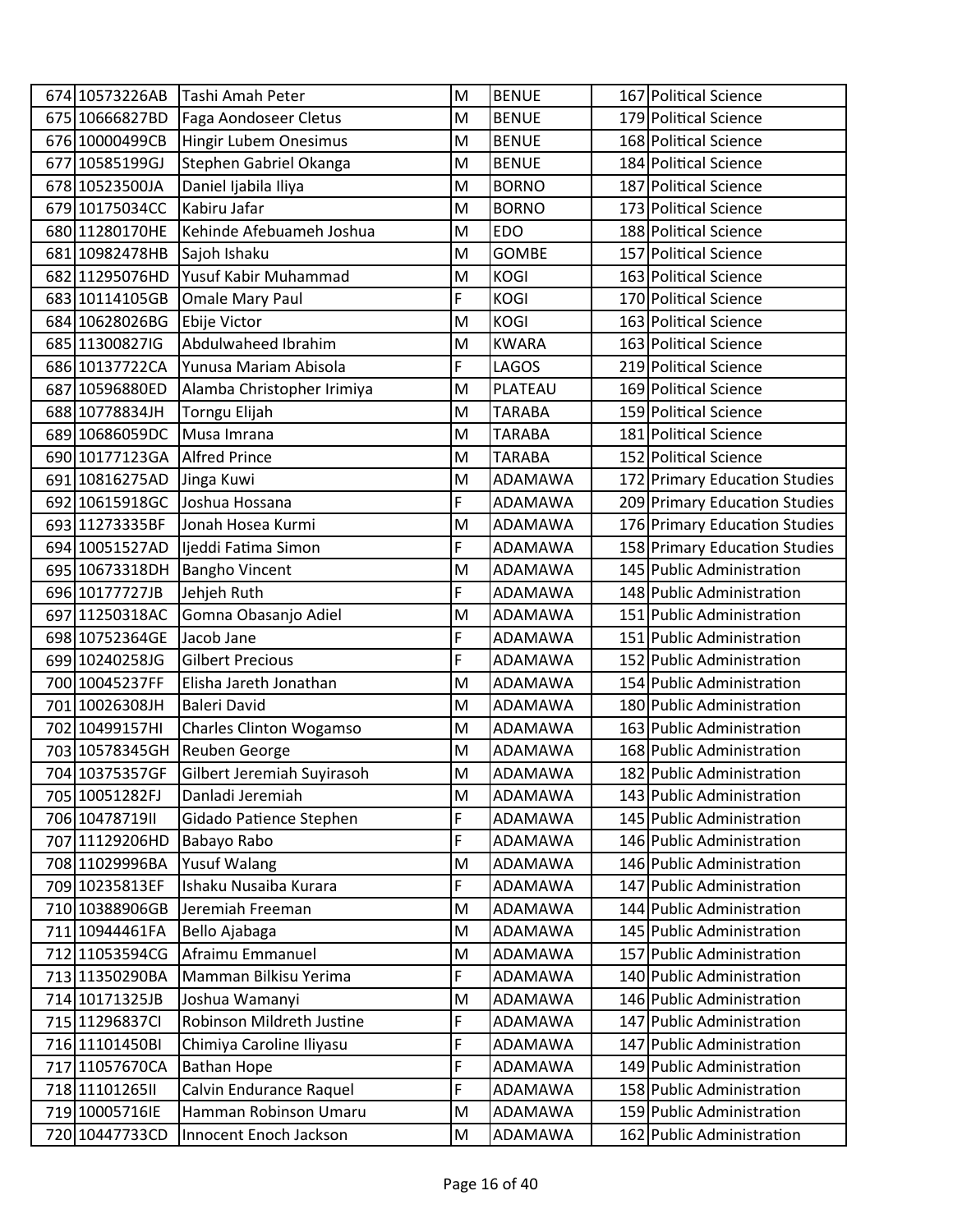| 721 10700307GF | Nubiya William                  | M | ADAMAWA       | 167 Public Administration |
|----------------|---------------------------------|---|---------------|---------------------------|
| 722 10764817FA | Monday Joseph                   | M | ADAMAWA       | 174 Public Administration |
| 723 11055204EG | Levi Queen                      | F | ADAMAWA       | 180 Public Administration |
| 724 10091957GA | Godfrey Christiana              | F | ADAMAWA       | 144 Public Administration |
| 725 10407576CA | Dominic Edith David             | F | ADAMAWA       | 142 Public Administration |
| 726 11048496JB | Yayirus Joseph                  | M | ADAMAWA       | 146 Public Administration |
| 727 10637079BH | <b>Michael Mark</b>             | M | ADAMAWA       | 152 Public Administration |
| 728 10928324FI | <b>Ularju Bitrus Mathew</b>     | M | ADAMAWA       | 170 Public Administration |
| 729 10755996DC | Maaji Idris Ahmad               | M | ADAMAWA       | 149 Public Administration |
| 730 10234792AE | Lawan Munira Musa               | F | ADAMAWA       | 162 Public Administration |
| 731 10483681ED | Abba Hamida Labbare             | F | ADAMAWA       | 143 Public Administration |
| 732 10142861CG | Suleiman Yusufu                 | M | ADAMAWA       | 147 Public Administration |
| 733 10850008HC | <b>Taru Charles</b>             | M | ADAMAWA       | 140 Public Administration |
| 734 10736361FI | Joshua William                  | M | ADAMAWA       | 150 Public Administration |
| 735 10630086EE | Peter Victoria                  | F | ADAMAWA       | 151 Public Administration |
| 736 10002539BC | Sunday Vivian Kwambuge          | F | ADAMAWA       | 159 Public Administration |
| 737 10686416Cl | James Kauna                     | F | ADAMAWA       | 140 Public Administration |
| 738 10159447CJ | Elkanah Tabitha                 | F | ADAMAWA       | 142 Public Administration |
| 739 11275517GF | Salihu Umar Faruk               | M | ADAMAWA       | 145 Public Administration |
| 740 10177188FJ | Tumba Ldama                     | M | ADAMAWA       | 160 Public Administration |
| 741 10144364HG | Gambo Asabe Hassan              | F | ADAMAWA       | 163 Public Administration |
| 742 10649645FC | Zubairu Umar                    | M | ADAMAWA       | 155 Public Administration |
| 743 10666970GJ | Abubakar Alkasim                | M | ADAMAWA       | 158 Public Administration |
| 744 10658362JB | Audu Samson                     | M | ADAMAWA       | 202 Public Administration |
| 745 10126704JE | Saad Asmau-Husna Muhammad       | F | ADAMAWA       | 167 Public Administration |
| 746 10639016CG | Simon Shalom                    | F | ADAMAWA       | 174 Public Administration |
| 747 10438360BC | Paul Ivanger Uke                | Μ | <b>BENUE</b>  | 195 Public Administration |
| 748 10755243GA | Oluma Jane Daniel               | F | <b>BENUE</b>  | 167 Public Administration |
| 749 10254047FB | Torkuma Tobias Terember         | M | <b>BENUE</b>  | 149 Public Administration |
| 750 10472130GH | <b>Tyav Sesugh Francis</b>      | M | <b>BENUE</b>  | 155 Public Administration |
|                | 751 11041666BH   Bademiyau Modu | M | <b>BORNO</b>  | 141 Public Administration |
| 752 11099053DB | Lois Thomas Jubilee             | F | <b>BORNO</b>  | 175 Public Administration |
| 753 10671972AB | Amos Peter                      | M | <b>BORNO</b>  | 183 Public Administration |
| 754 11065187HA | Ozuo Jessy Michael              | M | <b>IMO</b>    | 158 Public Administration |
| 755 11337516BH | Adefabi Naheem Adebayo          | M | <b>OYO</b>    | 189 Public Administration |
| 756 10798013IB | Gansa Shadrack                  | M | <b>TARABA</b> | 161 Public Administration |
| 757 11173012JA | <b>Frankly Florence</b>         | F | ADAMAWA       | 158 Sociology             |
| 758 11157880JA | <b>Morrison Honest</b>          | M | ADAMAWA       | 160 Sociology             |
| 759 1005657511 | Christopher Yurama              | M | ADAMAWA       | 168 Sociology             |
| 760 10783774CB | Peter Ambassador Mude           | M | ADAMAWA       | 199 Sociology             |
| 761 11196440DE | John Edward                     | M | ADAMAWA       | 149 Sociology             |
| 762 11270886IH | Umaru Haliru                    | M | ADAMAWA       | 140 Sociology             |
| 763 10525353GA | Anthony Paul Vandi              | M | ADAMAWA       | 169 Sociology             |
| 764 11275069FB | Williams Kayawan                | M | ADAMAWA       | 188 Sociology             |
| 765 10867865EF | Nathan Haunga                   | F | ADAMAWA       | 153 Sociology             |
| 766 10198729DI | Ibrahim Buhari                  | M | ADAMAWA       | 147 Sociology             |
| 767 10564704FG | Anthony Chasmada                | F | ADAMAWA       | 155 Sociology             |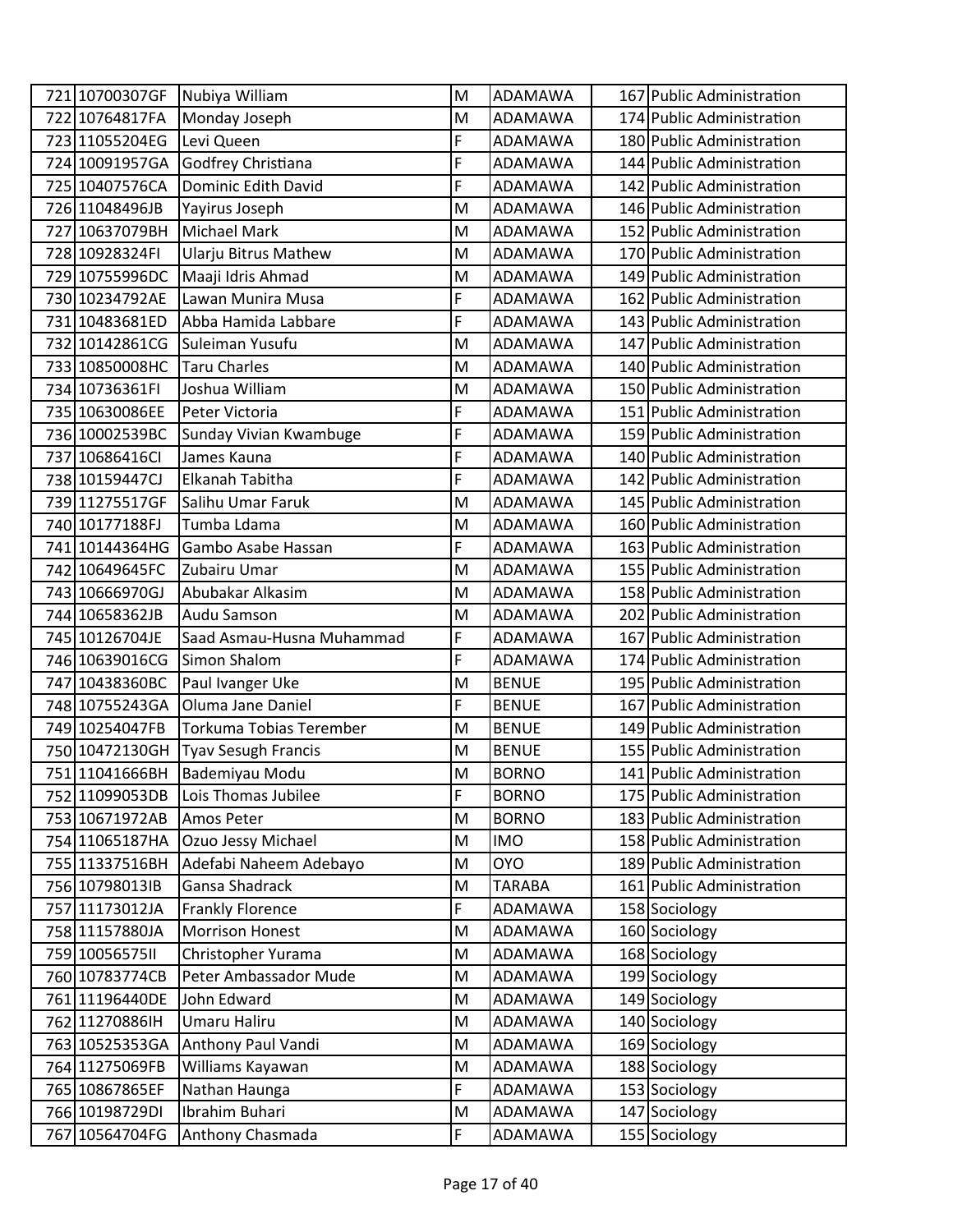| 768 10184381BE  | Chayi Chatramada Michael       | F         | ADAMAWA       | 168 Sociology |
|-----------------|--------------------------------|-----------|---------------|---------------|
| 769 10056983Cl  | Naphtali Chritabel Midala      | F         | ADAMAWA       | 171 Sociology |
| 770 10981295DB  | <b>Isaac Aaron Shingu</b>      | M         | ADAMAWA       | 179 Sociology |
| 771 11340019HE  | Justine Jeremiah               | M         | ADAMAWA       | 196 Sociology |
| 772 10683773AD  | <b>Cyril Patience Denis</b>    | F         | ADAMAWA       | 157 Sociology |
| 773 10078841CG  | <b>Bitrus Sunday Nyangon</b>   | M         | ADAMAWA       | 165 Sociology |
| 774 10668240EC  | James Eunice                   | F         | ADAMAWA       | 172 Sociology |
| 775 10100926CC  | Linus Lucky                    | M         | ADAMAWA       | 142 Sociology |
| 776 10467266BC  | Ignatius Fidelis               | M         | ADAMAWA       | 160 Sociology |
| 777 10351789FG  | Gabriel Caleb Ishidi           | M         | ADAMAWA       | 178 Sociology |
| 778 10456277JG  | Jibrilla Aliyu                 | M         | ADAMAWA       | 142 Sociology |
| 779 10857994HD  | Umar Bilal Alhaji              | M         | ADAMAWA       | 142 Sociology |
| 780 11162078AJ  | Sunday Dorcas Voti             | F         | ADAMAWA       | 145 Sociology |
| 781 10247045AI  | Hamza Almustapha               | M         | ADAMAWA       | 167 Sociology |
| 782 10135491CA  | Yibe Wange Kwaghe              | F         | ADAMAWA       | 141 Sociology |
| 783 10696267GA  | Haliru Sanusi                  | M         | ADAMAWA       | 146 Sociology |
| 784 10236757CG  | Tumba Maria Daniel             | F         | ADAMAWA       | 152 Sociology |
| 785 10139268DI  | Oliver Celestina Drembi        | F         | ADAMAWA       | 152 Sociology |
| 786 10917100HB  | Peter Ayuba                    | M         | ADAMAWA       | 155 Sociology |
| 787 10438547DD  | <b>Michael Dorcas</b>          | F         | ADAMAWA       | 156 Sociology |
| 788 10031833BC  | Ayuba Jennifer Yakubu          | F         | ADAMAWA       | 173 Sociology |
| 789 10149370JD  | Paul Cyprian Sani              | M         | ADAMAWA       | 181 Sociology |
| 790 10075433GF  | Ahmed Ibrahim Bello            | M         | ADAMAWA       | 143 Sociology |
| 791 11278243DF  | <b>Edward Samuel</b>           | M         | ADAMAWA       | 165 Sociology |
| 792 10007494IF  | Kwaji Zacharia Isa             | M         | ADAMAWA       | 177 Sociology |
| 793 11073553JF  | Peter Emmanuel                 | M         | ADAMAWA       | 179 Sociology |
| 794 10018200HE  | Ezekiel Favour Nga'Anakee      | F         | ADAMAWA       | 193 Sociology |
| 795 10213561GF  | Ibrahim Salem Nyalama          | M         | ADAMAWA       | 140 Sociology |
| 796 10576706DH  | Hamidu Shuaibu                 | M         | ADAMAWA       | 141 Sociology |
| 797 10706180AD  | Nasiru Fadil Muhammed          | M         | ADAMAWA       | 149 Sociology |
| 798 10102563FI  | Wilberforce Emmanuel           | M         | ADAMAWA       | 140 Sociology |
| 799 10035473FD  | Favour Promise Madapwa         | M         | ADAMAWA       | 165 Sociology |
| 800 10049436GI  | Hundama Jedidiah Avadi         | M         | ADAMAWA       | 190 Sociology |
| 801 10332183JC  | Navoron Eldad                  | M         | ADAMAWA       | 210 Sociology |
| 802 10986012EC  | Joseph Tadison                 | ${\sf M}$ | ADAMAWA       | 153 Sociology |
| 803 10119552BG  | <b>Edobor Precious</b>         | M         | ADAMAWA       | 165 Sociology |
| 804 11169732DG  | Bello Hassan Muhammad          | M         | ADAMAWA       | 141 Sociology |
| 805 10051004CA  | Usman Mahmud Dikko             | M         | ADAMAWA       | 147 Sociology |
| 806 10635328DC  | Nelson Nuji Victoria           | F         | ADAMAWA       | 159 Sociology |
| 807 11249015DB  | Umaru Abdullahi Alim           | M         | ADAMAWA       | 169 Sociology |
| 808 10692955AF  | Okoye Ifeoma Benedine          | F         | ANAMBRA       | 143 Sociology |
| 809 10427601 IF | Augustine Esther Nkwachukwu    | F         | ANAMBRA       | 187 Sociology |
| 810 10156950FB  | Azashachia Dooyum Ephraim      | M         | <b>BENUE</b>  | 162 Sociology |
| 811 10644600FF  | Hamza Usama                    | M         | GOMBE         | 148 Sociology |
| 812 10003681HI  | Balewa Barnabas                | M         | <b>GOMBE</b>  | 153 Sociology |
| 813 10098513ID  | Laban Linus Laushige           | M         | GOMBE         | 168 Sociology |
| 814 10932712IG  | <b>Binock Emmanuel Dominic</b> | M         | <b>KADUNA</b> | 170 Sociology |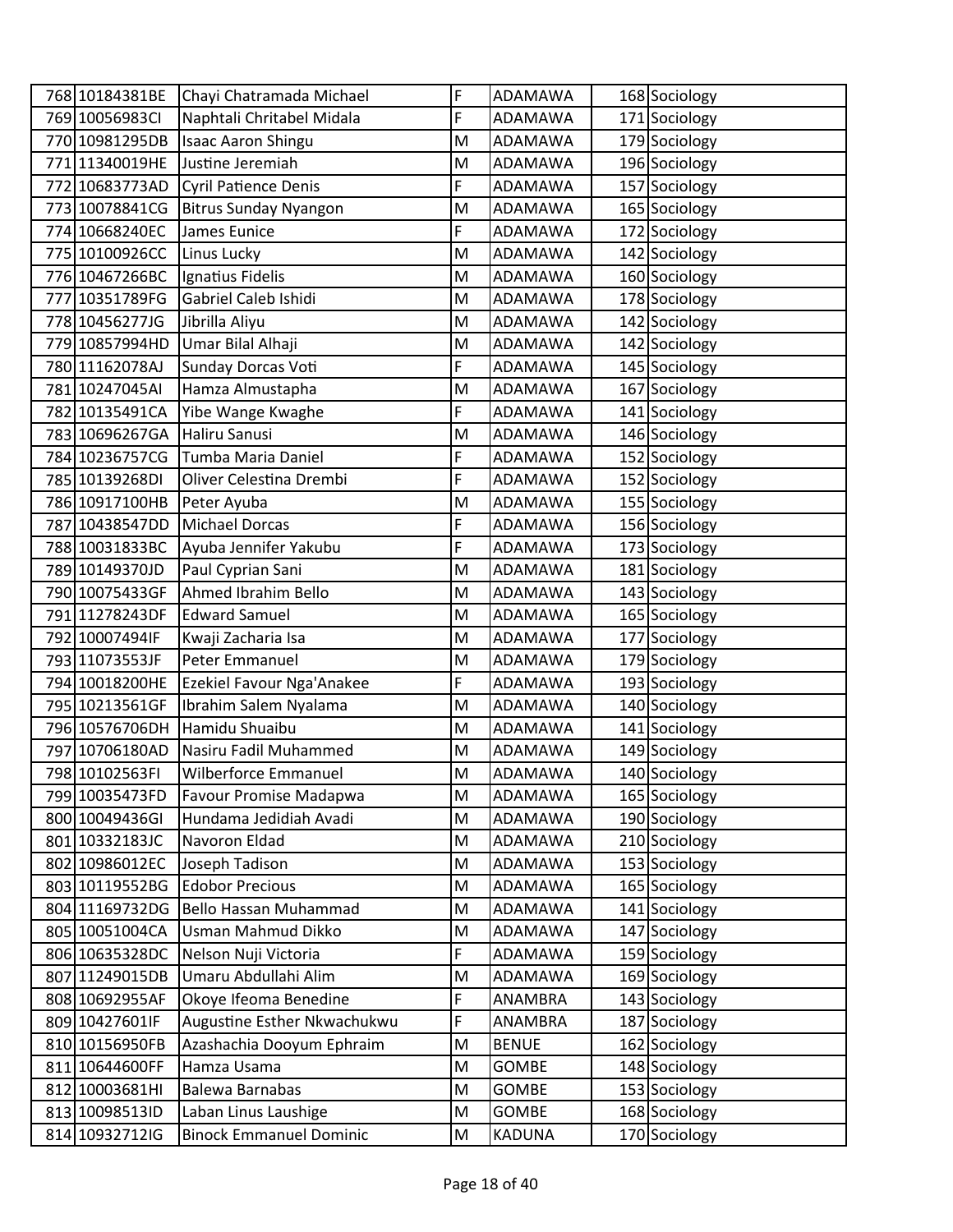| 815 10091442FD | Idris Hudu Opeh              | M | <b>KOGI</b>    | 146 Sociology |
|----------------|------------------------------|---|----------------|---------------|
| 816 11023266CE | Onoja Fredrick Ojonugua      | M | <b>KOGI</b>    | 160 Sociology |
| 817 10512084JH | Nathaniel Daniel Olanihun    | M | <b>OYO</b>     | 147 Sociology |
| 818 10022381EE | Sunday Ijapari Rachael       | F | PLATEAU        | 153 Sociology |
| 819 106672221J | James Elijah                 | M | <b>TARABA</b>  | 141 Sociology |
| 820 10777192HG | Ali Kesunga                  | F | <b>TARABA</b>  | 141 Sociology |
| 821 10017005HA | Mambula Samson               | M | <b>TARABA</b>  | 145 Sociology |
| 822 10108379HA | <b>Yusuf Lovet</b>           | F | ADAMAWA        | 147 Taxation  |
| 823 10423663GF | Peter Tania                  | F | ADAMAWA        | 140 Taxation  |
| 824 10921126CB | <b>Bitrus George Kambash</b> | M | ADAMAWA        | 143 Taxation  |
| 825 10476922EH | <b>Clement Mercy</b>         | F | ADAMAWA        | 153 Taxation  |
| 826 10471262FC | Sabastine Joshua             | M | ADAMAWA        | 151 Taxation  |
| 827 10225438DD | Yohanna Hurfatyo             | M | ADAMAWA        | 152 Zoology   |
| 828 10190711DG | Peter Rejoice                | F | <b>ADAMAWA</b> | 154 Zoology   |
| 829 10660470HC | <b>Hyacinth Faith Kabrah</b> | M | ADAMAWA        | 141 Zoology   |
| 830 10767032AB | Dennis Burizim               | M | ADAMAWA        | 145 Zoology   |
| 831 10183921DG | Aminu Anita Percious         | F | ADAMAWA        | 171 Zoology   |
| 832 10200179FD | <b>Emmanuel Solomon</b>      | M | ADAMAWA        | 144 Zoology   |
| 833 10205671GH | Patrick Bijida               | F | ADAMAWA        | 146 Zoology   |
| 834 1038065211 | Abalis Niya                  | F | ADAMAWA        | 146 Zoology   |
| 835 10030468DD | Abaphas Abel                 | M | ADAMAWA        | 147 Zoology   |
| 836 10896850AC | <b>Bulus Marbel</b>          | F | ADAMAWA        | 148 Zoology   |
| 837 10035657ID | Frank Hakilu Kauna           | M | ADAMAWA        | 149 Zoology   |
| 838 10791296FG | <b>Maxwell Francis</b>       | M | ADAMAWA        | 150 Zoology   |
| 839 10039671GJ | Jackson Wisdom               | M | ADAMAWA        | 155 Zoology   |
| 840 10666966IB | Usman Suleiman               | M | ADAMAWA        | 158 Zoology   |
| 841 10113462FA | Theman Alheri                | F | ADAMAWA        | 162 Zoology   |
| 842 11246857AG | John Ruth                    | F | ADAMAWA        | 141 Zoology   |
| 843 10190709EC | Ayi Apagu                    | M | ADAMAWA        | 143 Zoology   |
| 844 10446112DG | Daniel Sunday                | M | ADAMAWA        | 153 Zoology   |
| 845 10686172IB | <b>Enock Mabel</b>           | F | ADAMAWA        | 141 Zoology   |
| 846 10641522HE | John Godiya                  | F | ADAMAWA        | 147 Zoology   |
| 847 10105291CC | <b>Fidelis Phanuel</b>       | M | ADAMAWA        | 149 Zoology   |
| 848 10102063AG | Williams Josiah              | M | ADAMAWA        | 152 Zoology   |
| 849 10215179GB | Polycarp Ann Voa             | F | ADAMAWA        | 159 Zoology   |
| 850 11067065GC | Bello Rukayya Adamu          | F | ADAMAWA        | 147 Zoology   |
| 851 10035796FE | Danjuma Sarah                | F | ADAMAWA        | 149 Zoology   |
| 852 10991500GI | Ishaku Daniel                | M | ADAMAWA        | 151 Zoology   |
| 853 10211529FA | Paul Godiya                  | F | ADAMAWA        | 155 Zoology   |
| 854 10224851EI | Dauda Isaiah                 | M | ADAMAWA        | 180 Zoology   |
| 855 10031920EC | <b>Ferdinand Mercy</b>       | F | ADAMAWA        | 152 Zoology   |
| 856 10064111IB | Abubakar Rukaiya Wambai      | F | ADAMAWA        | 154 Zoology   |
| 857 10693322GI | <b>Moses Promise</b>         | M | ADAMAWA        | 147 Zoology   |
| 858 11247495DC | Madayi Soadugo               | M | ADAMAWA        | 149 Zoology   |
| 859 11024648EJ | Claso Destiny Kingsley       | F | ADAMAWA        | 150 Zoology   |
| 860 10835913GF | <b>Richard Mercy</b>         | F | ADAMAWA        | 154 Zoology   |
| 861 10741810AH | Ishaya Siyaman               | M | ADAMAWA        | 149 Zoology   |
|                |                              |   |                |               |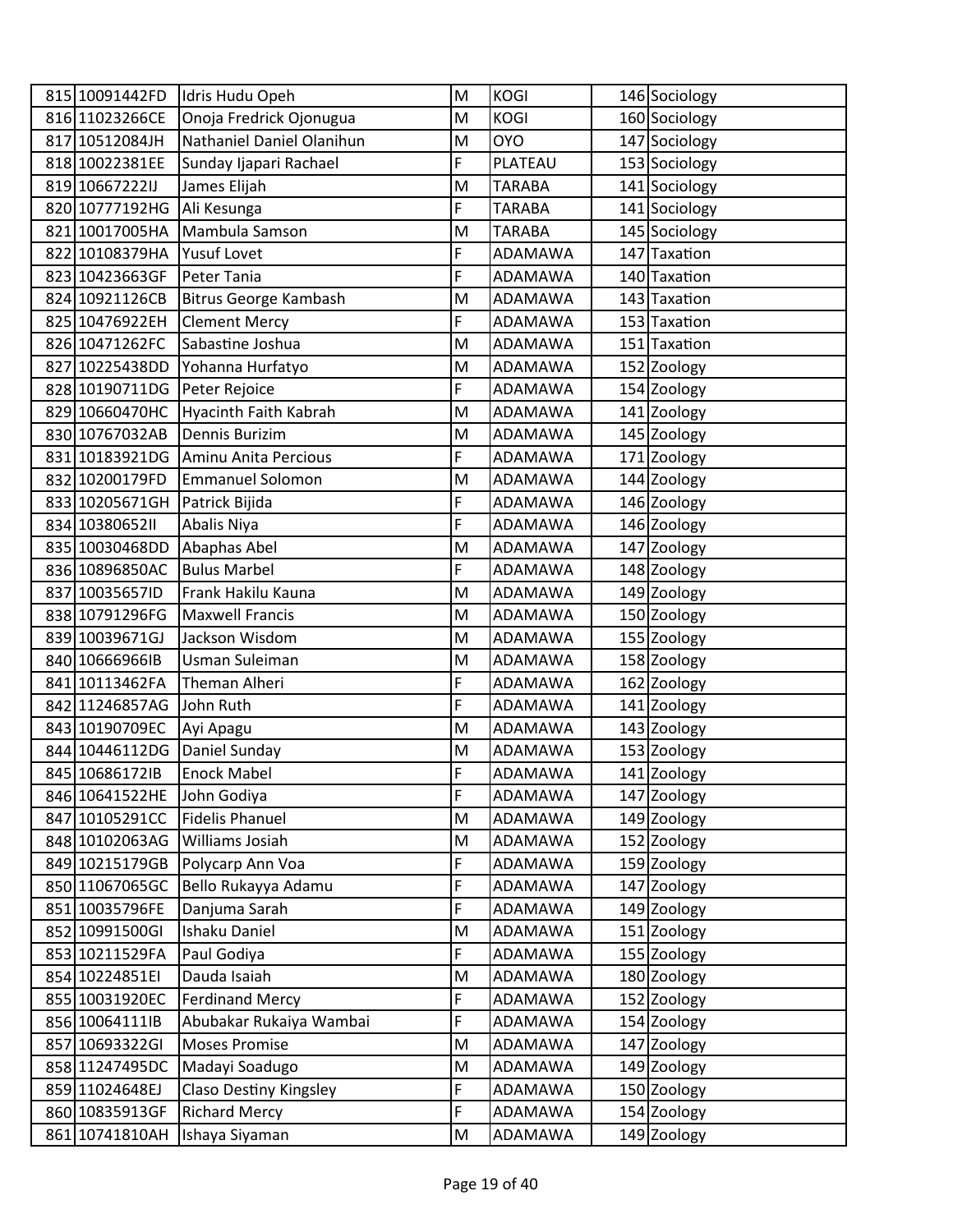| 862 10321694DE  | Nicholas Nathan           | M | <b>ADAMAWA</b>   | 154 Zoology |
|-----------------|---------------------------|---|------------------|-------------|
| 863 10886615FF  | Akpan Loveth Daniel       |   | <b>AKWA IBOM</b> | 174 Zoology |
| 864 10418671AG  | Paul Ngufan Christiana    |   | <b>BENUE</b>     | 148 Zoology |
| 865 10272997ED  | Torduega Nanen Emmanuel   | М | <b>BENUE</b>     | 161 Zoology |
| 866 10013152IG  | Mkor Bem Benjamin         | M | <b>BENUE</b>     | 143 Zoology |
| 867 10723673AB  | Aondonengen Angela Utseu  |   | <b>BENUE</b>     | 150 Zoology |
| 868 10660956GJ  | Akosu Patience Sesugh     |   | <b>BENUE</b>     | 156 Zoology |
| 869 10531875 II | Agbaa Mwaikyoga Moses     | M | <b>BENUE</b>     | 169 Zoology |
| 870 10479641DI  | Abel Ijiptil              | М | <b>BORNO</b>     | 140 Zoology |
| 871 10178857JG  | <b>Istifanus Precious</b> |   | <b>BORNO</b>     | 153 Zoology |
| 872 10057851ED  | Yabba Ibrahim Thomas      | М | <b>BORNO</b>     | 166 Zoology |
| 873 10005177FC  | Dangana Gideon Oyiwuso    | м | <b>BORNO</b>     | 168 Zoology |
| 874 10401765JA  | Abershi Joel              | М | <b>TARABA</b>    | 158 Zoology |

#### **CONGRATULATIONS!**

Signed *Belmond Benson Ag. Registrar.*

**ATTENTION! For candidates that have not accepted the offer of Admission on the JAMB portal, they are advised to do so, as they will not be screened without JAMB Admission letter.**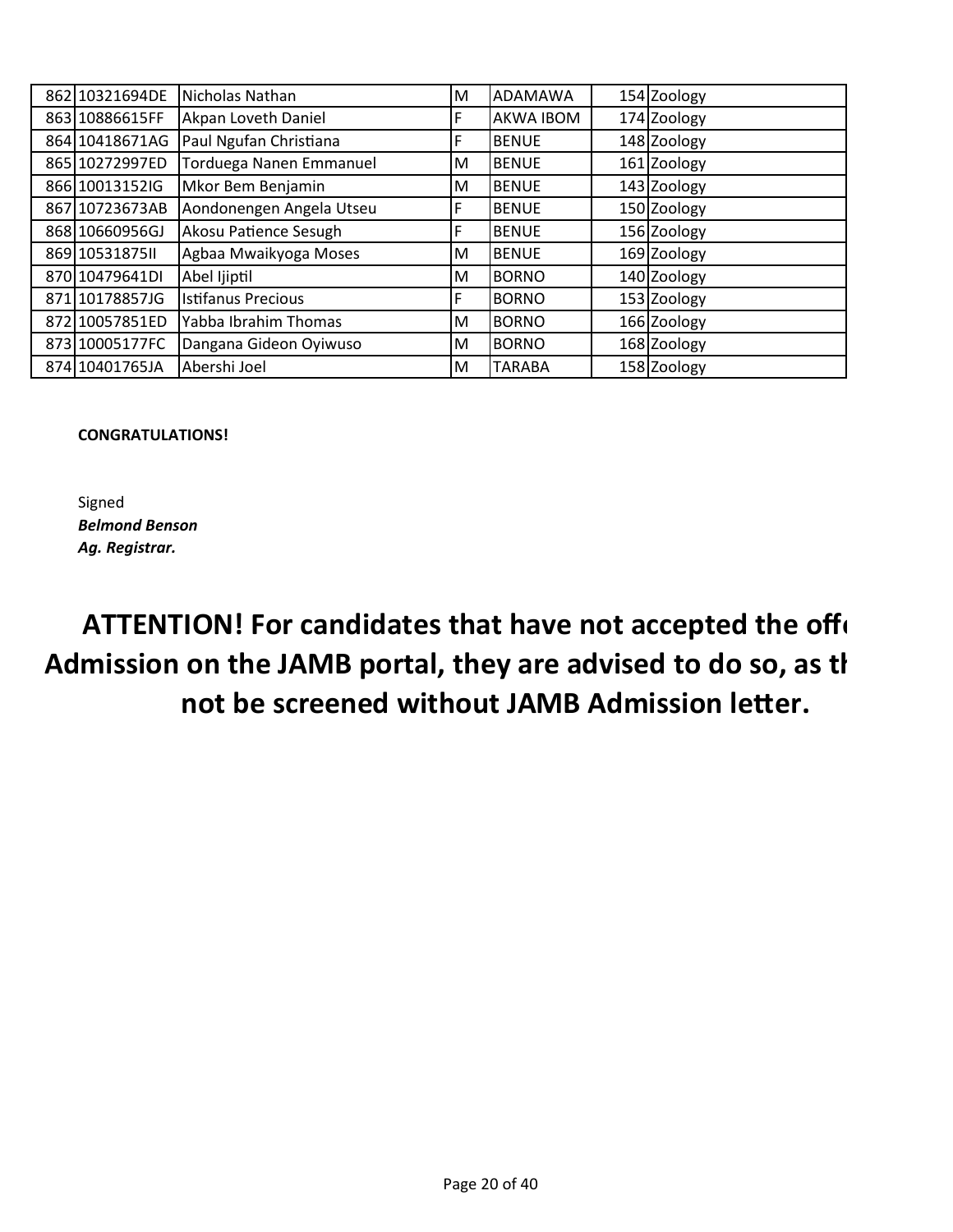**THE UNDERLISTED CANDIDATES HAVE BEEN OFFERED PROVISIONAL**

clearance from 11th to 18th February 2022 cement.

| L G A    |
|----------|
| DEMSA    |
| FUFORE   |
| GOMBI    |
| HONG     |
| HONG     |
| HONG     |
| HONG     |
| HONG     |
| HONG     |
| JADA     |
| LAMURDE  |
| MADAGALI |
| MADAGALI |
| MADAGALI |
| МІСНІКА  |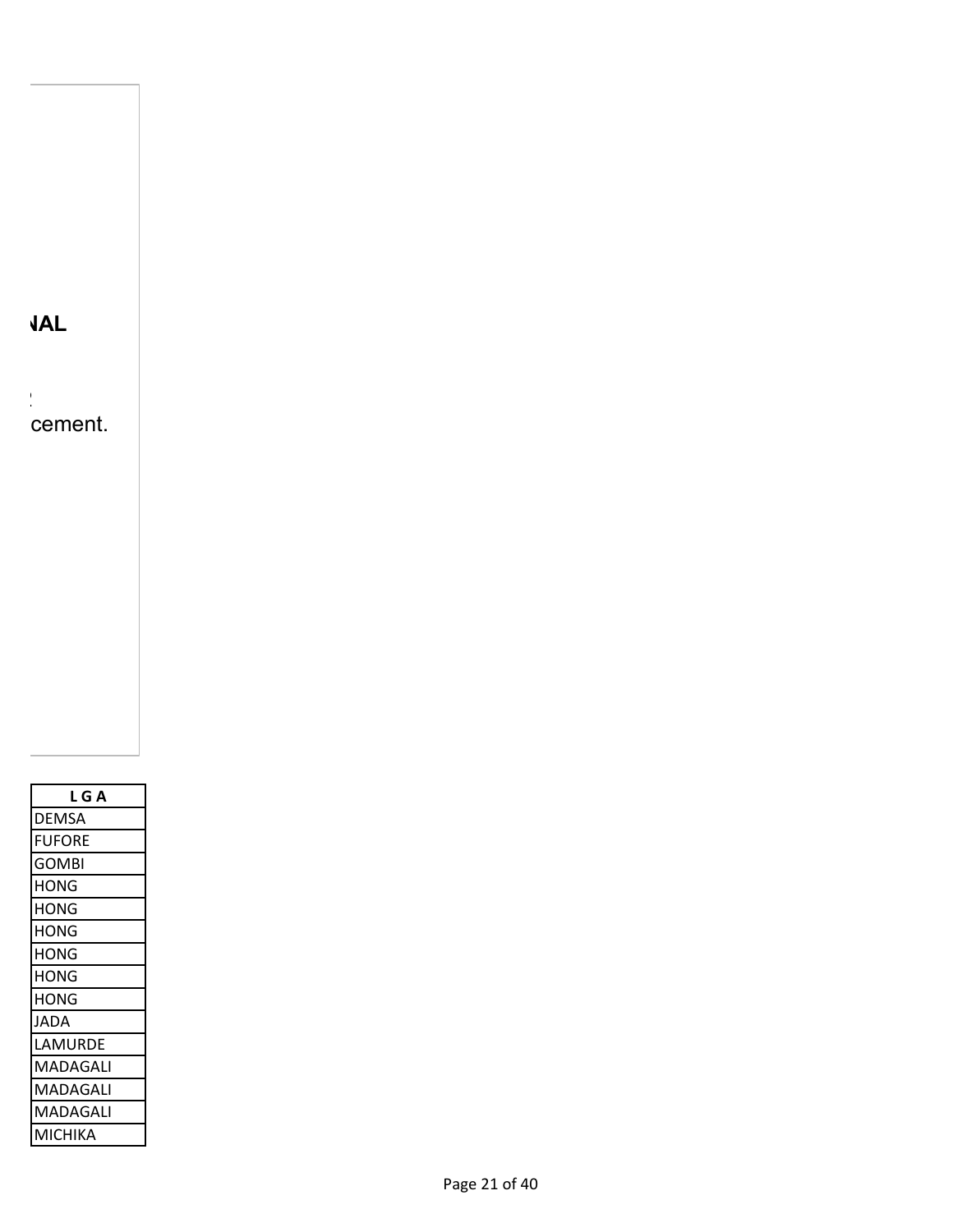| MICHIKA             |
|---------------------|
| МІСНІКА             |
| МІСНІКА             |
| MICHIKA             |
| MICHIKA             |
| <b>MUBI-NORTH</b>   |
| MUBI-NORTH          |
| MUBI-NORTH          |
| MUBI-NORTH          |
| MUBI-SOUTH          |
| MUBI-SOUTH          |
| NUMAN               |
| NUMAN               |
| SONG                |
| YOLA                |
| YOLA                |
| YOLA                |
| <b>LOGO</b>         |
| OGBADIBO            |
| UKUM                |
| ASKIRA              |
| LERE                |
| <b>JALINGO</b>      |
| <b>TAKUM</b>        |
|                     |
| <b>HONG</b>         |
| <b>GOMBI</b>        |
| HONG                |
| MADAGALI            |
| MUBI-NORTH          |
| MUBI-NORTH          |
| BURUKU              |
| <b>USHONGO</b>      |
| ASKIRA              |
| YAMALTU-            |
| LERE                |
| KARIM-              |
| GANYE               |
| GOMBI               |
| <b>JADA</b>         |
| <b>JADA</b>         |
| LAMURDE             |
| <b>MICHIKA</b>      |
| MUBI-SOUTH          |
| SHELLENG            |
| SONG                |
| LOGO<br><b>UKUM</b> |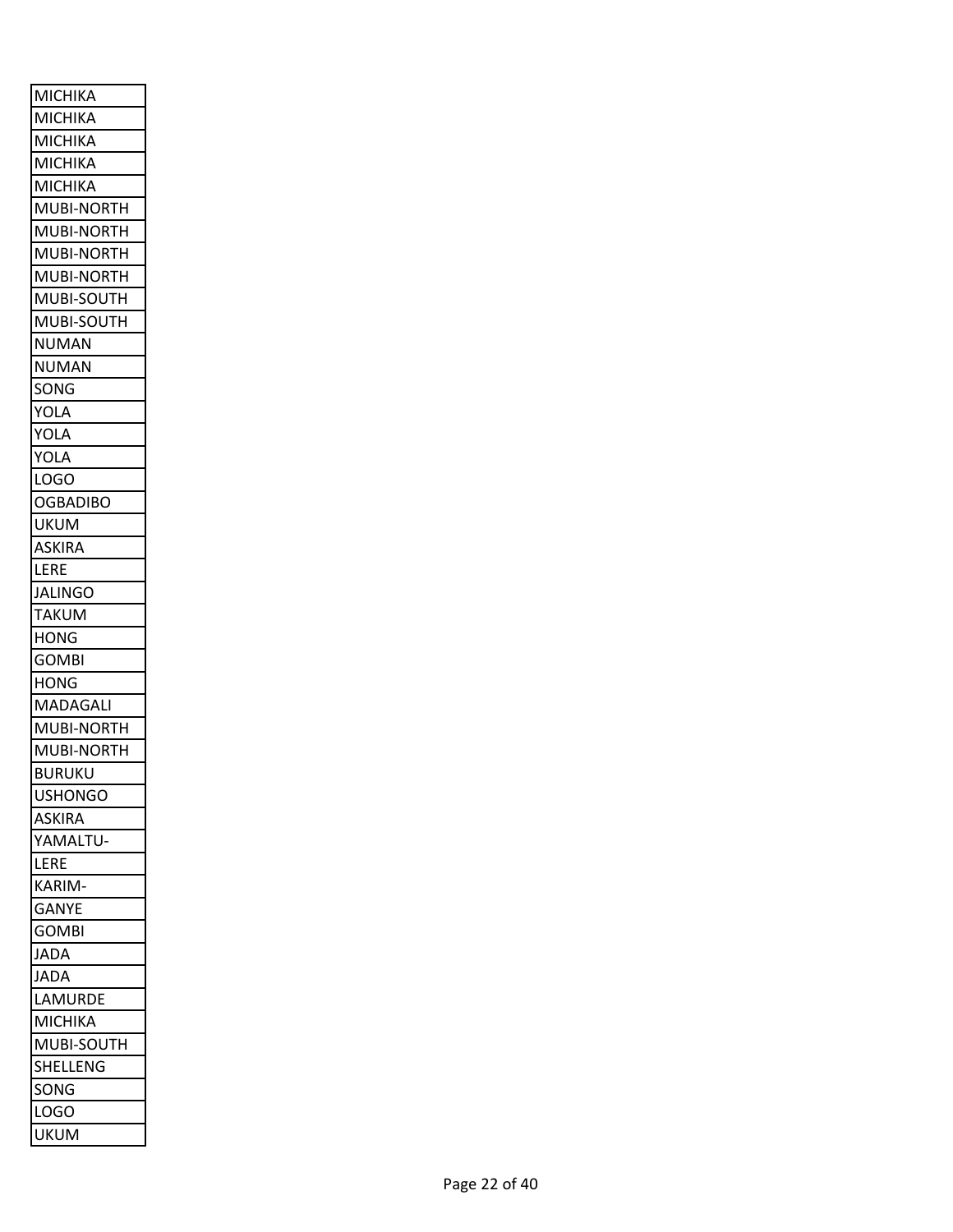| <b>OGBOMOSHO</b>      |
|-----------------------|
| <b>TAKUM</b>          |
| DEMSA                 |
| <b>GUYUK</b>          |
| HONG                  |
| <b>HONG</b>           |
| HONG                  |
| LAMURDE               |
| MADAGALI              |
| MADAGALI              |
| <b>MICHIKA</b>        |
| MUBI-SOUTH            |
| <b>AGUATA</b>         |
| <b>MISAU</b>          |
| UKUM                  |
| <b>DEMSA</b>          |
| FUFORE                |
| <b>FUFORE</b>         |
| GIREI                 |
| HONG                  |
| HONG                  |
| HONG                  |
| <b>HONG</b>           |
| HONG                  |
| <b>HONG</b>           |
| JADA                  |
| JADA                  |
| MADAGALI              |
| MADAGALI              |
| MAIHA                 |
| MAIHA                 |
| <b>MICHIKA</b>        |
| MUBI-NORTH            |
| MUBI-SOUTH            |
| MUBI-SOUTH            |
| NUMAN                 |
| SHELLENG              |
| <b>ASKIRA</b>         |
| ETSAKO-               |
| ZANGO-KATAF           |
|                       |
| DEMSA<br><b>GOMBI</b> |
|                       |
| <b>GUYUK</b>          |
| <b>HONG</b>           |
| HONG                  |
| <b>HONG</b>           |
| <b>HONG</b>           |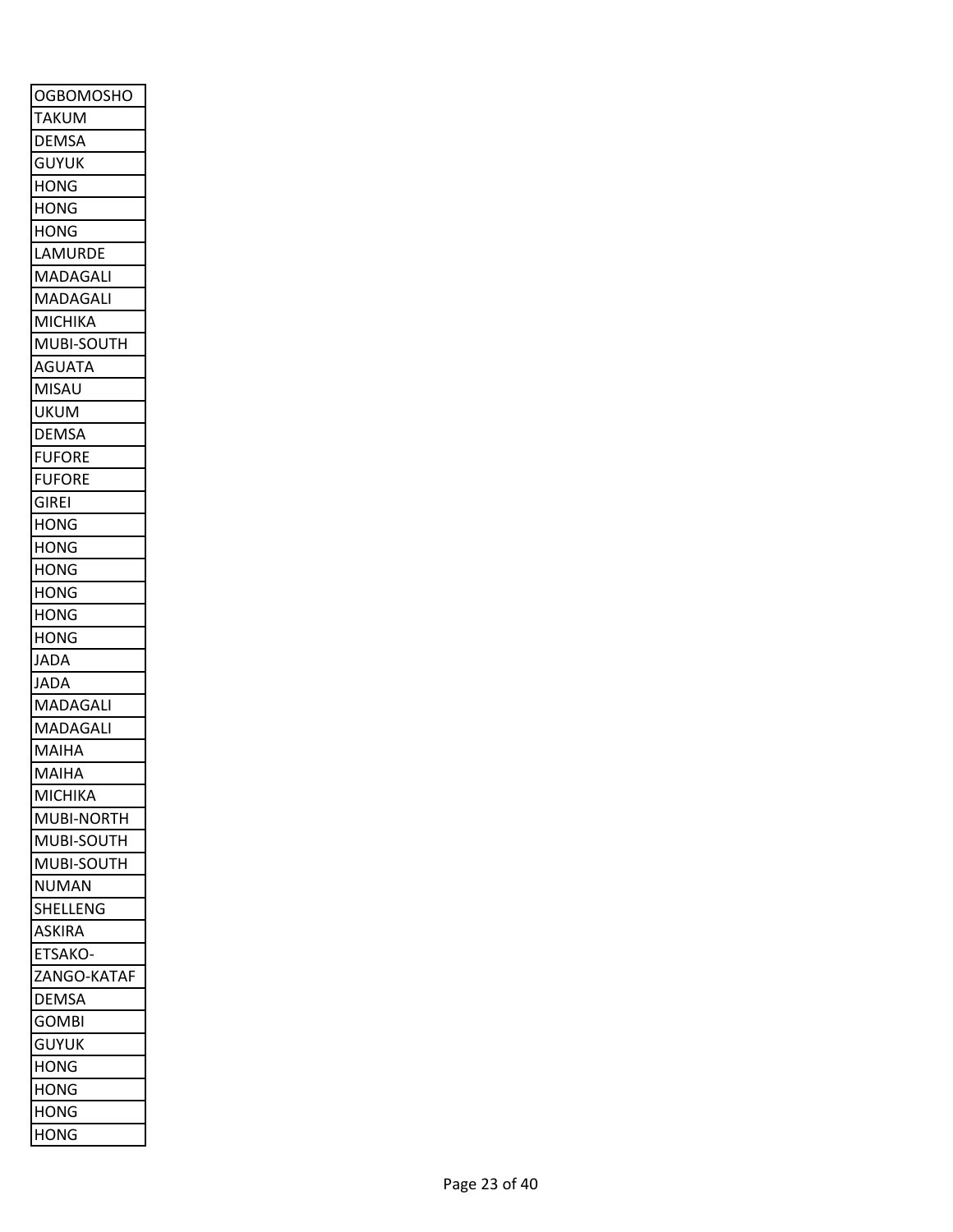| <b>MADAGALI</b>   |
|-------------------|
| MADAGALI          |
| MADAGALI          |
| MADAGALI          |
| MAYO-BELWA        |
| <b>MICHIKA</b>    |
| MICHIKA           |
| <b>MICHIKA</b>    |
| <b>MICHIKA</b>    |
| MUBI-NORTH        |
| MUBI-NORTH        |
| MUBI-NORTH        |
| <b>MUBI-NORTH</b> |
| SONG              |
| SONG              |
| <b>TAFAWA</b>     |
| <b>GUMA</b>       |
| <b>ASKIRA</b>     |
| <b>KALTUNGO</b>   |
| OFU               |
| <b>OMALA</b>      |
| <b>BIDA</b>       |
| <b>FUFORE</b>     |
| <b>FUFORE</b>     |
| <b>GANYE</b>      |
| GANYE             |
| <b>GOMBI</b>      |
| <b>HONG</b>       |
| <b>JADA</b>       |
| LAMURDE           |
| LAMURDE           |
| MADAGALI          |
| MAIHA             |
| MAYO-BELWA        |
| MUBI-NORTH        |
| MUBI-NORTH        |
| MUBI-NORTH        |
| NUMAN             |
| NUMAN             |
| SHELLENG          |
| SONG              |
| YOLA              |
| OYI               |
| BOGORO            |
| ASKIRA            |
| HAWUL             |
| <b>OGOJA</b>      |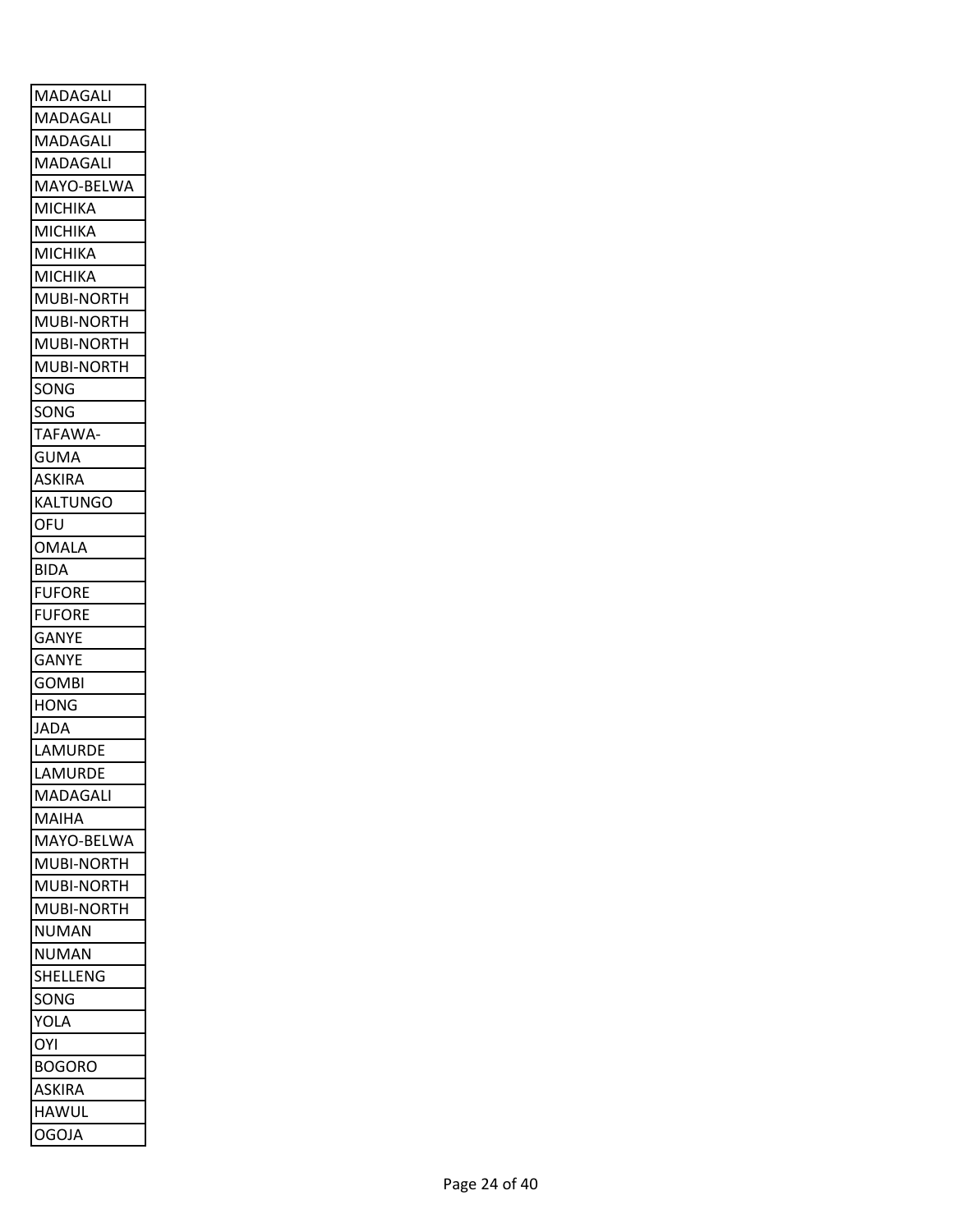| OVIA-SOUTH-     |
|-----------------|
| ANINRI          |
| OKENE           |
| <b>PANKSHIN</b> |
| <b>GOMBI</b>    |
| <b>GUYUK</b>    |
| HONG            |
| <b>HONG</b>     |
| <b>HONG</b>     |
| HONG            |
| <b>HONG</b>     |
| JADA            |
| <b>MICHIKA</b>  |
| <b>MICHIKA</b>  |
| MUBI-NORTH      |
| MUBI-NORTH      |
| MUBI-NORTH      |
| MUBI-SOUTH      |
| MUBI-SOUTH      |
| <b>JAMA'ARE</b> |
| <b>BIU</b>      |
| MDEGEMA         |
| <b>DEMSA</b>    |
| DEMSA           |
| <b>FUFORE</b>   |
| <b>GANYE</b>    |
| <b>GIREI</b>    |
| <b>GIREI</b>    |
| <b>GIREI</b>    |
| <b>GUYUK</b>    |
| <b>HONG</b>     |
| <b>HONG</b>     |
| HONG            |
| HONG            |
| <b>JADA</b>     |
| LAMURDE         |
| MAIHA           |
| MAIHA           |
| <b>MICHIKA</b>  |
| MICHIKA         |
| MICHIKA         |
| <b>MICHIKA</b>  |
| MICHIKA         |
| MUBI-NORTH      |
| MUBI-SOUTH      |
| MUBI-SOUTH      |
| MUBI-SOUTH      |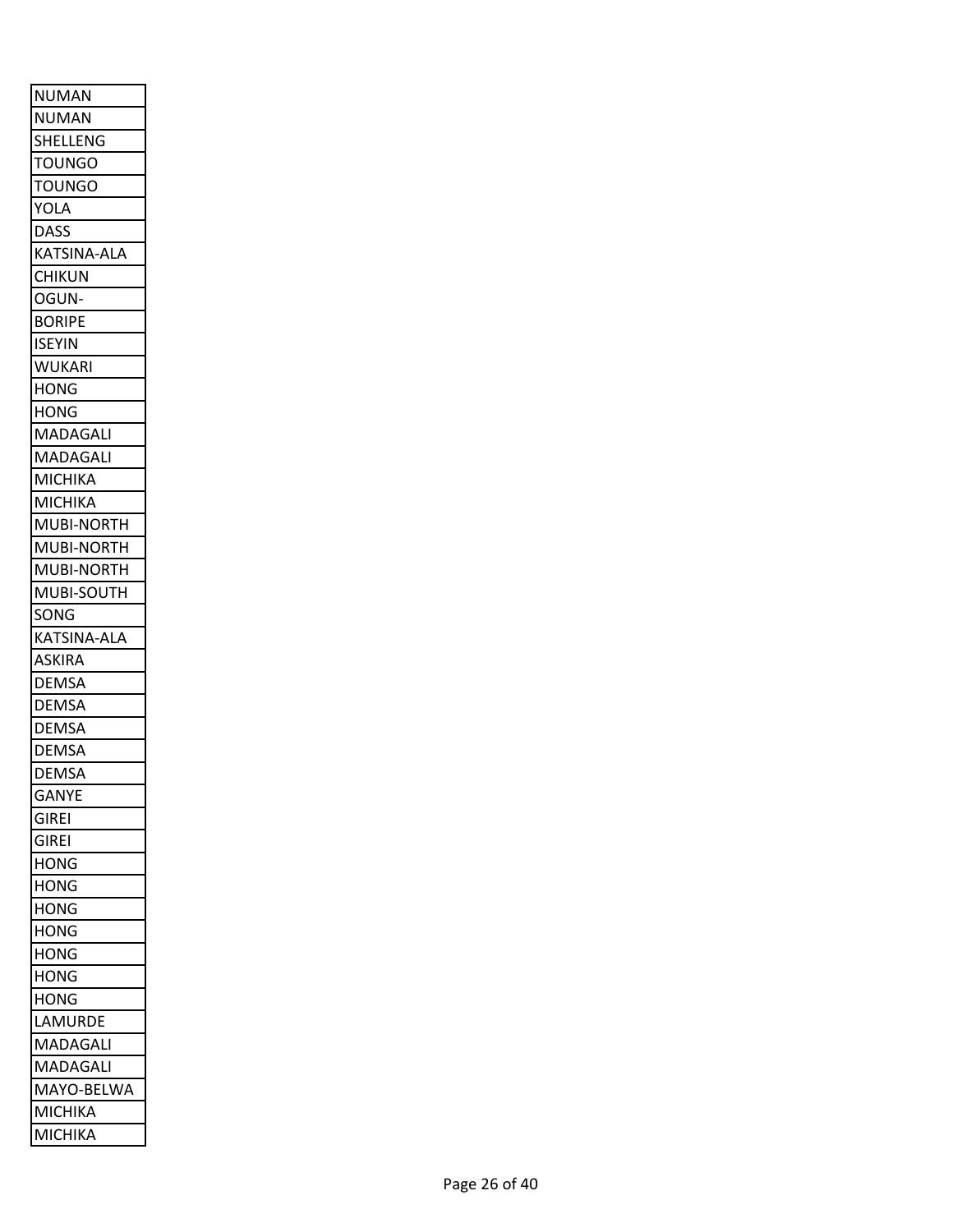| <b>MICHIKA</b> |
|----------------|
| MICHIKA        |
| MICHIKA        |
| MUBI-NORTH     |
| MUBI-NORTH     |
| MUBI-SOUTH     |
| NUMAN          |
| <b>NUMAN</b>   |
| <b>TOUNGO</b>  |
| YOLA           |
| <b>DEMSA</b>   |
| <b>DEMSA</b>   |
| <b>GOMBI</b>   |
| <b>GOMBI</b>   |
| <b>GOMBI</b>   |
| <b>GUYUK</b>   |
| guyuk          |
| <b>HONG</b>    |
| HONG           |
| <b>HONG</b>    |
| HONG           |
| HONG           |
| HONG           |
| LAMURDE        |
| MAYO-BELWA     |
| МІСНІКА        |
| MICHIKA        |
| MICHIKA        |
| MICHIKA        |
| MUBI-NORTH     |
| MUBI-NORTH     |
| MUBI-NORTH     |
| MUBI-SOUTH     |
| MUBI-SOUTH     |
| SONG           |
| UKUM           |
| ASKIRA         |
| ASKIRA         |
| ASKIRA         |
| HAWUL          |
| HAWUL          |
| MUNICIPAL      |
|                |
| GUSAU          |
| <b>HONG</b>    |
| MADAGALI       |
| MICHIKA        |
| MUBI-NORTH     |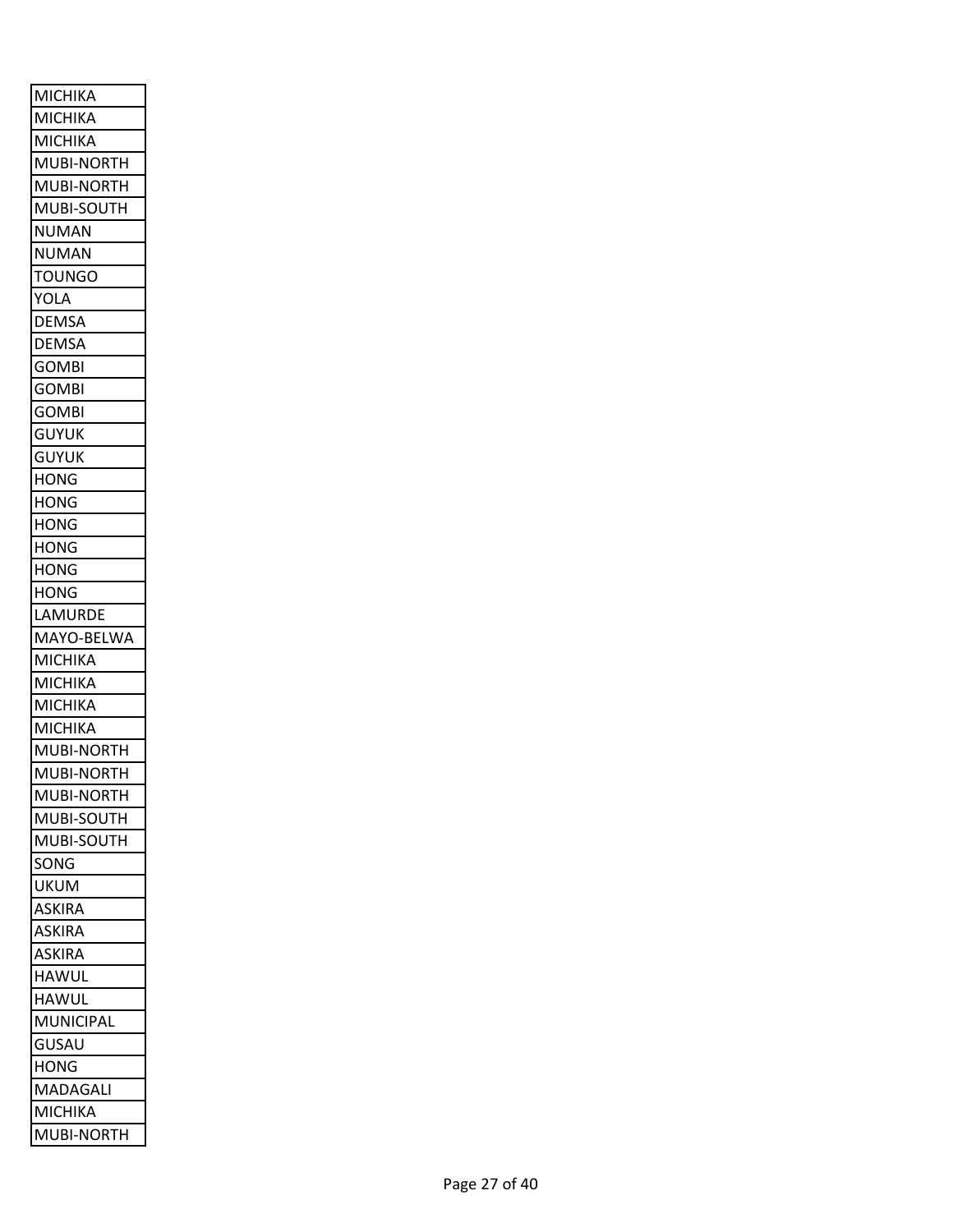| MUBI-SOUTH<br>MUBI-SOUTH |
|--------------------------|
|                          |
| ASKIRA                   |
| NAFADA/BAJO              |
| DEMSA                    |
| DEMSA                    |
| GOMBI                    |
| <b>HONG</b>              |
| MAYO-BELWA               |
| MICHIKA                  |
| <b>MICHIKA</b>           |
| MUBI-NORTH               |
| MUBI-NORTH               |
| MUBI-NORTH               |
| MUBI-SOUTH               |
| YOLA                     |
| <b>BAMA</b>              |
| YOLA                     |
| <b>GOMBI</b>             |
| <b>HONG</b>              |
| MADAGALI                 |
| MICHIKA                  |
| <b>FUNAKAYE</b>          |
| JABA                     |
| <b>GUYUK</b>             |
| HONG                     |
| MADAGALI                 |
| MADAGALI                 |
| MUBI-NORTH               |
| YOLA                     |
| DEMSA                    |
| <b>DEMSA</b>             |
| DEMSA                    |
| DEMSA                    |
| <b>DEMSA</b>             |
| DEMSA                    |
| <b>GANYE</b>             |
| GOMBI                    |
| <b>GOMBI</b>             |
| <b>GUYUK</b>             |
| <b>GUYUK</b>             |
| <b>HONG</b>              |
| <b>HONG</b>              |
| <b>HONG</b>              |
| HONG                     |
| HONG                     |
|                          |
| HONG                     |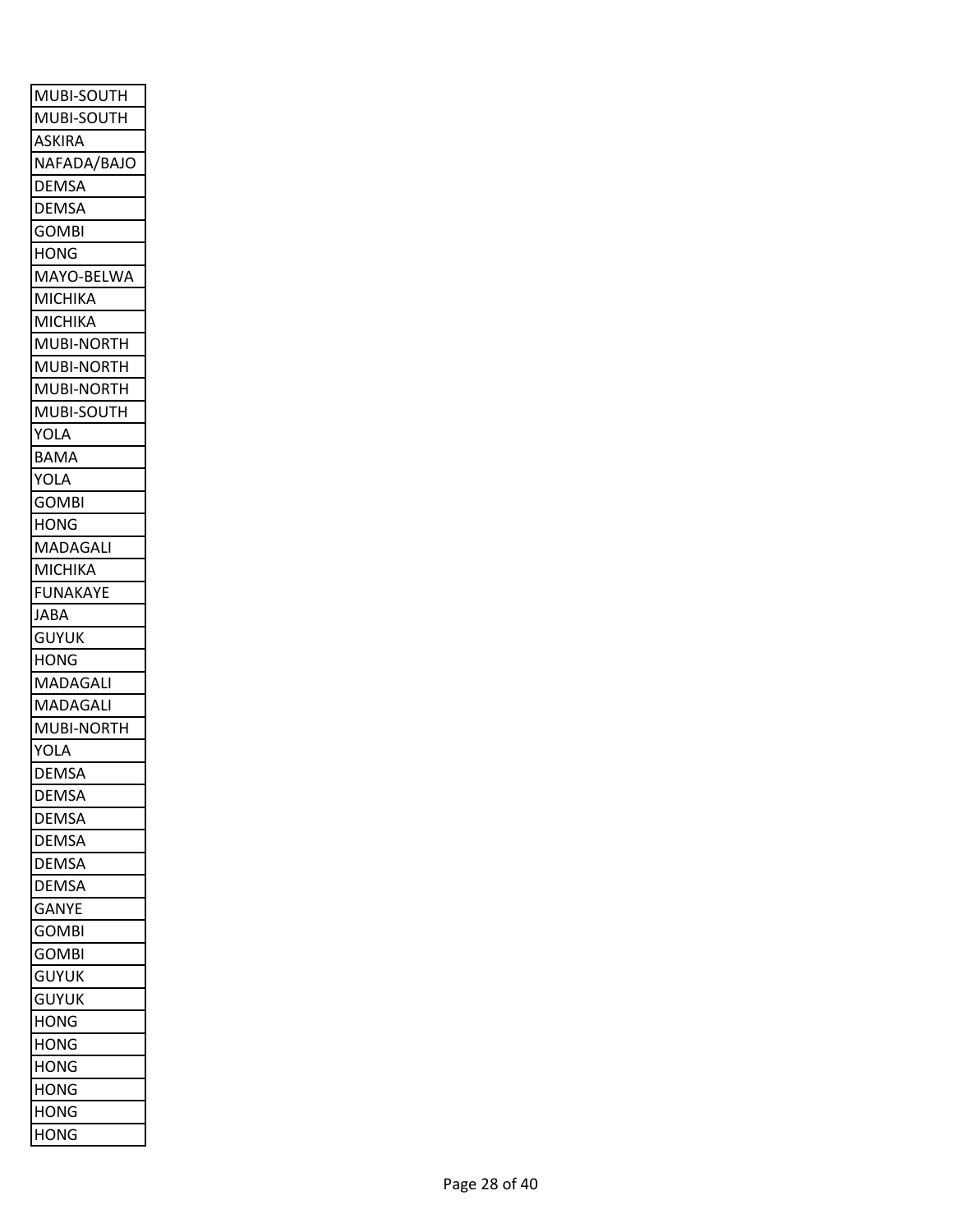| <b>JADA</b>      |
|------------------|
| LAMURDE          |
| MADAGALI         |
| MADAGALI         |
| <b>MICHIKA</b>   |
| MICHIKA          |
| МІСНІКА          |
| MICHIKA          |
| MICHIKA          |
| MICHIKA          |
| МІСНІКА          |
| MUBI-NORTH       |
| MUBI-NORTH       |
| MUBI-NORTH       |
| MUBI-NORTH       |
| <b>NUMAN</b>     |
| <b>NUMAN</b>     |
| SHELLENG         |
| SONG             |
| SONG             |
| SONG             |
| YOLA             |
| YOLA             |
| <b>NJIKOKA</b>   |
| ORUMBA-          |
| <b>GUMA</b>      |
| <b>GWER-WEST</b> |
| <b>TARKA</b>     |
| VANDEIKYA        |
| ASKIRA           |
| <b>ASKIRA</b>    |
| ASKIRA           |
| JABA             |
| OFU              |
| OLAMABORO        |
| AKINYELE         |
|                  |
| BARKIN-LADI      |
| MANGU            |
| MANGU            |
| DEMSA            |
| <b>HONG</b>      |
| LAMURDE          |
| MUBI-NORTH       |
| MUBI-SOUTH       |
| MUBI-SOUTH       |
| SONG             |
| <b>GBOKO</b>     |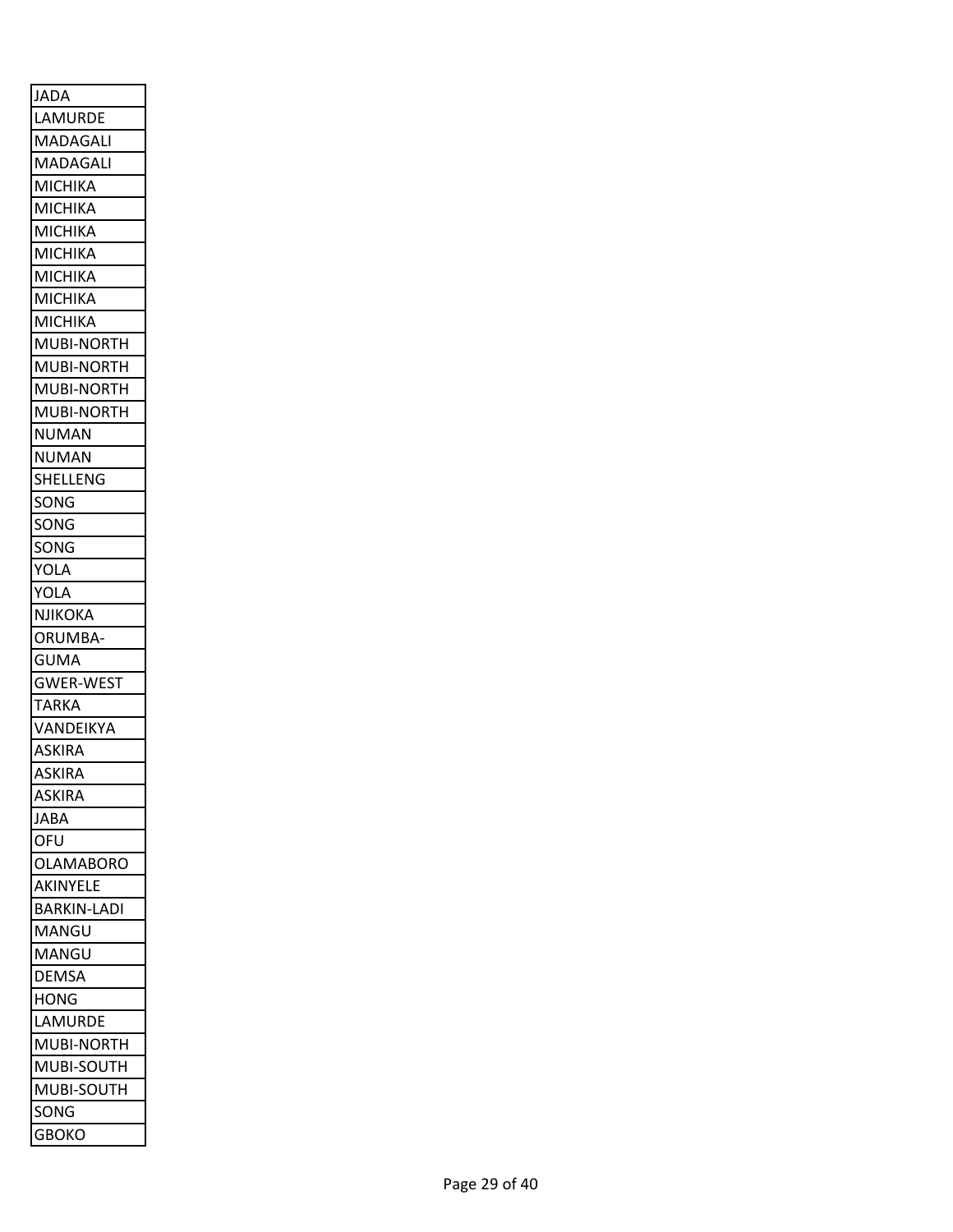| <b>ASKIRA</b>        |
|----------------------|
| <b>CHIBOK</b>        |
| <b>KALTUNGO</b>      |
| <b>KUMBOTSO</b>      |
| KARIM-               |
| <b>DEMSA</b>         |
| <b>GIREI</b>         |
| <b>GOMBI</b>         |
| <b>GOMBI</b>         |
| <b>HONG</b>          |
| <b>HONG</b>          |
| <b>HONG</b>          |
| <b>HONG</b>          |
| <b>HONG</b>          |
| MADAGALI             |
| MADAGALI             |
| MAIHA                |
| <b>MICHIKA</b>       |
| MICHIKA              |
| <b>MICHIKA</b>       |
| MUBI-NORTH           |
| MUBI-NORTH           |
| MUBI-SOUTH           |
| SONG                 |
| YOLA                 |
| <b>BOGORO</b>        |
| KATSINA-ALA          |
| AKKO                 |
| <b>BILLIRI</b>       |
| <b>GEZAWA</b>        |
| <b>GANYE</b>         |
| GUYUK                |
|                      |
| <b>MICHIKA</b>       |
| <b>GWOZA</b>         |
| <b>BALANGA</b>       |
| <b>DEMSA</b>         |
| <b>GOMBI</b>         |
| <b>GUYUK</b>         |
| <b>HONG</b>          |
| <b>HONG</b>          |
| <b>HONG</b>          |
| <b>JADA</b>          |
| MADAGALI             |
| <b>MICHIKA</b>       |
|                      |
| MUBI-NORTH           |
| <b>NUMAN</b><br>SONG |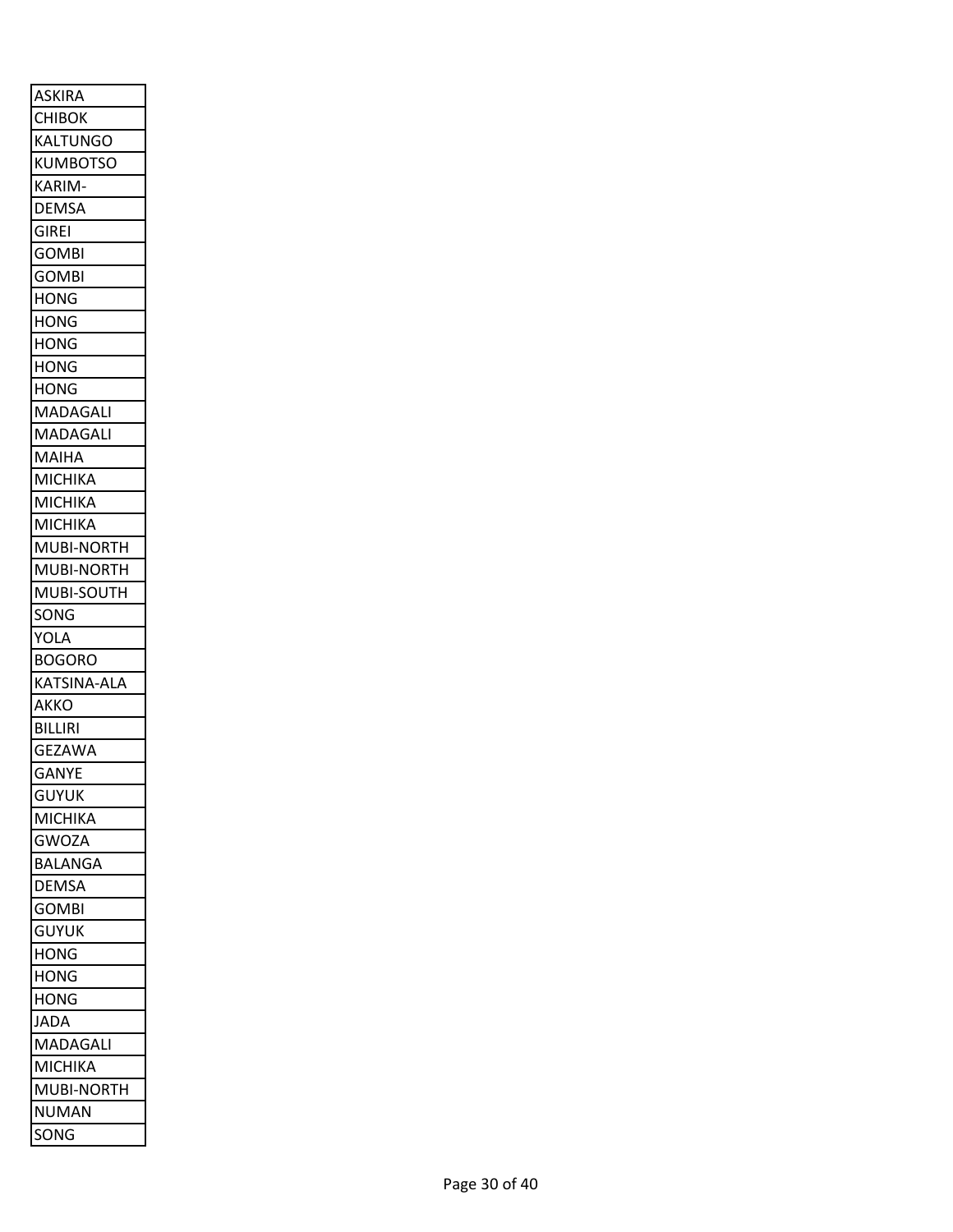| INI                          |
|------------------------------|
| VANDEIKYA                    |
| IGBO-EZE-                    |
| <b>BATSARI</b>               |
| NASSARAWA                    |
| <b>ZING</b>                  |
| <b>GUYUK</b>                 |
| <b>HONG</b>                  |
| <b>HONG</b>                  |
| <b>HONG</b>                  |
| <b>HONG</b>                  |
| <b>HONG</b>                  |
| <b>HONG</b>                  |
| <b>HONG</b>                  |
| MUBI-NORTH                   |
| MUBI-NORTH                   |
| <b>NUMAN</b>                 |
| SONG                         |
| SONG                         |
| <b>YOLA</b>                  |
| KATSINA-ALA                  |
| <b>JALINGO</b>               |
| <b>JALINGO</b>               |
| SARDAUNA                     |
| <b>MICHIKA</b>               |
| <b>JOS-SOUTH</b>             |
| <b>HONG</b>                  |
| <b>MICHIKA</b>               |
| <b>MICHIKA</b>               |
| MUBI-NORTH                   |
| MUBI-SOUTH                   |
| <b>HONG</b>                  |
| <b>KONSHISHA</b>             |
| <b>ASKIRA</b>                |
| <b>UDENU</b>                 |
| <b>KAURU</b>                 |
| <b>ANKPA</b>                 |
| <b>BENDE</b>                 |
| <b>DEMSA</b>                 |
| <b>DEMSA</b>                 |
| <b>DEMSA</b>                 |
| <b>DEMSA</b>                 |
| <b>DEMSA</b>                 |
|                              |
| <b>GANYE</b><br><b>GANYE</b> |
| <b>GIREI</b>                 |
|                              |
| <b>GIREI</b>                 |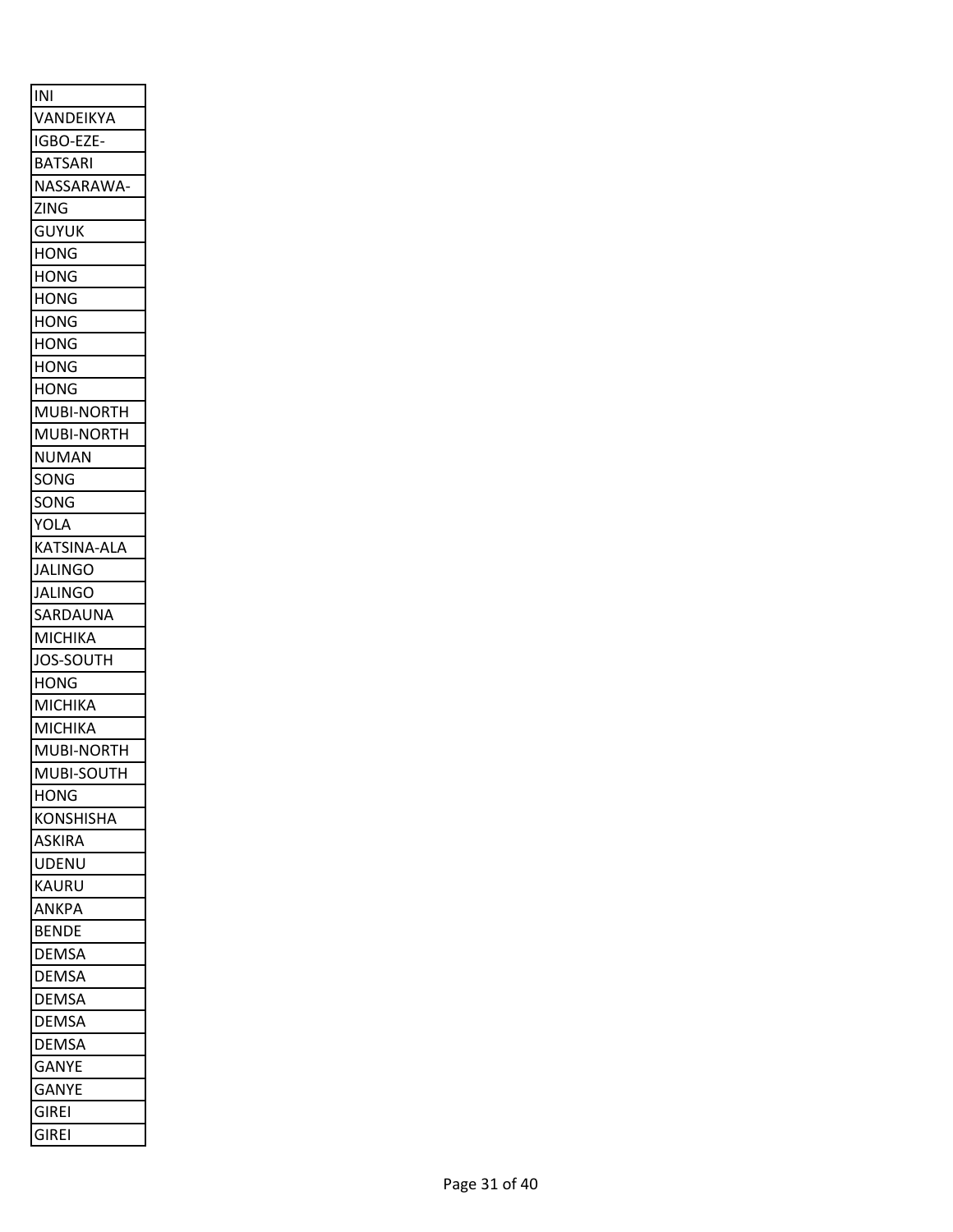| <b>GIREI</b>              |
|---------------------------|
| <b>GOMBI</b>              |
| <b>GUYUK</b>              |
| <b>HONG</b>               |
| <b>HONG</b>               |
| <b>HONG</b>               |
| <b>HONG</b>               |
| <b>HONG</b>               |
| <b>HONG</b>               |
| <b>HONG</b>               |
| <b>HONG</b>               |
| <b>HONG</b>               |
| <b>JIMETA</b>             |
| <b>JIMETA</b>             |
| <b>JIMETA</b>             |
| LAMURDE                   |
| LAMURDE                   |
| LAMURDE                   |
| LAMURDE                   |
| LAMURDE                   |
| MADAGALI                  |
| <b>MADAGALI</b>           |
| MADAGALI                  |
| MADAGALI                  |
| MADAGALI                  |
| MAIHA                     |
| MAIHA                     |
| MAIHA                     |
| <b>MAIHA</b>              |
| <b>MAIHA</b>              |
| MAIHA                     |
| MAYO-BELWA                |
| MICHIKA                   |
| МІСНІКА                   |
| <b>MICHIKA</b>            |
| <b>MICHIKA</b>            |
| <b>MICHIKA</b>            |
| MICHIKA                   |
| MICHIKA                   |
| MICHIKA                   |
|                           |
| МІСНІКА<br><b>MICHIKA</b> |
|                           |
| MUBI-SOUTH                |
| MUBI-SOUTH                |
| MUBI-SOUTH                |
| NUMAN                     |
| <b>NUMAN</b>              |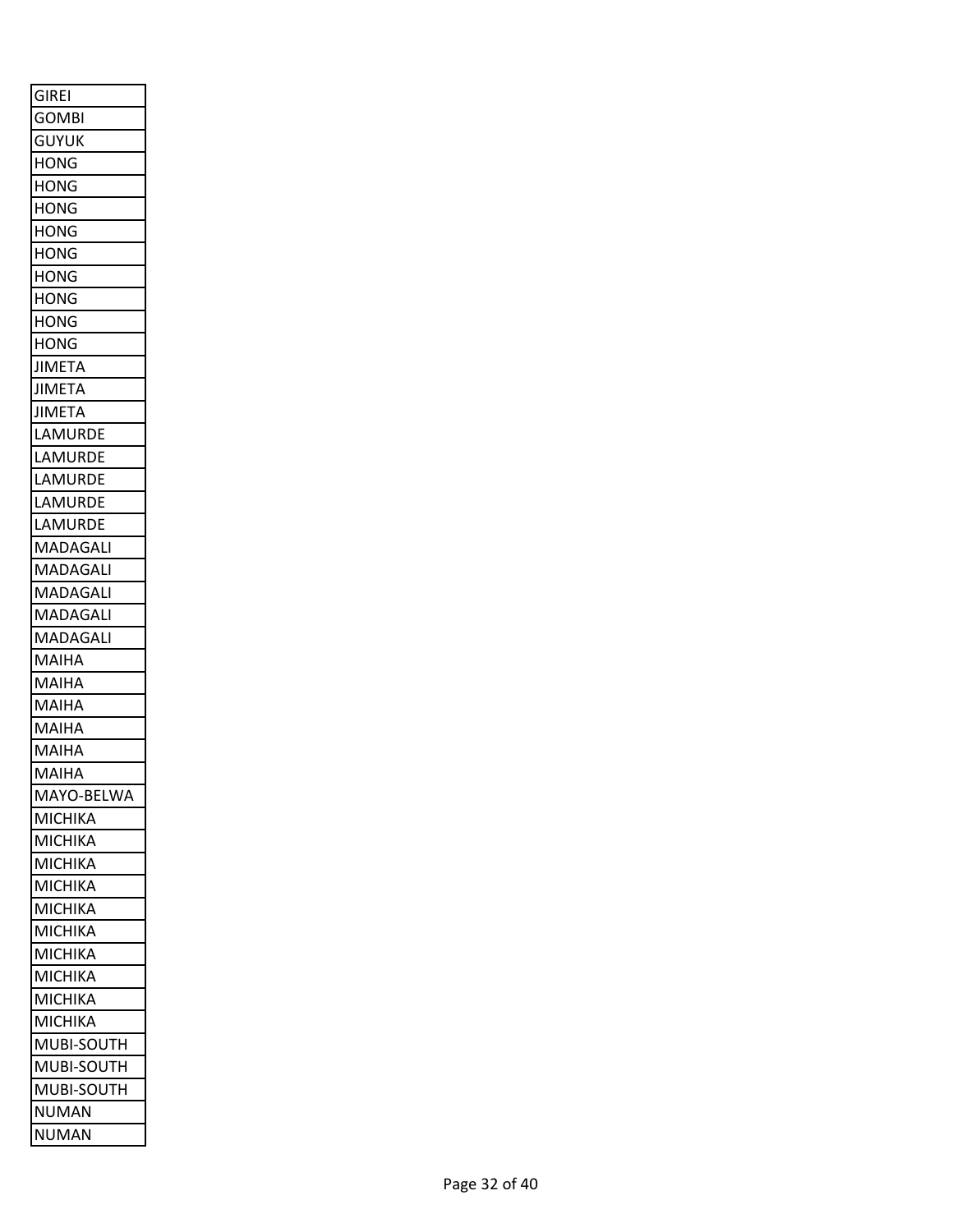| <b>NUMAN</b>       |
|--------------------|
| SONG               |
| YOLA               |
| YOLA               |
| <b>YOLA</b>        |
| <b>YOLA</b>        |
| ORON               |
| <b>UKANEFUN</b>    |
| AGUATA             |
| ANAOCHA            |
| <b>NJIKOKA</b>     |
| <b>AGATU</b>       |
| <b>OGBADIBO</b>    |
| <b>OGBADIBO</b>    |
| OKPOKWU            |
| <b>OKPOKWU</b>     |
| <b>OTURKPO</b>     |
| <b>USHONGO</b>     |
| <b>ASKIRA</b>      |
| <b>ASKIRA</b>      |
| BIU                |
| <b>CHIBOK</b>      |
| <b>CHIBOK</b>      |
| <b>ISOKO-NORTH</b> |
| <b>NKANU-EAST</b>  |
| KADUNA-            |
| SANGA              |
| <b>DEMSA</b>       |
| <b>DEMSA</b>       |
| <b>HONG</b>        |
| <b>HONG</b>        |
| LAMURDE            |
| <b>MICHIKA</b>     |
| <b>MICHIKA</b>     |
| <b>MUBI-NORTH</b>  |
| MUBI-NORTH         |
| MUBI-NORTH         |
| MUBI-SOUTH         |
| MUBI-SOUTH         |
| MUBI-SOUTH         |
| MUBI-SOUTH         |
| <b>YOLA</b>        |
| <b>KATSINA-ALA</b> |
| <b>HAWUL</b>       |
| <b>CHIKUN</b>      |
| <b>EKITI</b>       |
| <b>GANYE</b>       |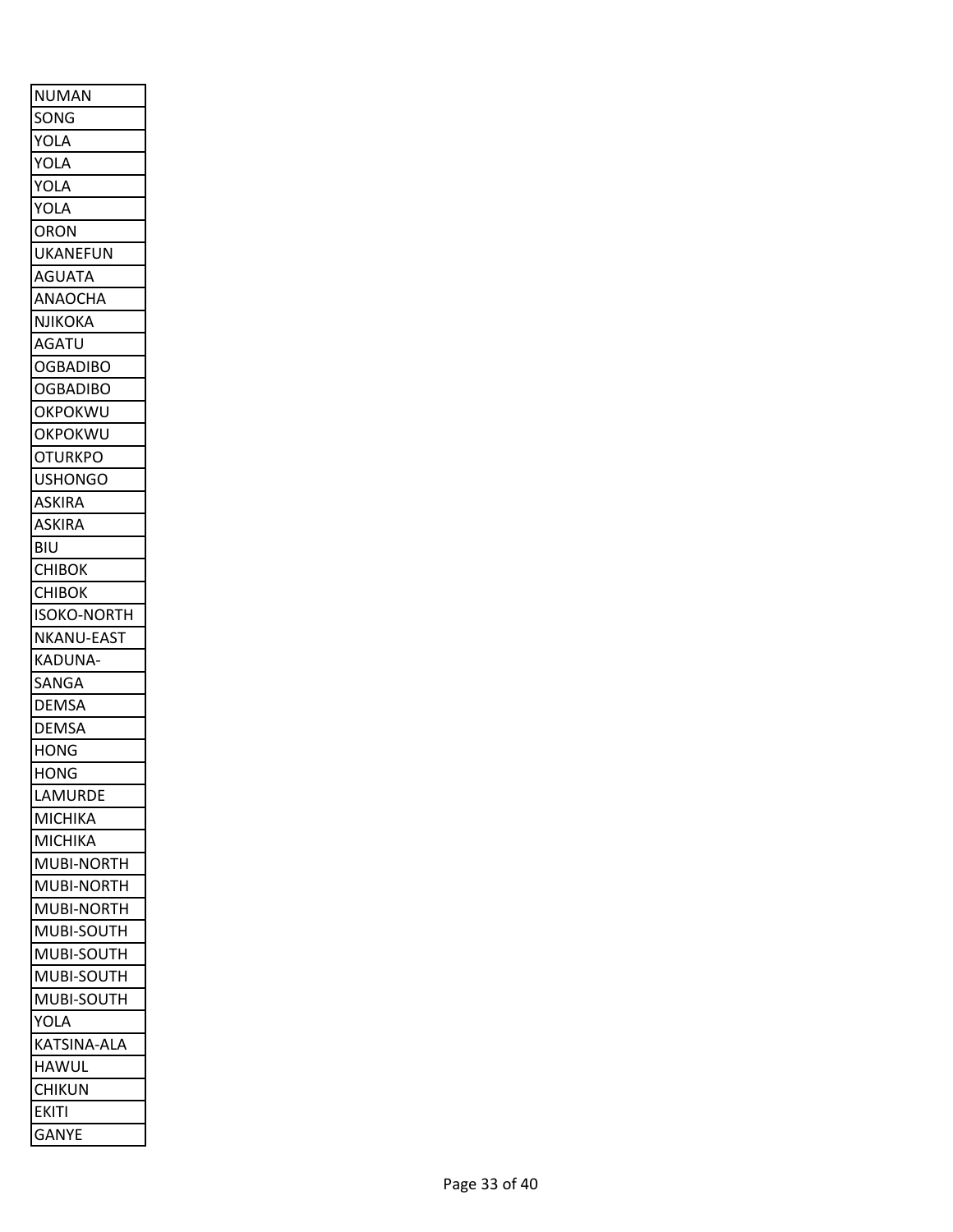| <b>GIREI</b>    |
|-----------------|
| <b>GOMBI</b>    |
| <b>GOMBI</b>    |
| <b>HONG</b>     |
| <b>MADAGALI</b> |
| MADAGALI        |
| MAIHA           |
| <b>MAIHA</b>    |
| MAYO-BELWA      |
| <b>MICHIKA</b>  |
| <b>MICHIKA</b>  |
| <b>MICHIKA</b>  |
| <b>MICHIKA</b>  |
| MUBI-NORTH      |
| MUBI-SOUTH      |
| NUMAN           |
| <b>TOUNGO</b>   |
| YOLA            |
| YOLA            |
| <b>YOLA</b>     |
| ANAOCHA         |
| <b>GBOKO</b>    |
|                 |
| <b>HAWUL</b>    |
| <b>KADUNA-</b>  |
| Chemistry       |
| DEMSA           |
| <b>HONG</b>     |
| MADAGALI        |
| <b>MAIHA</b>    |
| <b>MICHIKA</b>  |
| <b>MICHIKA</b>  |
| MUBI-NORTH      |
| YOLA            |
| <b>OHAOZARA</b> |
| <b>DEMSA</b>    |
| <b>DEMSA</b>    |
| <b>DEMSA</b>    |
| <b>FUFORE</b>   |
| <b>FUFORE</b>   |
| <b>GOMBI</b>    |
| <b>GOMBI</b>    |
| <b>GOMBI</b>    |
| <b>GOMBI</b>    |
| <b>GOMBI</b>    |
| <b>GUYUK</b>    |
| <b>HONG</b>     |
| <b>HONG</b>     |
|                 |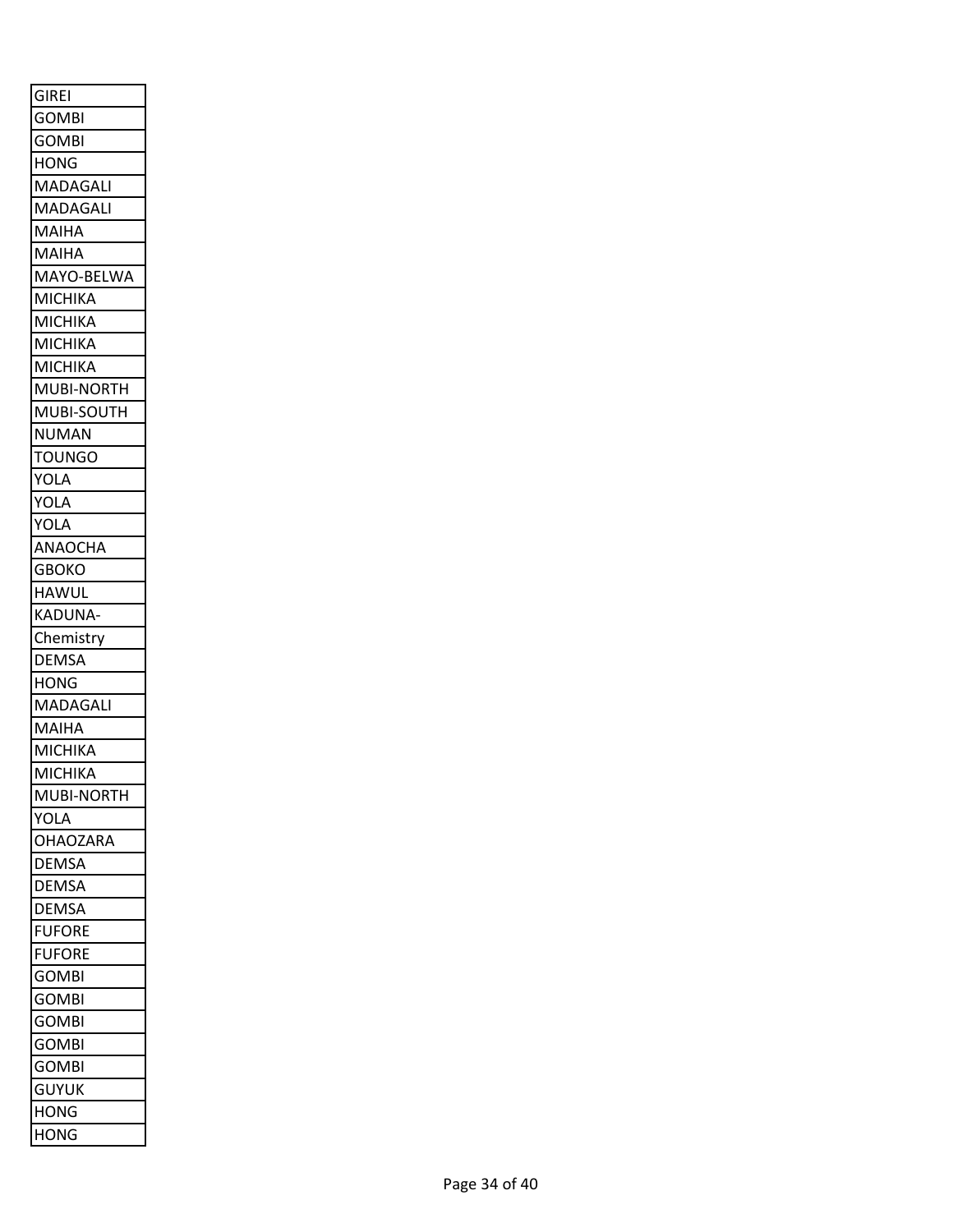| <b>HONG</b>       |
|-------------------|
| <b>HONG</b>       |
| <b>HONG</b>       |
| <b>HONG</b>       |
| <b>HONG</b>       |
| <b>JADA</b>       |
| LAMURDE           |
| LAMURDE           |
| LAMURDE           |
| MADAGALI          |
| MADAGALI          |
| MADAGALI          |
| MADAGALI          |
| MAIHA             |
| MAIHA             |
| MAYO-BELWA        |
| MAYO-BELWA        |
| <b>MICHIKA</b>    |
| MICHIKA           |
| МІСНІКА           |
| MICHIKA           |
| МІСНІКА           |
| <b>MICHIKA</b>    |
| <b>MICHIKA</b>    |
| MICHIKA           |
| <b>MICHIKA</b>    |
| MUBI-NORTH        |
| MUBI-NORTH        |
| MUBI-NORTH        |
| <b>MUBI-NORTH</b> |
| MUBI-NORTH        |
| MUBI-SOUTH        |
| MUBI-SOUTH        |
| <b>NUMAN</b>      |
| <b>NUMAN</b>      |
| <b>NUMAN</b>      |
| SHELLENG          |
| SHELLENG          |
| SONG              |
| SONG              |
| SONG              |
| <b>YOLA</b>       |
| YOLA              |
| <b>YOLA</b>       |
| YOLA              |
| <b>YOLA</b>       |
| <b>TAFAWA</b>     |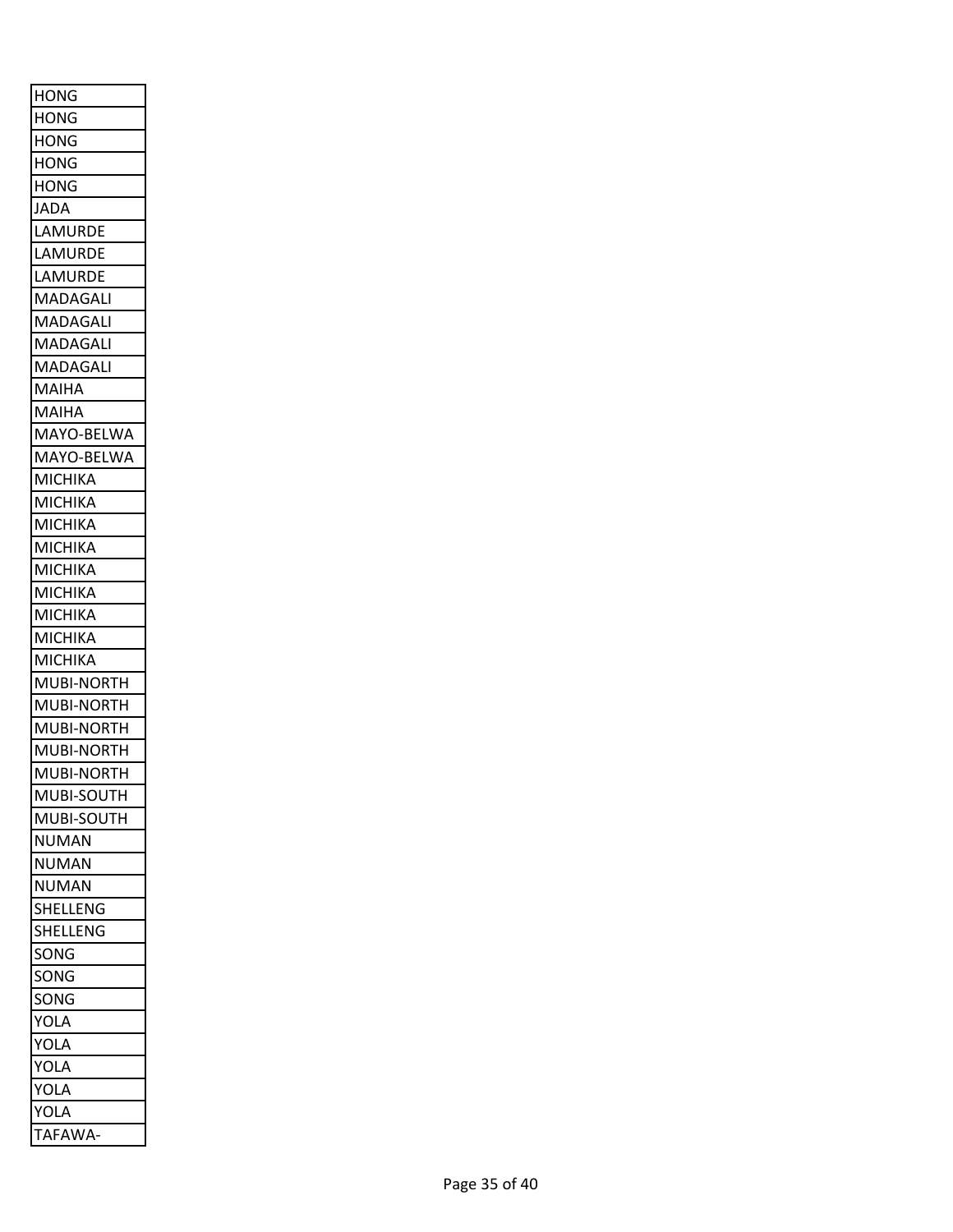| <b>LOGO</b>        |
|--------------------|
| LOGO               |
| <b>MAKURDI</b>     |
| OBI                |
| ASKIRA             |
| <b>HAWUL</b>       |
| AKOKO-EDO          |
| <b>BALANGA</b>     |
| <b>OKEHI</b>       |
| <b>OLAMABORO</b>   |
| <b>OMALA</b>       |
| <b>OFFA</b>        |
| <b>ALIMOSHO</b>    |
| <b>BARKIN-LADI</b> |
| <b>DONGA</b>       |
| JALINGO            |
| LAU                |
| <b>GUYUK</b>       |
| <b>JIMETA</b>      |
| LAMURDE            |
| <b>MICHIKA</b>     |
| <b>DEMSA</b>       |
| <b>DEMSA</b>       |
| <b>DEMSA</b>       |
| DEMSA              |
| DEMSA              |
| <b>DEMSA</b>       |
| <b>DEMSA</b>       |
| <b>GANYE</b>       |
| <b>GANYE</b>       |
| <b>GANYI</b>       |
| <b>GOMBI</b>       |
| <b>GOMBI</b>       |
| <b>GOMBI</b>       |
| <b>GOMBI</b>       |
| <b>GOMBI</b>       |
| <b>GUYUK</b>       |
| <b>GUYUK</b>       |
| <b>GUYUK</b>       |
| <b>HONG</b>        |
| <b>HONG</b>        |
| <b>HONG</b>        |
| <b>HONG</b>        |
| <b>HONG</b>        |
| <b>HONG</b>        |
| <b>HONG</b>        |
| <b>HONG</b>        |
|                    |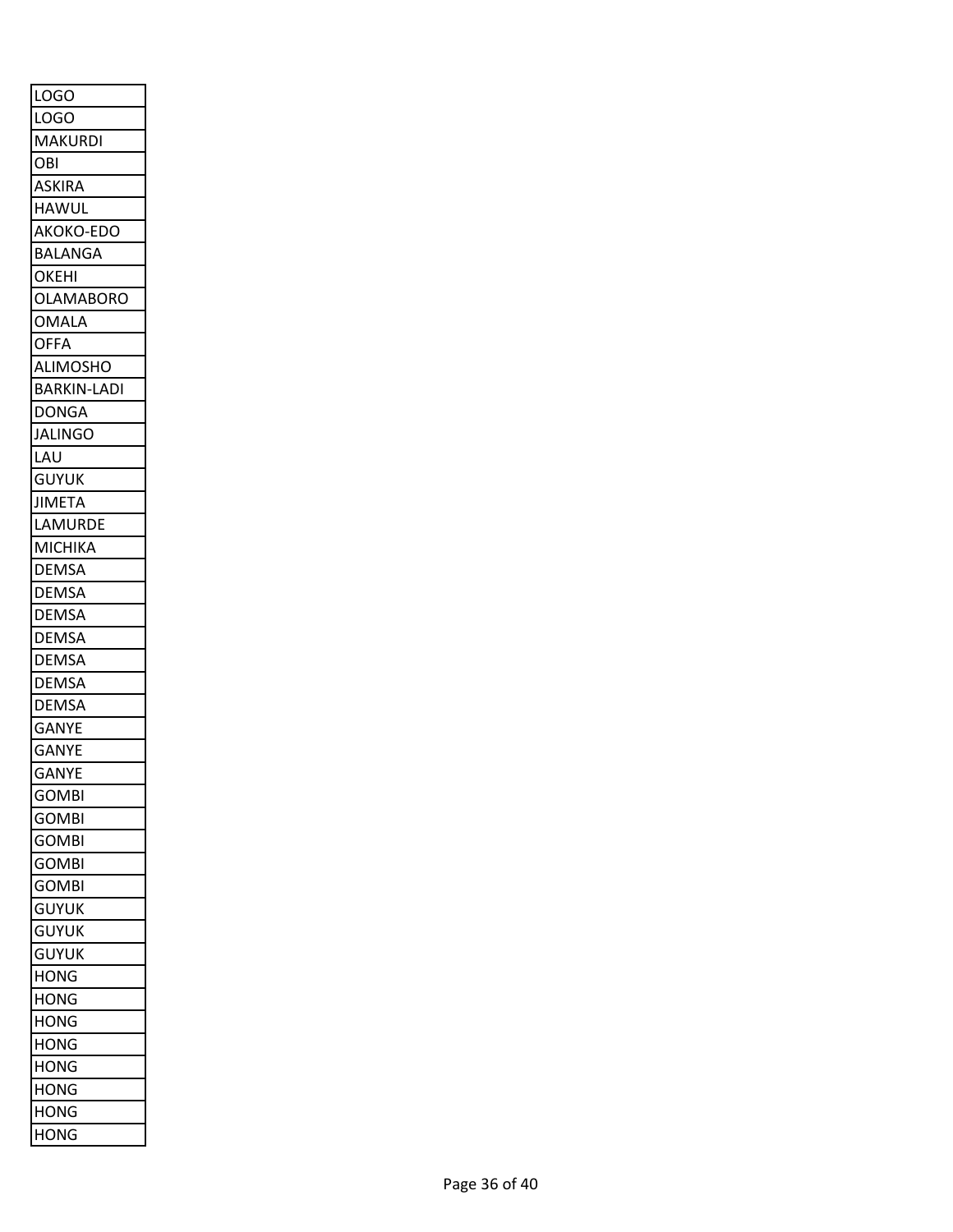| <b>HONG</b>    |
|----------------|
| HONG           |
| HONG           |
| <b>JADA</b>    |
| LAMURDE        |
| LAMURDE        |
| MADAGALI       |
| MADAGALI       |
| MAIHA          |
| MAIHA          |
| MAYO-BELWA     |
| MAYO-BELWA     |
| MICHIKA        |
| MICHIKA        |
| MICHIKA        |
| MICHIKA        |
| MUBI-NORTH     |
| MUBI-NORTH     |
| MUBI-NORTH     |
| MUBI-NORTH     |
| MUBI-NORTH     |
| MUBI-SOUTH     |
| SONG           |
| SONG           |
| YOLA           |
| YOLA           |
| <b>GUMA</b>    |
| <b>OTURKPO</b> |
| UKUM           |
| <b>UKUM</b>    |
| ABADAN         |
| <b>ASKIRA</b>  |
| <b>ASKIRA</b>  |
| ORLU           |
| <b>ISEYIN</b>  |
| KARIM-         |
| <b>DEMSA</b>   |
| DEMSA          |
| <b>DEMSA</b>   |
| <b>DEMSA</b>   |
| <b>GANYE</b>   |
| <b>GOMBI</b>   |
| <b>GOMBI</b>   |
| <b>GOMBI</b>   |
| <b>GUYUK</b>   |
| HONG           |
| HONG           |
|                |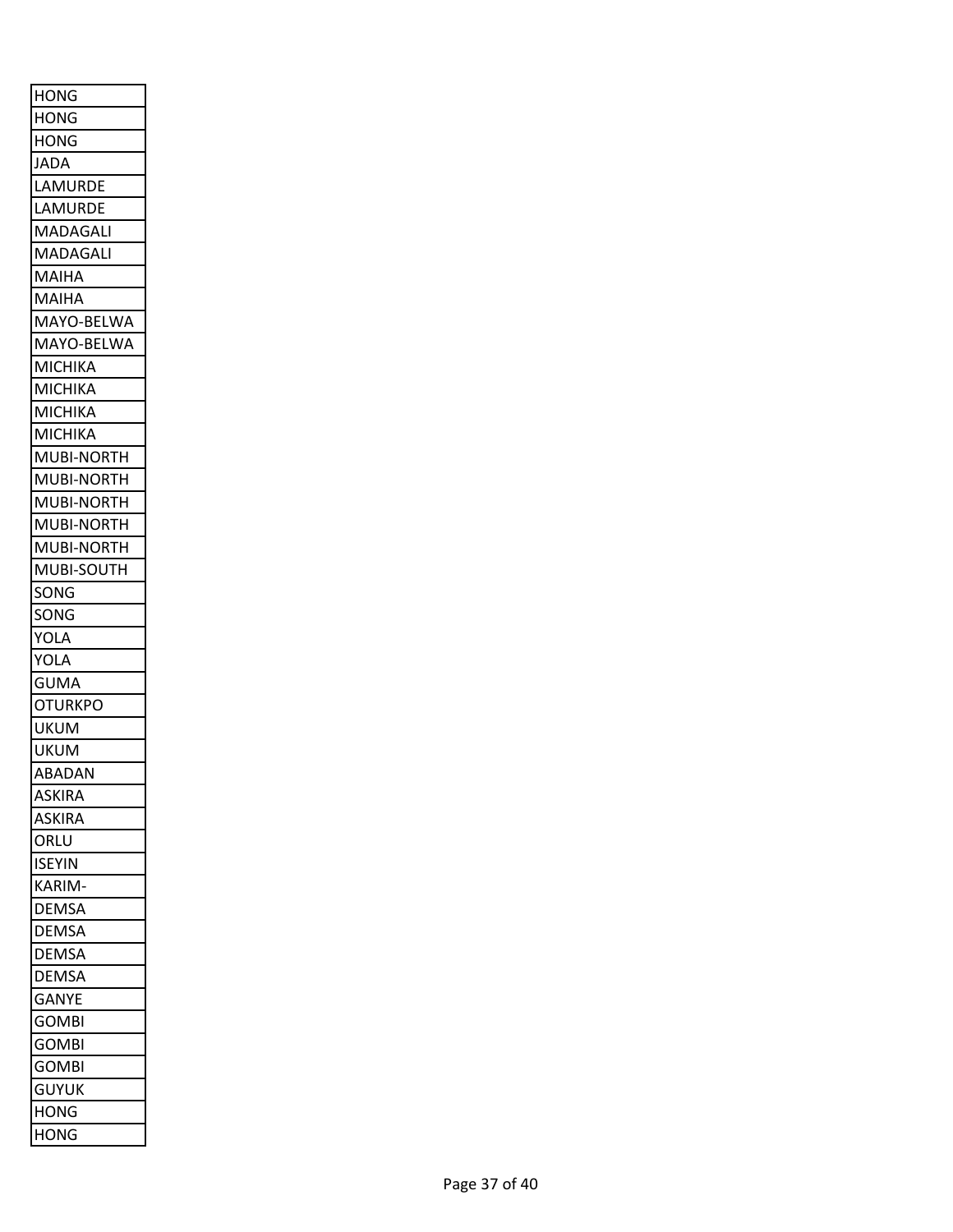| <b>HONG</b>           |
|-----------------------|
| <b>HONG</b>           |
| HONG                  |
| <b>HONG</b>           |
| LAMURDE               |
| LAMURDE               |
| LAMURDE               |
| MADAGALI              |
| MADAGALI              |
| MADAGALI              |
| MAIHA                 |
| MAIHA                 |
| MAYO-BELWA            |
| MAYO-BELWA            |
| МІСНІКА               |
| <b>MICHIKA</b>        |
| MICHIKA               |
| <b>MICHIKA</b>        |
| МІСНІКА               |
| MICHIKA               |
| МІСНІКА               |
|                       |
| MICHIKA<br>MUBI-NORTH |
|                       |
| MUBI-NORTH            |
| <b>MUBI-NORTH</b>     |
| <b>MUBI-NORTH</b>     |
| MUBI-NORTH            |
| MUBI-SOUTH            |
| MUBI-SOUTH            |
| MUBI-SOUTH            |
| NUMAN                 |
| <b>NUMAN</b>          |
| NUMAN                 |
| NUMAN                 |
| SHELLENG              |
| SHELLENG              |
| YOLA                  |
| YOLA                  |
| YOLA                  |
| YOLA                  |
| NJIKOKA               |
| ORUMBA-               |
| LOGO                  |
| AKKO                  |
| FUNAKAYE              |
| SHOMGOM               |
| KAURU                 |
|                       |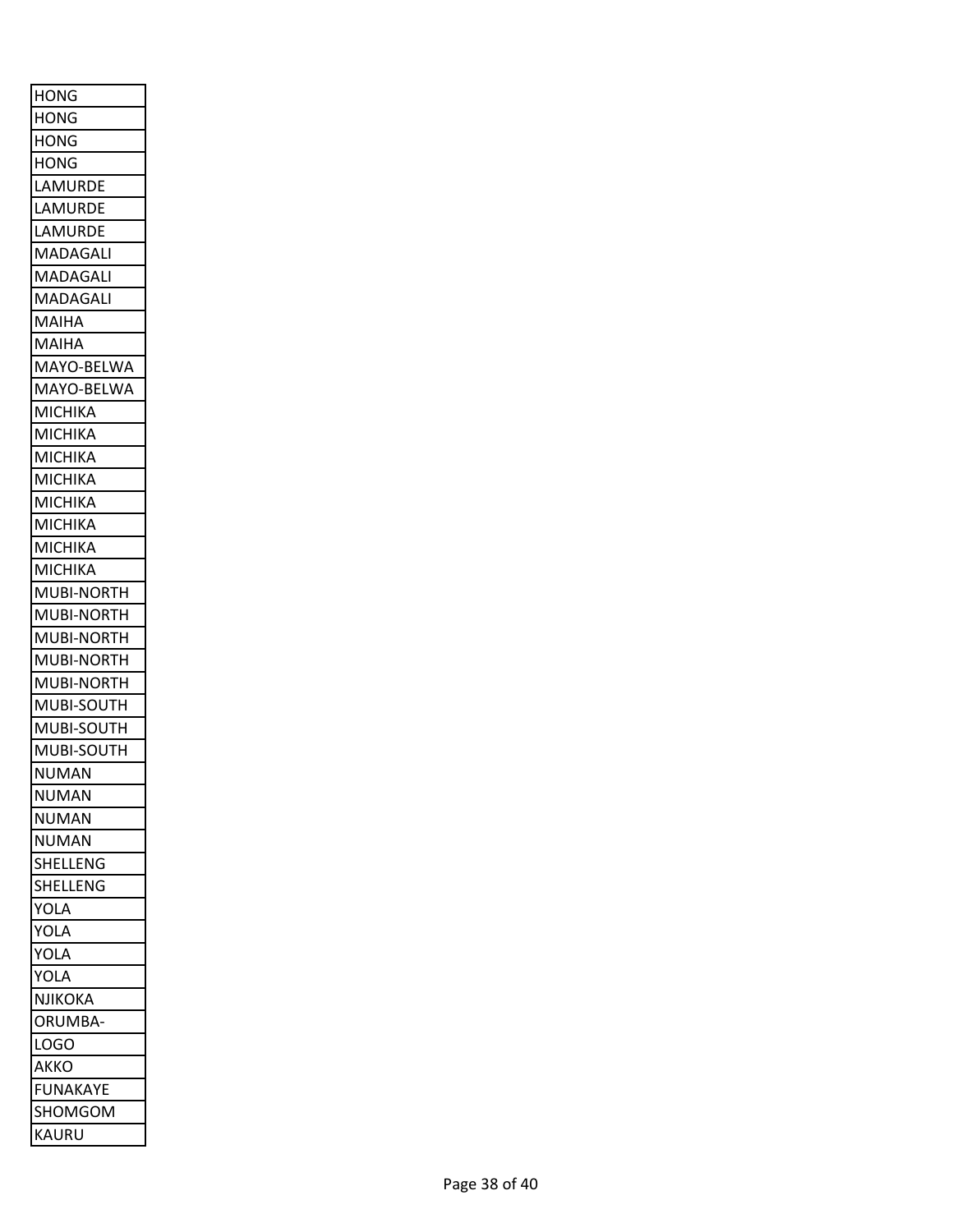| <b>ANKPA</b>      |
|-------------------|
| <b>OLAMABORO</b>  |
| <b>OGBOMOSHO</b>  |
| <b>JOS-NORTH</b>  |
| SARDAUNA          |
| TAKUM             |
| <b>WUKARI</b>     |
| <b>HONG</b>       |
| MADAGALI          |
| <b>MICHIKA</b>    |
| MICHIKA           |
| <b>MUBI-NORTH</b> |
| <b>GOMBI</b>      |
| <b>GUYUK</b>      |
| <b>GUYUK</b>      |
| guyuk             |
| <b>GUYUK</b>      |
| HONG              |
| <b>HONG</b>       |
| HONG              |
| HONG              |
| <b>HONG</b>       |
| HONG              |
| HONG              |
| HONG              |
| HONG              |
| HONG              |
| MADAGALI          |
| MADAGALI          |
| MADAGALI          |
| MAIHA             |
| MICHIKA           |
| MICHIKA           |
| MICHIKA           |
| MICHIKA           |
| MUBI-NORTH        |
| MUBI-NORTH        |
| MUBI-NORTH        |
| MUBI-NORTH        |
| MUBI-NORTH        |
| MUBI-SOUTH        |
| MUBI-SOUTH        |
| NUMAN             |
| NUMAN             |
| NUMAN             |
| SHELLENG          |
| SONG              |
|                   |